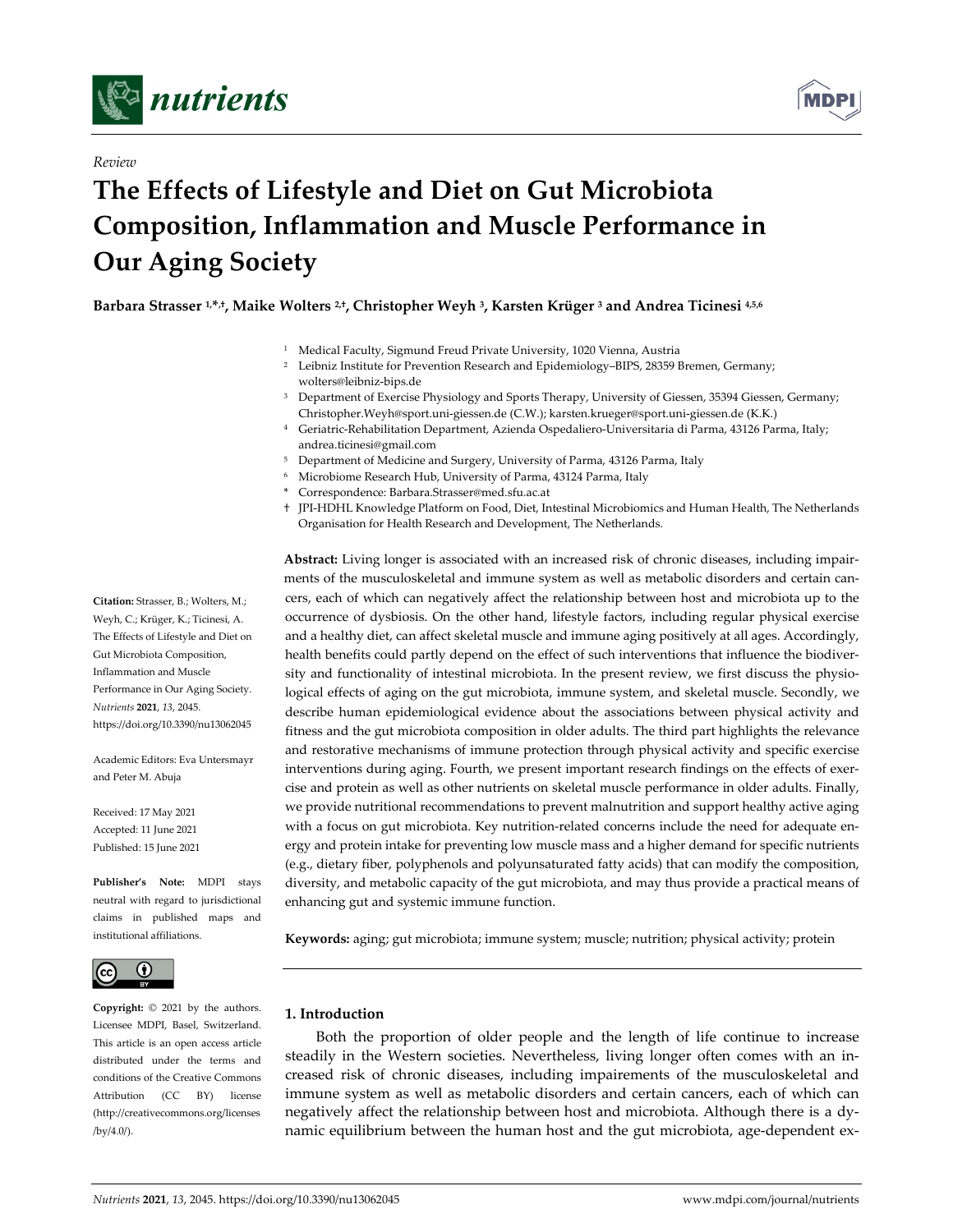posures can result in ecological disruptions of the gut microbiota up to the occurrence of dysbiosis. In fact, muscle wasting and poor nutritional status can facilitate inflammag‐ ing, which could cause a dysfunction of the immune system termed immunosenescence [1]. On the other hand, lifestyle factors, including physical activity and dietary habits, may affect skeletal muscle and immune aging positively [2]. This review will discuss the effects of physical activity and specific exercise and dietary interventions on gut micro‐ biota composition, inflammation and muscle performance in the aging population. Usually only one of the mentioned lifestyle factors are addressed in intervention studies, while combined interventions are very rarely applied. Developing a broad understanding of the connection between microbiome, lifestyle and diet is a crucial factor for maintaining good health in our aging society.

## **2. Physiological Effects of Aging**

## *2.1. The Aging Gut Microbiota*

In healthy human beings, the composition and function of the intestinal microbiota is physiologically shaped by multiple environmental factors, among which geographical location, exercise, and dietary habits play a major role [3,4]. Host-related genetic factors also contribute to define its composition, but in a less effective way [5]. Gut microbial communities of healthy adults exhibit strong resilience to stressors, such as acute dis‐ eases, pharmacological treatments and changes in lifestyle or habits [6]. However, each stressor can leave a signature on the microbial composition in terms of biodiversity and balance between symbiont and pathobiont bacteria [7,8].

Aging, especially after the age of 70, is associated with distinctive changes in gut microbiota composition driven by the accumulation of the effects of multiple stressful events, physiological aging of the gastrointestinal system and altered lifestyle and dietary habits [8–10]. These changes generally include reduced biodiversity, increased representation of opportunistic Gram-negative bacteria and decreased representation of species with purported health‐promoting functions [11]. These latter species may include Bifidobacteria, Lactobacilli and short‐chain fatty acid (SCFA) producers, such as *Faecali‐ bacterium prausnitzii, Eubacterium* spp., *Roseburia* spp., and *Ruminococcus* spp [12].

Inter-individual differences in gut microbiota composition also tend to be emphasized in the older age, as suggested by a recent systematic review and meta-analysis of 27 human studies [13]. Resilience to stressors remains an important characteristic of the gut microbiota even in the late life. However, the pace and magnitude of recovery of the previous microbiota composition after an insult, such as a course of oral antibiotic treatment, depend on the environment of living and general health status [14].

In fact, in the relationship between aging and gut microbiota, age should be considered as a biological, and not chronological, entity. Centenarians are generally regarded as a biological model of successful aging, for their capacity of reaching the extreme decades of life in relatively good health [15,16]. Several studies have shown that the gut microbiota composition of centenarians of different ethnicity and living in dif‐ ferent geographical locations exhibits elevated biodiversity and representation of bacteria, including *Firmicutes, Bifidobacteria*, and SCFA producers, with purported an‐ ti-inflammatory and homeostatic properties compared to that of younger elderly or younger adults [17–21]. These differences in composition are reflected in a different functionality of the microbiota, as determined by shotgun metagenomics sequencing and metabolomics on fecal samples [22]. Interestingly, these characteristics are similar to those observed in subjects in the 65–80 age range, supporting the concept that gut mi‐ crobiota composition reflects biological rather than chronological aging [23].

Conversely, the gut microbiota composition of older persons with frailty or mobili‐ ty‐limitations exhibits various degrees of dysbiosis, with reduced species richness and imbalance between opportunistic pathogens and taxa with anti-inflammatory properties [24–26]. Studies conducted in nursing homes have shown similar characteristics of the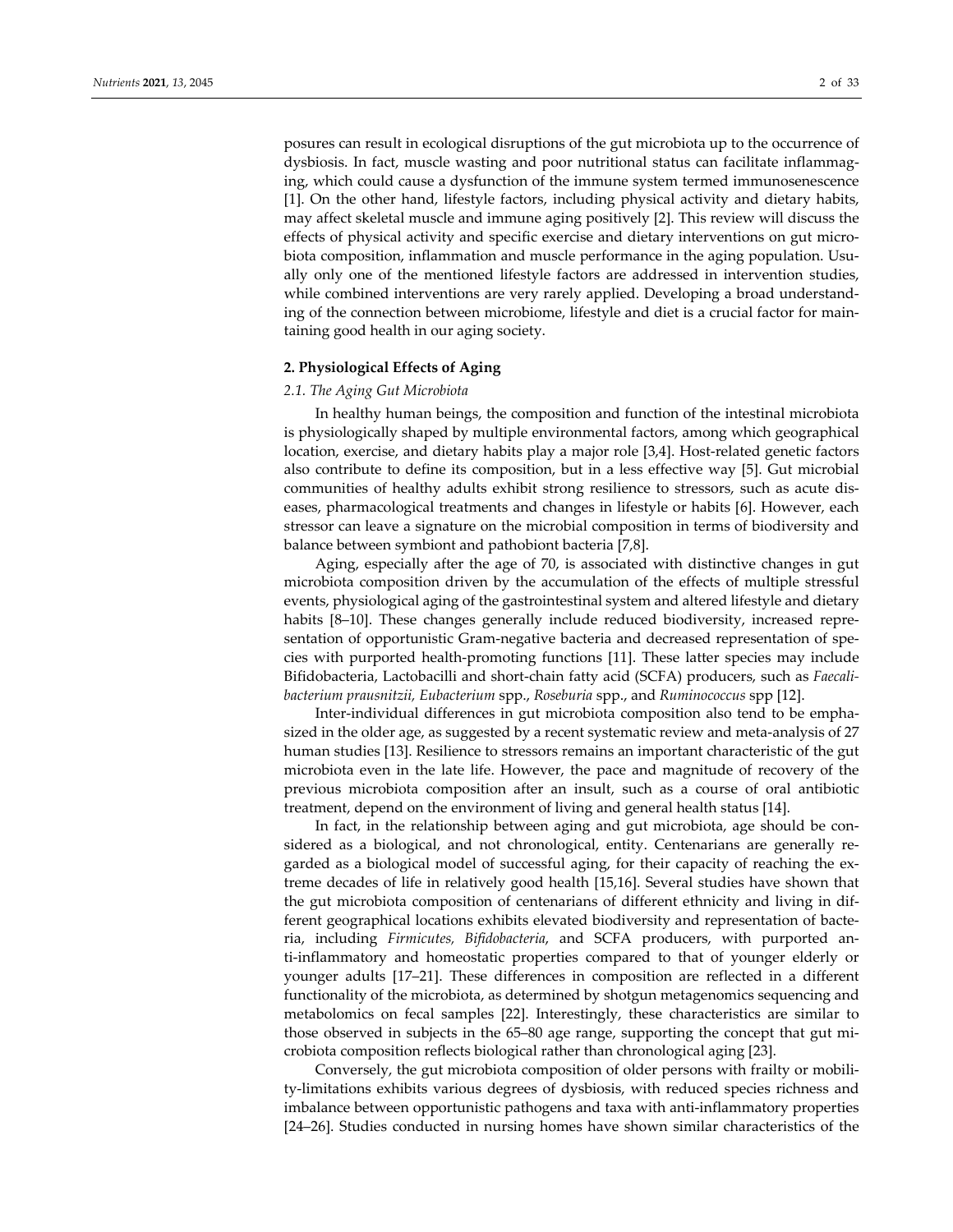composition of the residents' microbiota, partly attributable to fixed dietary regimen, limited mobility and reduced contacts with the external environment [27,28]. The most severe forms of dysbiosis have been documented in older multimorbid patients admitted to hospital, where acute illness, underlying chronic diseases, polypharmacy and forced inactivity play as powerful disruptors of the intestinal microbial ecology [29,30]. Inter‐ estingly, similar changes of the microbiota composition have been observed also in centenarians with health status decline and approaching the end of life [31].

These findings support the hypothesis that gut microbiota composition reflects the aging trajectory. However, it is still unclear to what extent the microbiota represents an active player in the aging process or, instead, simply a biomarker of aging [8]. Fecal mi‐ crobiota transplantation studies conducted on animal models have shown promising results, supporting the possibility of influencing the aging process through modulation of the microbiota [32,33]. However, the administration of probiotics and/or prebiotics in older human beings has rarely produced clinically significant improvements, suggesting that lifestyle intervention may be the best way to modulate the microbiota and host– microbe interactions [34].

The intestinal microbiota is however involved in the onset of several age-related chronic diseases and syndromes [35]. For example, it can modulate several pathophysiological processes involved in the onset and progression of neurodegenerative diseases, including dementia and Parkinson's disease, through the so-called "gut-brain axis" [36,37]. It can also be involved in the complex mechanisms leading to age-related muscle wasting and sarcopenia [38,39], as recent evidence from small groups of patients suggests [40,41].

At the current state of knowledge, the gut microbiota should thus be considered at the cross‐road between environmental influences and the host health. It contributes to the pathophysiological mechanisms leading to chronic illness and geriatric giants, such as frailty, sarcopenia, and cognitive impairment. At the same time, the microbiota is in‐fluenced by lifestyle changes that are associated with the onset of such conditions. Therefore, the microbiome composition and function could reflect the aging trajectory, with maintenance of biodiversity and balance between symbionts and pathobionts in those who age in good health, and dysbiosis in those who age with frailty or disability (Figure 1).



**Figure 1.** Hypothetical model of the possible association between microbiota and trajectories of aging, based on the cur‐ rent state of knowledge on the association between frailty and microbiota. Healthy aging (curve on the top of the graph) may be associated with maintenance of microbiota eubiosis (i.e., balance between symbionts and pathobionts) that con‐ tributes to the overall fitness of the organism in a virtuous cycle. Aging with frailty, characterized by a general, slow de‐ cline of health status and performance following acute illness and exacerbations of chronic diseases with occasional and transitory improvements (curve in the middle), may be associated with tendency towards microbiota dysbiosis (i.e., reduced species richness and increased representation of opportunistic pathogens). Disability, following an acute disrup‐ tive event or accelerated multimorbidity (curve on the bottom of the graph), may be associated with severe microbiota dysbiosis, leading to a vicious cycle that sustains illness and further decline of health status.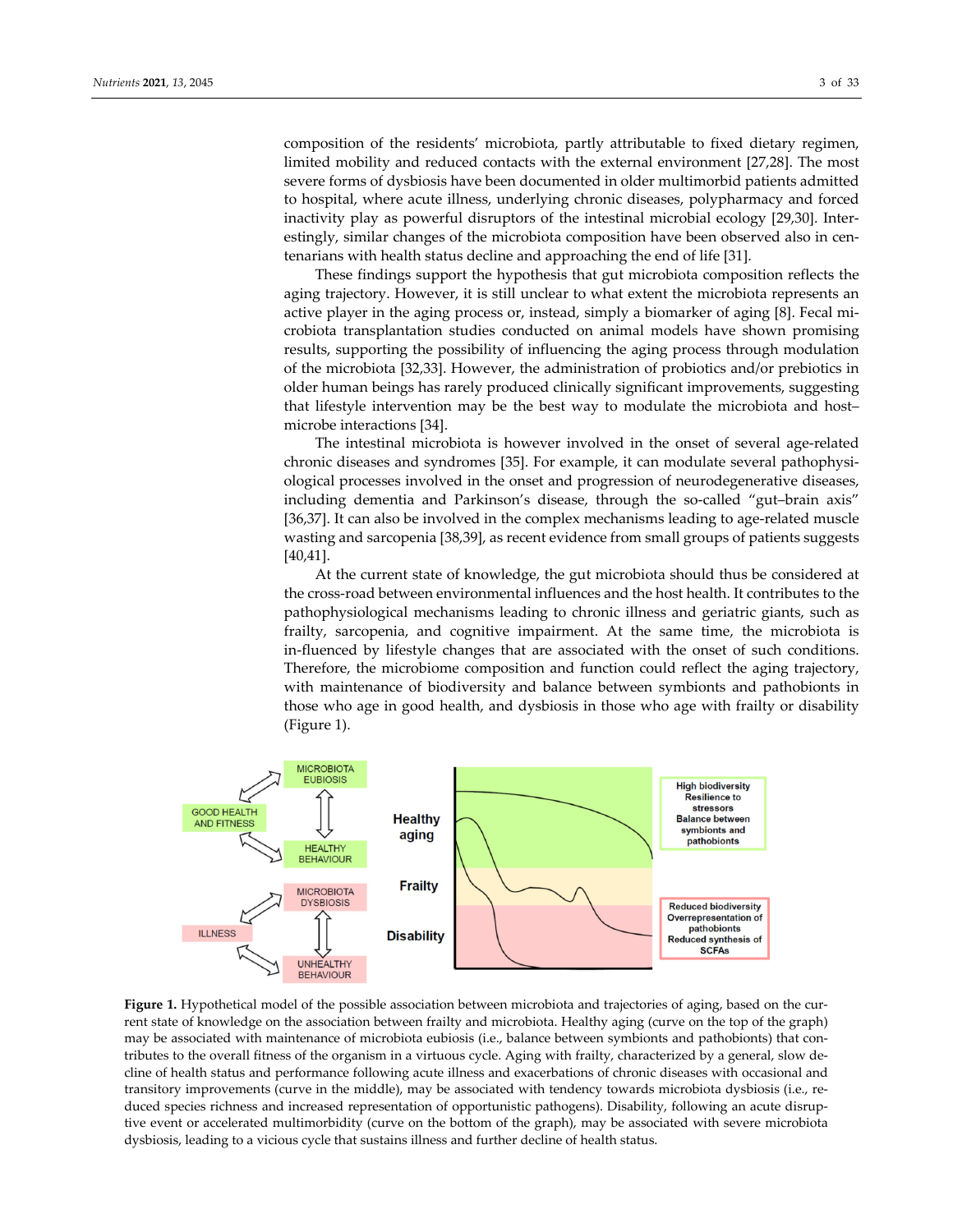## *2.2. The Aging Immune System*

Like all other organs, the immune system is also affected by an aging process. Clin‐ ically, age-associated changes occurring in the immune system are manifested in an increased susceptibility to infections and prevalence of chronic diseases. For example, the mortality rate from ambulatory‐acquired pneumonia increases slightly from the age of 35. At the cellular level, progressive immunaging is reflected by a reduction of numerous leukocyte functions as well as by altered composition of the leukocyte subpopulations. Here, a shift towards more pro-inflammatory cell types in the case of innate immune defense or towards more differentiated cell types in the case of adaptive immunity is evident [42]. In addition, there is a slight increase in pro-inflammatory cytokines in the blood, referred to as "inflammaging". The immunological changes in healthy aging hu‐ mans are also interpreted as physiological and age‐appropriate remodeling adapted to the needs of the aging body. Nevertheless, specific lifestyle factors, such as obesity or physical inactivity, can lead to maladaptive immune aging, which can favor numerous chronic diseases [43].

### 2.2.1. Aging of the Innate Immune System

The immune aging process of monocytes is partly reflected by alterations in the proportional distribution of monocyte subpopulations. The differential expression of CD14 and CD16 surface receptors are used to define major subsets of circulating cells. CD14++CD16‐ monocytes are often termed as classical monocytes, which typically rep‐ resent up to 95% of the monocytes in a healthy individual. In contrast, CD16 expressing monocytes are divided into intermediate monocytes, which express CD14++CD16+, and non-classical subsets (CD14+CD16++) [44]. These monocytes differ in many aspects, including adhesion molecule and chemokine receptor (CCR) expression. The aging pro– cess is accompanied by an increase of non‐classical CD14+CD16+ monocytes, which im‐ plicates an expansion of the more pro‐inflammatory phenotypes associated with short telomeres. A successive shortening of the telomeres may lead to genomic instability, which favors cellular senescence or apoptosis [45].

Macrophages differentiate from circulating inflammatory or resident monocytes and are recruited to areas of tissue inflammation in response to pathogenic or tissue in‐ jury. Two major subtypes with an opposite inflammatory profile can be distinguished. While M1 macrophages represent a more pro-inflammatory subset which in turn produces pro‐inflammatory cytokines, M2 macrophages act more immune‐regulatory by producing anti‐inflammatory cytokines and growth factors in order to promote wound healing and tissue remodeling. In aged individuals, an increased number of M1 macrophages can be found in different tissues, suggesting a contribution of these cells to a chronic pro‐inflammatory state with aging [46]. The resulting dysbalance of the M1/M2 ratio is proposed to form the basis for the development of age-related diseases. For example, a significant association was found between macrophage polarization and proneness and atherosclerotic plaque development [47].

Neutrophils represent the most motile blood cells, and they possess the ability to move up a chemotactic gradient in an amoeboid fashion, termed chemotaxis, to the site of tissue infection or injury. It was reported that, during aging, these cells show a re‐ duced chemotactic ability due to a reduced receptor expression and diminished intra‐ cellular signal transduction. This in turn leads to a diminished pathogen recognition, defective activation, and decreased phagocytosis [48]. Natural killer (NK) cells are innate lymphoid cells, which are classified into two distinct populations based on the surface density of their CD56 expression, namely CD56bright and CD56dim NK cells. CD56bright cells represent only about 10% of the circulating NK cells population and a major characteristic is there low cytotoxic response. Instead, these cells produce an array of cytokines and chemokines with mainly regulatory functions. In contrast, mature CD56dimCD16+ NK cells are predominant (90%) in the circulatory system and are po‐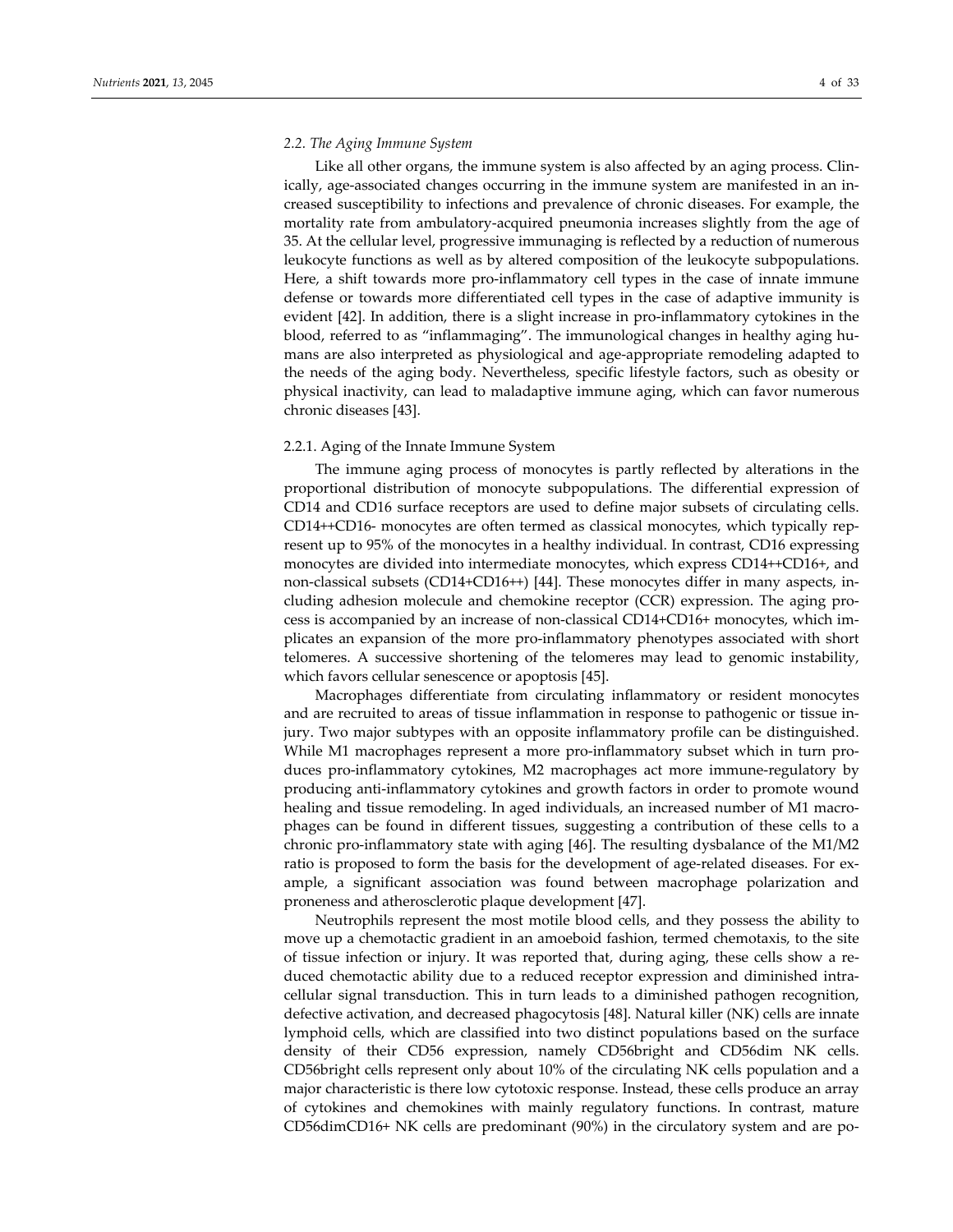tent mediators of natural and antibody‐dependent cytotoxicity [49]. During aging, the absolute number of NK cells decreases as well as the NKbright:NKdim ratio, which is suggested to contribute to an impaired response to infectious diseases or cancers [50].

## 2.2.2. Adaptive Immunity during Aging

The cells of the adaptive immune defense seem to be most affected by the aging process. While the number of T‐cells remains largely constant, significant relative shifts in their subpopulations are recognizable. First, the ratio of the two major subsets, the CD4 T helper cells and the cytotoxic T‐cells, is changing towards a reduced CD4/CD8 ratio. Within the CD4 and CD8 cells, both the proportion and absolute number of naïve T‐cells decline stepwise with age. This is suggested to be the result of thymus involution and an insufficient homeostatic proliferation. While this reduction of cells is only modest for naïve CD4+ T-cells, it is striking for naïve CD8+ cells [51]. This is important since naïve T-cells represent a pool of antigen-inexperienced cells that ensure adequate immune responses against newly encountered pathogens. In contrast, effector T‐cells accumulate in the elderly, especially terminally differentiated effector T‐cells (T‐EMRA), which have lost the expression of CD27 and CD28. The expansion of this cell type is mainly a result of senescence and cellular differentiation. Beside the effects of aging and lifestyle, the infection with cytomegalovirus (CMV) has been identified as an important driver of T‐cells differentiation [52]. After the age of 65, the shift in ratio between naïve and differentiated T-cells affects both CD4 and CD8 cells, but age-related changes are more pronounced in CD8 than in CD4 cells [53]. This is particularly problematic from a health perspective because T-EMRA cells act vasoactively and may promote the development of arteriosclerosis [54], and additionally, their number correlates with insulin resistance in the presence of obesity [55].

## *2.3. The Aging Muscle and Sarcopenia*

Normal aging leads to major physiological changes that can negatively affect phys‐ ical function, including a progressive decrease in muscle mass, strength, and quality ac‐ companied with an increase in fat mass. The aging process results in declines of muscle mass and strength by about 1% per year from the age of around 40 years referred to as sarcopenia, a clinical condition for which the implementation of an ICD-10-CM code as well as treatments have been developed in 2016 [56]. Muscle wasting, however, varies largely between individuals due to different changes related to the normal aging process per se but can be significantly modified by physical activity levels and exercise training [57]. For example, cross-sectional data showed that highly active older adults significantly delay accumulation of body fat and loss of lean mass in older age [58]. The data support the view that declines in physical function may not be related to age alone, but are rather confounded by muscle disuse and decreased levels of physical activity in the elderly general population [59,60].

According to population‐based studies, the prevalence of sarcopenia in healthy adults aged 60 years and older is about 11% for men and 9% for women, respectively [61]. Major characteristics associated with aging are the muscle architecture and fiber type composition, tendon properties and vascular control in contracting muscle [62]. Age‐related structural and functional changes in skeletal muscle contribute significantly to adverse health outcomes such as falls, fractures, functional impairments, and mobility limitations accompanied by elevated risk for hospitalization, morbidity, and mortality in older persons [63,64]. Sarcopenia is associated with anabolic resistance to feeding and exercise [65,66], changes in circulating hormones (mainly sexual hormones, growth hormone, and insulin-like growth factor 1, and insulin) [67], metabolic dysregulation and poor recovery from acute stress [68], low-grade systemic inflammation [69,70], mitochondrial dysfunction and cellular senescence [71], and impaired regeneration due to reduced stem cell function [72]. Recent results indicate that the immune system, especially macrophages, can have an important role in regulating muscle aging and contrib‐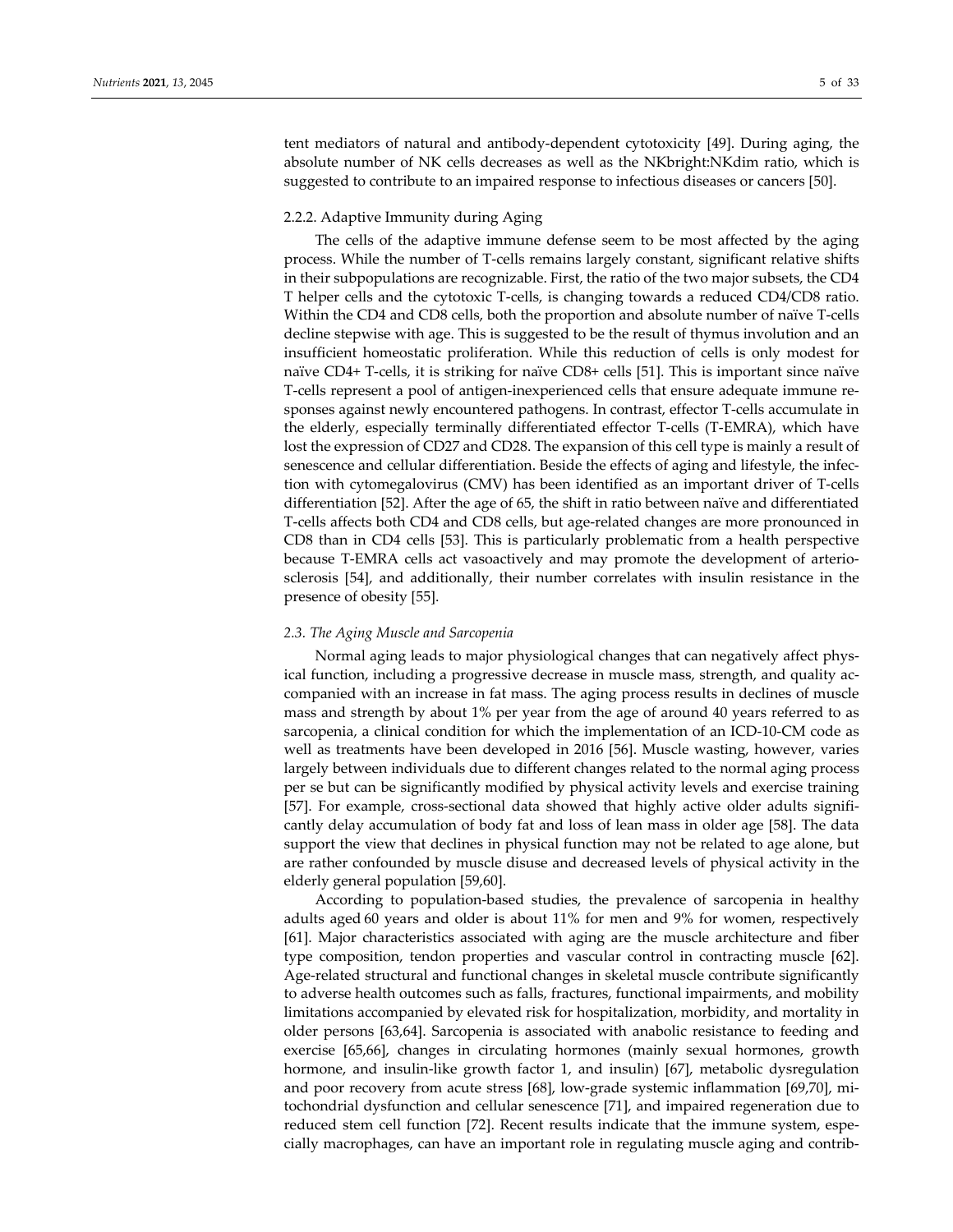utes to sarcopenia through reductions in muscle stem cell populations [73]. Finally, increased amounts of adipose tissue often accompany sarcopenia, a condition referred to as sarcopenic obesity, associated with accelerated functional decline and poor health outcomes, compared to sarcopenia or obesity alone [74].

The decline in muscle mass, most prominent in the lower limbs, results from reduc‐ tions in motor units and muscle fibers, with fewer fibers within a single motor unit [62]. While the size of type I muscle fibers is almost maintained, the size of type II fibers diminishes [75,76]. Nevertheless, the decline in muscle fiber number remains the main reason for the reduced muscle mass and strength with aging. Type II fibers seem to be particularly prone to increasing denervation with increasing age. This is further supported by a study that found that IIA and IIX myosin heavy chain mRNA and protein expression in human skeletal muscle decreased by 14% and 10%, respectively, per dec‐ ade while type I mRNA remained constant with age [77]. However, fiber loss is at least partly prevented by the age-related remodeling of motor units that results in denervation of type II fibers with collateral re-innervation of type I fibers [78]. Whereas type I fibers are more susceptible to inactivity and denervation induced atrophy with a slow-to-fast fiber type shift, type II fibers are more affected with diseases (e.g., cancer, type 2 diabetes, chronic heart failure) and aging with a fast-to-slow fiber type shift [79].

Although the loss of motor neurons and muscle fibers and muscle fiber atrophy all contribute to sarcopenia, these are not the only factors explaining its occurrence. In fact, muscle strength decreases with age at a faster rate than muscle mass (i.e., 2.0–2.5% per year between the ages of 65 and 75) [80], representing a key characteristic of low muscle quality, defined as the ratio between muscle strength per unit of muscle mass, which has been found to be a better predictor of functional limitation and poor health in older adults than muscle mass alone [81,82]. Potential mechanisms include changes in muscle tissue composition and muscle cell metabolism based on high levels of inter- and intra‐muscular adipose tissue and intramyocellular lipids [83]. Furthermore, the Baltimore Longitudinal Study of Aging found that body fatness is an early risk factor for acceler‐ ated decline in muscle quality [84]. On the other hand, recent findings indicate that older adults who maintain a high amount of physical activity have better mitochondrial capacity, similar to highly active younger adults, and this is related to their better muscle quality and physical performance [85]. This is of great importance since mitochondria are highly adaptive organelles and dynamically respond to environmental stimuli, such as nutritional status and physical activity, both of which play a key role in the develop‐ ment, prevention, and treatment of sarcopenia as well as of obesity [86–88].

Accordingly, measuring muscle strength, mass, and function in older persons helps clinicians to identify and caring older adults both at risk for or with sarcopenia and, more importantly, to facilitate early treatments, including exercise and nutritional inter‐ ventions, that can help preserve muscle mass and function [89]. The European Working Group on Sarcopenia in Older People (EWGSOP) presented 2018 an update of the sar‐ copenia definition with low grip strength (<27 kg for men and <16 kg for women) as the first defining characteristic, with low muscle mass or quality proposed as a confirmatory finding and reduced physical performance as a sign of severe sarcopenia [90]. There are several tools that are used to assess muscle mass. No one technique meets all requirements, such as accuracy, feasibility, inexpensive, and ease of use, but dual energy X-ray absorptiometry (DXA) is often cited as the gold standard to measure muscle mass [91]. The use of magnetic resonance imaging (MRI) may provide a very good indication of the levels of fat/connective tissue infiltration into the muscle [92]. The measurement of mus‐ cle strength together with surrogate measures of muscle quality, such as phase angle [93] or ultrasound‐measured thigh muscle echogenicity, could provide more information re‐ lated to functional strength and may predict better clinical outcomes than either muscle mass or quality estimates alone [94]. Because of the interplay between multimorbidity and functional impairment [95], the implementation of easy‐to‐use physical performance tests that may reliably determine physical function of the patient has value in any phase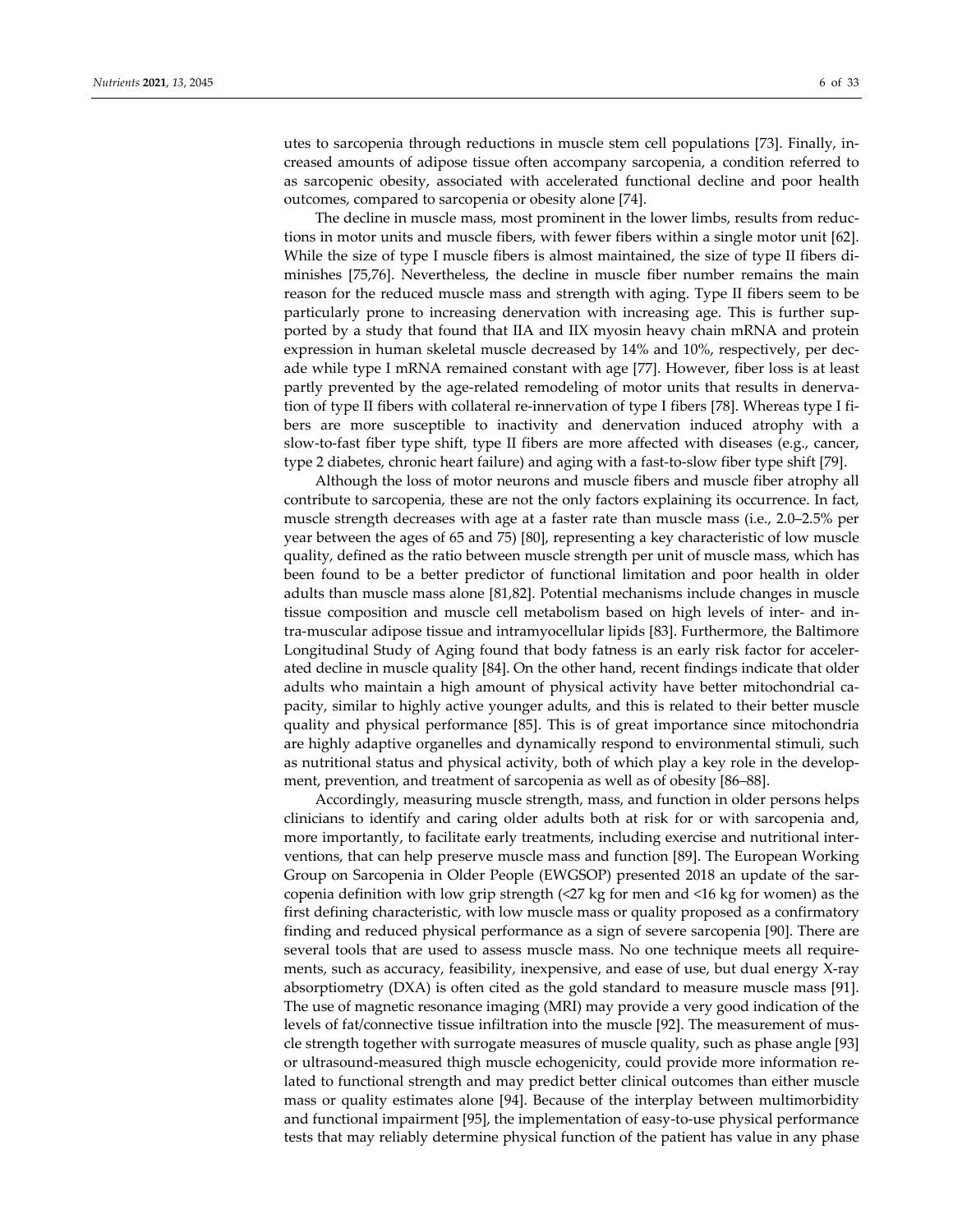of aging, but is particularly important in the elderly routine. A multicentre cohort study of 1098 participants aged ≥ 65 years in the Osteoporotic Fractures in Men Study recently found that walking speed was the strongest predictor of incident mobility disability in older, community‐dwelling men [96]. Similarly, findings of a prospective study from 469,830 UK Biobank participants, aged 37 to 73 years from the general population, sug‐ gest that the combination of slow gait speed  $(\leq 0.8 \text{ m/s})$  and low muscle mass have the strongest associations with health outcomes and should be considered in the diagnosis of sarcopenia [97].

In time, large‐scale clinical trials need to establish whether routine implementation of muscle strength and function development measures improves health outcomes in clinical and population settings. For the long term, it is important to incorporate physical performance assessment and promotion into healthcare in a manner that engages both clinicians and patients [89,98]. To understand how lifestyle factors can contribute to the decline in elderly skeletal muscle performance has major implications for health professionals who are developing therapeutic interventions aiming to improve muscle function and prevent physical disability with advancing age. The most important and highly ac‐ cepted concepts relate to the lifestyle factors of diet and physical activity (see Section 5).

## **3. Physical Activity and the Gut Microbiota: Human Epidemiological Evidence**

Different microbiota compositions were observed in subjects with different degrees of physical activity or fitness indicating that physical exercise may have a beneficial ef‐ fect on the gut microbiota [99,100]. However, when groups with high and low activity or fitness level are compared, several other differences in lifestyle may influence the results, particularly diet, although more recent studies investigate independent effects of exercise. Additionally, in older adults, age-related changes, such as diseases, pain, movement restrictions, medication use, etc., can affect associations [101].

## *3.1. Association with α‐Diversity Indices*

Generally, a higher diversity of the gut microbiota was associated with a better health status [102]. Several studies in humans indicated a higher inter-individual variability and a lower diversity of the gut microbiota in older individuals [101], although the latter was not confirmed in all studies [103]. Studies in professional athletes showed that a high physical exercise level [104,105] is associated with a higher  $\alpha$ -diversity of the gut microbiota compared to controls. Accordingly, the peak oxygen uptake, which is a measure of cardiorespiratory fitness and an indicator of physical fitness, was positively correlated with a higher  $\alpha$ -diversity in healthy young adults [106]. In contrast, microbiota diversity did not differ between women with an active lifestyle compared to those with a more sedentary pattern [107].

In line with the finding in professional athletes [106], the peak oxygen uptake was positively correlated with α‐diversity indices also in older adults who were included in a randomized cross-over trial but there was no difference in  $\alpha$ -diversity between the exercise and the control period [108]. Additionally, other studies in older adults did not detect differences in the  $\alpha$ -diversity by the physical activity level of the participants [109-112] (Table 1). It has been suggested that the biological age and not the chronological age is mainly associated with a lower gut microbiota diversity [10], which may be one reason why several studies failed to show an association of the physical activity lev‐ el and the  $\alpha$ -diversity of the microbiota in older adults. Besides the biological age, the weight status seems to influence the change of the  $\alpha$ -diversity of the microbiota following exercise. In a large US study in older adults, the  $\alpha$ -diversity was hardly different between individuals with different levels of exercise frequency but among the obese participants, those with a high exercise frequency had a higher  $\alpha$ -diversity. Additionally, the  $\alpha$ -diversity increased with increasing BMI [103], whereas in general, obesity is known to be associated with a lower diversity of the gut microbiota [113]. Thus, in older adults the weight status and the biological age of the individual seem to influence the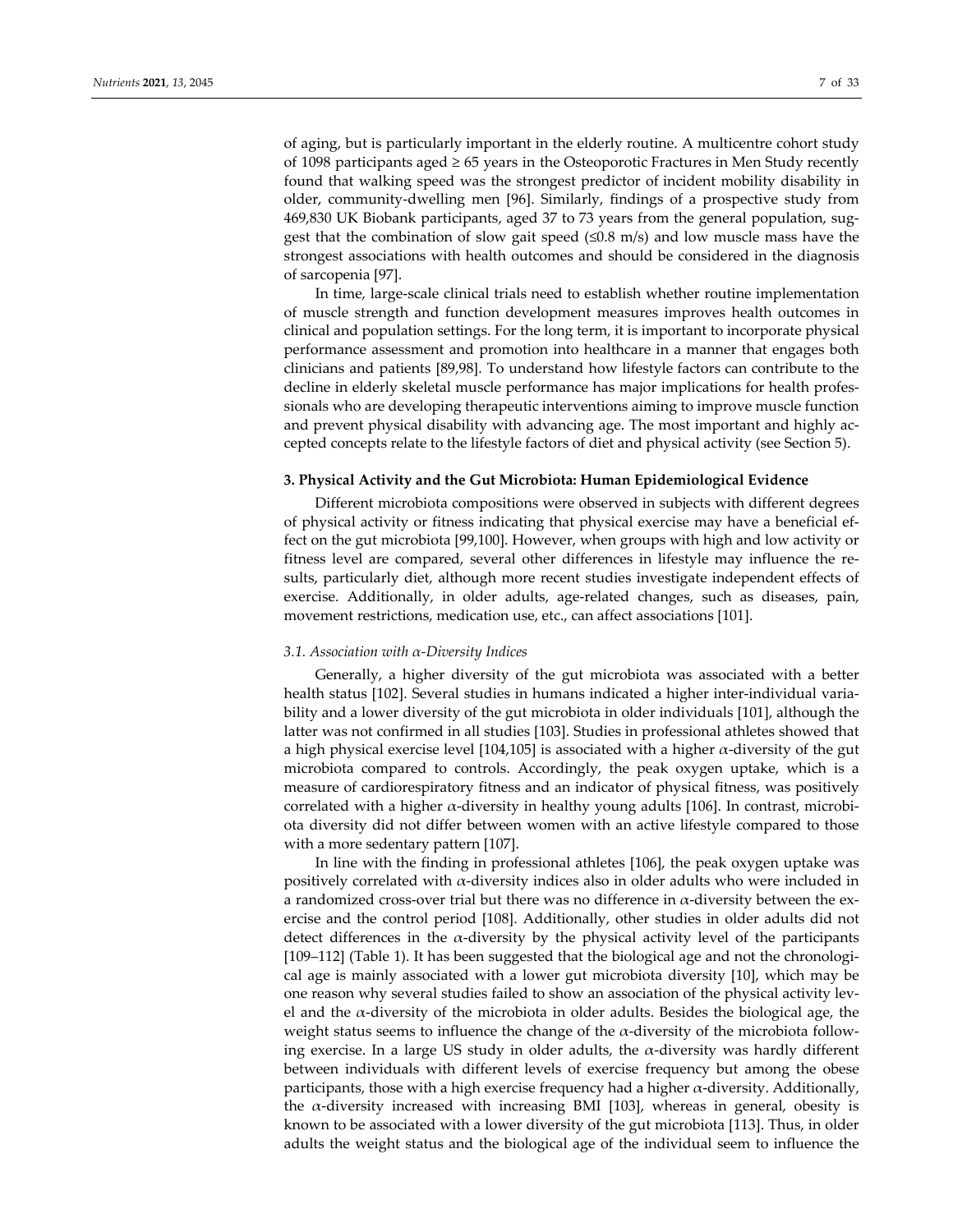association of the  $\alpha$ -diversity and the exercise level among other factors. In this context, it should be noted that biological age has been shown to be increased by both long time obesity and sedentary lifestyles [114,115].

**Table 1.** Intervention and Observational Studies (modified, based on [116]).

| Reference                   | Subjects, Age<br>(N), Country                              | Methodological<br>Approach                                                                                                                                           | Main Findings in Gut Microbiota<br>Composition                                                                                                                                                                                                                                                                                                                                                                                                          | <b>Additional Observa-</b><br>tion/Outcome, if Ap-<br>plicable                                                                                                                       |  |  |  |
|-----------------------------|------------------------------------------------------------|----------------------------------------------------------------------------------------------------------------------------------------------------------------------|---------------------------------------------------------------------------------------------------------------------------------------------------------------------------------------------------------------------------------------------------------------------------------------------------------------------------------------------------------------------------------------------------------------------------------------------------------|--------------------------------------------------------------------------------------------------------------------------------------------------------------------------------------|--|--|--|
| <b>Intervention Studies</b> |                                                            |                                                                                                                                                                      |                                                                                                                                                                                                                                                                                                                                                                                                                                                         |                                                                                                                                                                                      |  |  |  |
| 2018 [108]                  | Taniguchi et al. 62-76 years old<br>men (33), Japan        | Randomized<br>crossover trial.<br>3 sessions/week<br>exercise in a<br>cycle-ergometer<br>and control<br>sedentary period (5<br>weeks each)                           | Exercise vs. control period:<br>↑ Oscillospira (in control period first only)<br>↓ Closstridium difficile<br>No difference in $\alpha$ -diversity (Shannon,<br>OTUs) between exercise and control pe-<br>riod but baseline peak oxygen uptake was<br>positively correlated with $\alpha$ -diversity<br>indices.                                                                                                                                         | Changes: correlated<br>with cardiometabolic<br>phenotypes. Changes<br>in diversity indices:<br>negatively associated<br>with changes in SBP<br>and DBP during exer-<br>cise periods. |  |  |  |
| Morita et al.<br>2019 [111] | >65 years old<br>women (32),<br>Japan                      | Non-randomized<br>comparative trial.<br>12 weeks of 1<br>h/daily brisk walk-<br>ing<br>sion of trunk<br>muscle training                                              | Post- vs. Pre-Intervention:<br>Brisk walking<br>↑ Bacteroides<br>↓ Clostridium subcluster XIV<br>Trunk muscle training<br>↓ Clostridium subcluster IX<br>Bacteroides before intervention and change<br>vs 1 h/weekly ses- in 6MWD were independent contributors<br>of change in Bacteroides. Stronger increas-<br>es of Bacteroides in subjects who increased<br>the daily time spent in brisk walking for<br>20 min. or more vs. in those who did not. | Constipation assess-<br>ment scale was slightly<br>improved in brisk<br>walking group;<br>increased car-<br>dio-respiratory fitness<br>in both groups                                |  |  |  |
|                             |                                                            |                                                                                                                                                                      | <b>Observational Studies</b>                                                                                                                                                                                                                                                                                                                                                                                                                            |                                                                                                                                                                                      |  |  |  |
|                             | Older adults,<br>$≥61$ years,                              | 4 groups by exer-<br>cise frequency:<br>casional, never/rare                                                                                                         | $\alpha$ -diversity (Shannon, OTU numbers)<br>daily, regular, oc- almost unaffected by exercise frequency if creased with increasing<br>all older adults were considered                                                                                                                                                                                                                                                                                | $\alpha$ -diversity (Shannon,<br>OTU numbers) in-<br>BMI                                                                                                                             |  |  |  |
| Zhu et al. 2020<br>$[103]$  | (897; including<br>413 with over-<br>weight)<br><b>USA</b> | Considering only<br>overweight indi-<br>viduals (OE): clas-<br>sified by exercise<br>frequency to daily<br>or regular (DROE)<br>vs. never or rare<br>exercise (NROE) | DROE vs. NROE:<br>$\uparrow \alpha$ -diversity<br>↑ Bacteroidetes, Cyanobacteria, Firmicutes,<br>Tenericutes, Verrucomicrobia<br>$\uparrow$ Turicibacteraceae<br>↓ Pseudomonadaceae, Oxalobacteraceae,<br>Odoribacteraceae, Barnesiellaceae                                                                                                                                                                                                             |                                                                                                                                                                                      |  |  |  |
| Aoyagi et al.<br>2019 [109] | 65-92 years old<br>(140 M and 198)<br>F), Japan            | Monitoring (1<br>month) of daily<br>physical activity.<br>More vs. less active<br>groups ( $\ge$ vs. <15<br>min/d at >3 METS<br>or $\geq$ vs. <7000<br>steps/d)      | More active vs. less active group:<br>↑ Bacillaceae<br>$\downarrow$ Fusobacteriaceae                                                                                                                                                                                                                                                                                                                                                                    | Intestinal health meas-<br>ured as infrequent<br>bowel move-<br>ment/defecation fre-<br>quency was better in<br>the more active group                                                |  |  |  |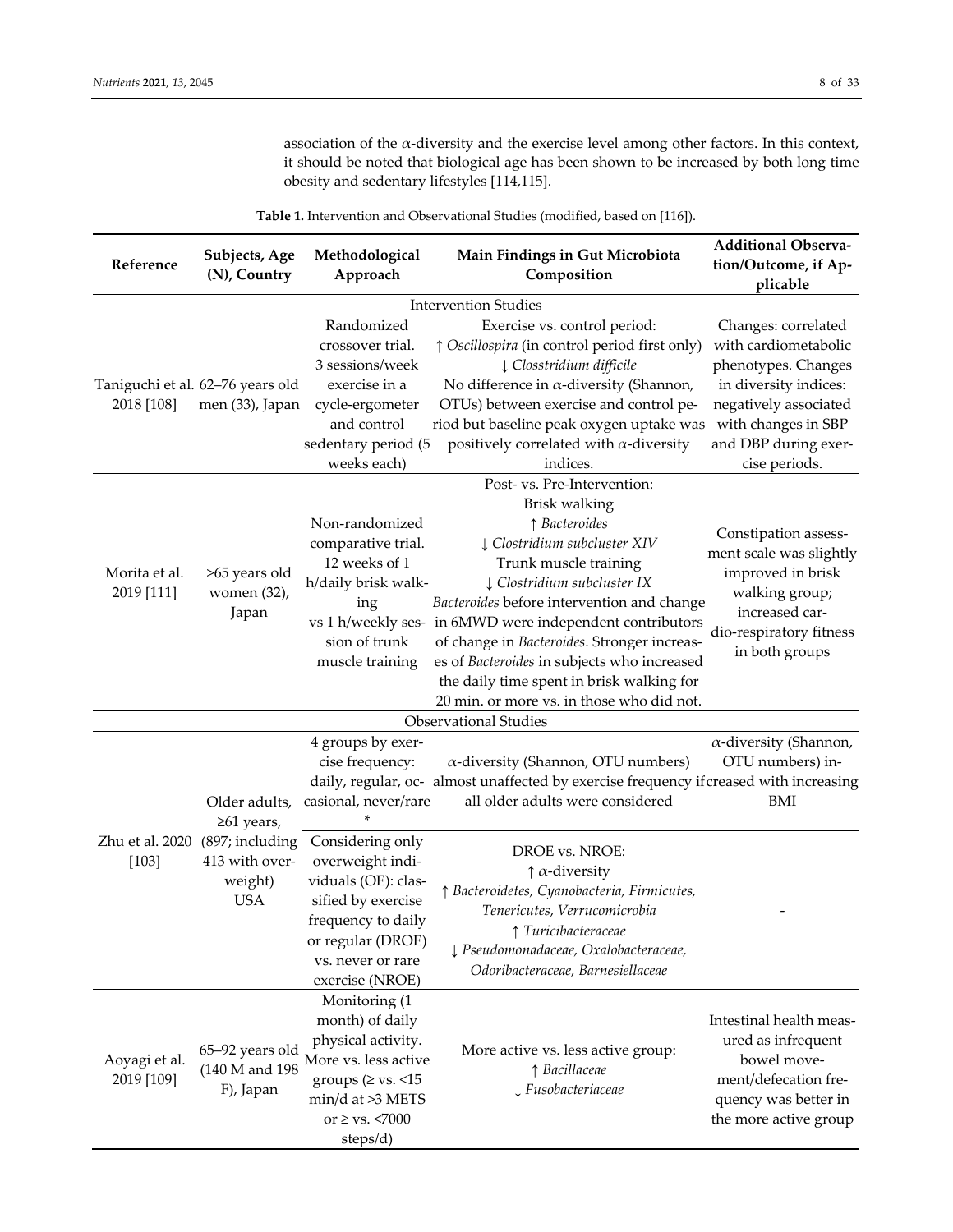| Fart et al. 2020<br>$[110]$       | $\geq 65$ years old<br>$F)$ ,<br>Sweden                                        | Physically active<br>men and wom- senior orienteering<br>en (53 M and 45 athletes vs. com-<br>munity-dwelling<br>older adults                         | Active seniors vs. community-dwelling<br>older adults:<br>↑ Faecalibacterium prausnitzii<br>I Parasutterella excrementihominis<br>↓Bilophila unclassified<br>No difference in Shannon diversity index                                                                                                                                                                                                                                                                                                                            |                                                                                                                                                                                                               |
|-----------------------------------|--------------------------------------------------------------------------------|-------------------------------------------------------------------------------------------------------------------------------------------------------|----------------------------------------------------------------------------------------------------------------------------------------------------------------------------------------------------------------------------------------------------------------------------------------------------------------------------------------------------------------------------------------------------------------------------------------------------------------------------------------------------------------------------------|---------------------------------------------------------------------------------------------------------------------------------------------------------------------------------------------------------------|
| Yu et al. 2018<br>[112]           | 65-80 years old<br>patients with<br>hyper-tension<br>(32 M and 24 F),<br>China | Patients<br>classified according<br>to Weber' system<br>for functional ca-<br>pacity. Normal<br>exercise capacity<br>vs. reduced<br>exercise capacity | No significant difference in $\alpha$ -diversity<br>measures (Chao 1, Simpson, Shannon)<br>Subjects with reduced exercise capacity:<br>↓ Betaproteobacteria, Burkholderiales, Alcali-<br>genaceae<br>Lactobacillales, Blautia, Rumi-<br>no-coccus_sp._5_1_39BFAA and E. coli<br>were negat ively correlated with peak<br>VO2/kg; Alcaligenaceae was positively<br>correlated with peak VO2/kg levels                                                                                                                             | Increased CRP in re-<br>duced exercise capaci-<br>ty.<br>Positive association<br>with CRP: Lactobacil-<br>lales, Eubacterium<br>hallii_group, Blautia.<br>Negative association<br>with CRP:<br>Alcaligenaceae |
| Castro-Mejía et<br>al. 2020 [117] | >65 years old<br>men and wom-<br>en (109 M and<br>98 F), Denmark               | Communi-<br>ty-dwelling older<br>adults with high<br>high vs. low physi-<br>cal fitness                                                               | High vs. low physical fitness:<br>↑ Bifidobacterium adolescentis<br>↑ Christensenella species<br>High-fitness subjects, despite higher en-<br>ergy intake, had: leaner bodies, lower<br>fasting proinsulin-C-peptide/blood glu-<br>cose levels likely driven by higher dietary<br>fiber intake, physical activity and in-<br>creased abundance of Bifidobacteriales and<br>Clostridiales species and associated me-<br>tabolites (i.e., enterolactone) explaining<br>50.1% of the individual variation in phys-<br>ical fitness. | Abundance corre-<br>sponded negatively<br>with proinsulin,<br>HbA1c, VLDL, triglyc-<br>erides                                                                                                                 |

Changes (↑: increase; ↓: decrease) in the relative abundance of selected microbial taxa and in bacterial diversity with the interventions/more active groups; \* never, rare (a few times/month), occasional (1–2 times/week), regular (3–5 times/week), and daily. Abbreviations: 6MWD, distance in 6-min walk test; CAVI, cardio-ankle vascular index as a marker of arterial stiffness; CRP, C-reactive protein; DBP, diastolic blood pressure; F, female; HbA1c, hemoglobin A1c; M, male; SBP, systolic blood pressure; VLDL, very low density lipoprotein; vs., versus.

## *3.2. Association with the Gut Microbiota Composition*

In general, differences in the composition of the gut microbiota in older compared to younger adults were reported. In particular, *Actinobacteria*, especially *Bifidobacterium*, and *Firmicutes,* seem to decrease, whereas *Bacteroidetes* and *Proteobacteria*, especially *Entero‐ bacteriaceae* and *Clostridia*, increase in older age [101,116].

Several studies conducted in younger populations suggest that the exercise or fit‐ ness level can influence the gut microbiota composition [100,105,107,118,119]. In athletes, a lower abundance of *Bacteroidetes* and a higher abundance of *Firmicutes* were observed. Additionally, a higher proportion of *Akkermansia* was measured in athletes and in low BMI controls compared to high BMI controls [105]. This may be beneficial as previous studies indicated that *Akkermansia muciniphila* is inversely associated with obesity and metabolic disturbances [105], and a higher proportion was also observed in active compared to inactive women [107]. Consistent with the study in athletes [105], a trend of a lower abundance of the *Bacteroidetes* population was observed in active women who also showed a higher abundance of further potentially beneficial bacteria such as *Faecalibacte‐ rium prausznitzii*, *Roseburia hominis,* and *Bifidobacterium* spp. compared to inactive women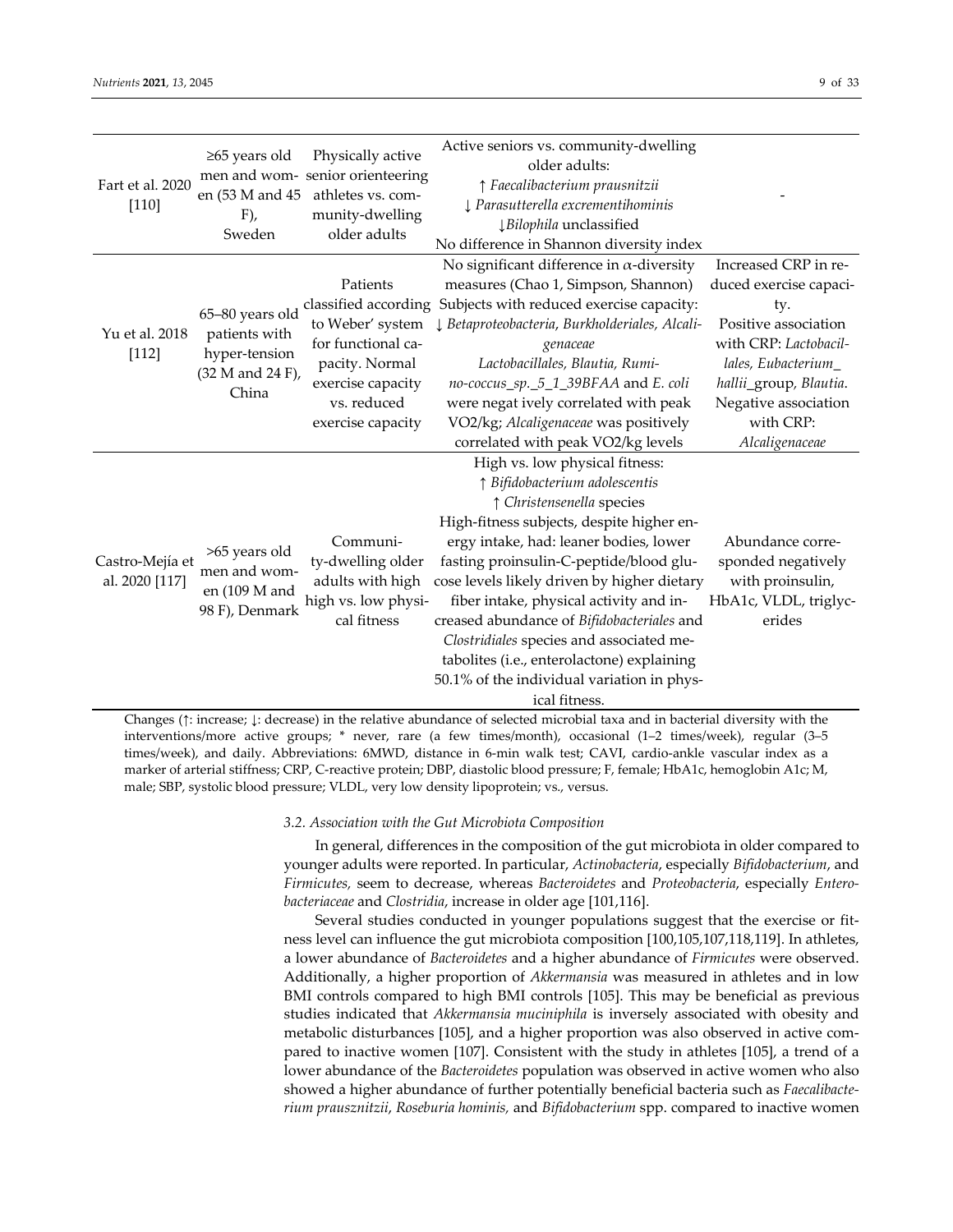[99,107]. However, it should be noted that in both studies [105,107], dietary intake strongly differed between active and sedentary groups.

In college students reporting high moderate‐to‐vigorous physical activity (MVPA) levels, *Paraprevotellaceae, Lachnospiraceae*, and *Lachnospira* were enriched, while among students reporting low MVPA, *Enterobacteriaceae* and *Enterobacteriales* were more preva‐ lent [119]. In an intervention study with previously sedentary lean and obese young adults participating in endurance‐based exercise training, exercise resulted in microbiota changes in *Collinsella* spp., *Faecalibacterium* spp., and *Lachnospira* spp. These changes were opposite depending on weight status [118], e.g., *Lachnospira* increased in lean participants as also shown in college students [119], whereas the prevalence was almost unaffected in participants with obesity [118].

In sedentary adults with type 2 diabetes or prediabetes, participating in an exercise training program increased the *Bacteroidetes* phylum and decreased the *Firmicu‐ tes/Bacteroidetes* ratio. Furthermore, a decrease in the *Clostridium* genus and *Blautia* was observed. Additionally, systemic and intestinal inflammatory markers were reduced, indicating a reduction in endotoxemia, which seems to be associated with a healthier microbiota [120].

Table 1 summarizes the results of studies conducted in older adults investigating differences of the gut microbiota composition by the physical activity or fitness level. Two of the studies reported changes following an exercise intervention [108,111]. In a cross‐over trial including 62–76‐year‐old Japanese men, an endurance exercise program resulted in a decrease of *Clostridium difficile*, an enteropathogen, which is known for its toxin production. Additionally, the relative abundance of *Oscillospira* increased during exercise, although this was only detected in the control first group but not in the exercise first group. The observed changes in *Oscillospira* were associated with improvements of cardiometabolic markers. Although the effects were only modest, the results suggest beneficial effects of endurance exercise [108]. In the other intervention study, sedentary Japanese women aged 65 years and older received either aerobic exercise training, including brisk walking, or a trunk muscle training. *Bacteroides* increased only in the aero‐ bic exercise group, in particular in those women who increased their time spent in brisk walking. Furthermore, increases in *Bacterioides* were associated with increases in cardiorespiratory fitness measured by a 6‐min walk test [111]. The increase in *Bacteroides* is in line with a cross-sectional study in Finnish premenopausal women in whom a high cardiorespiratory fitness (high maximum oxygen intake) was associated with higher pro‐ portions of *Bacteroides* [121].

In the five observational studies, the relationship between the physical activity or fitness level and the gut microbiota composition was assessed. In Japanese community‐dwelling older adults, only *Bacillaceae* and *Fusobacteriaceae* families were slightly dif‐ ferent between the groups with low or high physical activity levels [109]. Two North‐European studies compared community‐dwelling older adults with high or low physical activity [110] or fitness levels [117]. Fart et al. [110] compared the gut microbiota between community-dwelling older adults and physically active senior orienteering athletes in Sweden. The higher activity level of the latter was associated with a poten‐ tially healthier microbiota as *Faecalibacterium prausnitzii,* which has been associated with favorable effects, was more prevalent, while *Parasutterella excrementihominis* and *Bilophila* unclassified, which may have negative effects on gastrointestinal health, were less prev‐ alent [110]. In contrast, the Danish study in older adults assessed the fitness level based on a chair‐rise test, BMI, and the DXA‐measured leg‐soft‐tissue fat percentage, all of which were used to discriminate between groups. Results showed that the low and high fitness level groups also differed in the number of steps per day and duration of standing periods both of which were higher in the high fitness level group. The high fitness level was associated with a higher abundance of potentially beneficial bacteria such as of *Bifidobacterium adolescentis* and *Christensenella* species, whereas in the low fitness group pro‐inflammatory *Enterobacterales* were enriched [117]. However, as the stratification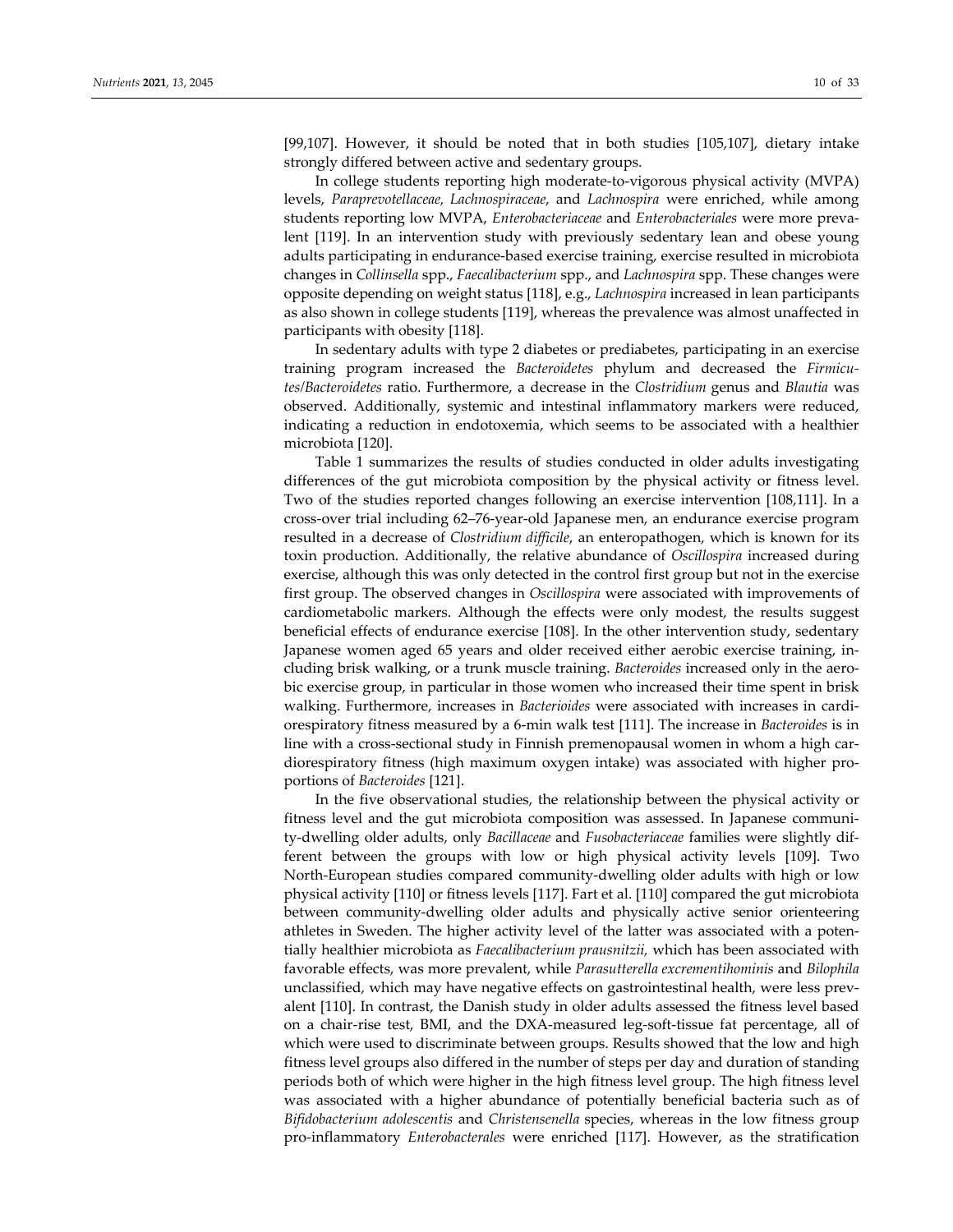criteria included anthropometric markers such as BMI, the impact of physical activity on the microbiota composition and on metabolic outcomes may have been overestimated [116]. A Chinese study included patients with hypertension who were divided into three groups according to their fitness level based on peak oxygen uptake levels [112]. In the group with the highest fitness level, the abundance of the class *betaproteobacteria*, the family *Ruminococcaceae* and the potentially beneficial genus *Faecalibacterium* were enriched compared to the other two groups. In patients with the lowest cardiorespiratory fitness, unfavorable microbiota members such as genus *Escherichia\_Shigella* and the spe‐ cies *Escherichia coli* as well as the class *Bacilli*, the order *Lactobacillales*, the family *Lachno‐ spiraceae*, the genera *Blautia* and *Ruminococcus*\_sp\_\_5\_1\_39BFAA showed a higher abun‐ dance. *Lactobacillales and Blautia* were positively associated with C‐reactive protein [112]. In line with this latter observation, the abundance of *Blautia* was decreased by exercise training in sedentary adults [120]. In the observational US study of Zhu et al. [103], the microbiota structure of a large population consisting of 18–60‐year‐olds and older adults aged 61 years and over were examined. Among individuals of the older group, the gut microbiota was compared by exercise frequency, and the role of high or low exercise among overweight participants was considered. In individuals aged 61 and over, decreasing abundances of *Actinomycetaceae*, *Desulfovibrionaceae*, S24‐7, *Pseudomonadaceae*, *Barnesiellaceae*, and *Oxalobacteraceae* and increasing abundances of *Campylobacteraceae*, *Fusobacteriaceae*, *Turicibacteraceae*, *Paraprevotellaceae*, *Clostridiaceae*, *Peptostreptococcaceae*, *Corynebacteriaceae*, and *Bacteroidaceae* were observed with increasing exercise frequency, respectively. Interestingly, a high exercise frequency seemed to shift the microbial composition closer to that of the younger adults aged 18–60 years. For example, the abun‐ dance of *Actinobacter* increased and that of *Cyanobacteria* decreased with increasing exer‐ cise frequency, both approaching that of younger adults aged 18–60. This is potentially beneficial because *Cyanobacteria* were associated with diseases. Moreover, it seems that regular exercise partially restores the abundances nearing that of normal weight elderly, and the authors conclude that regular exercise may decrease harmful and increase bene‐ ficial microbes in overweight elderly [103]. In line with this, a longitudinal cohort study in children and adolescents indicated that a high exercise level may have a protective role in terms of maintaining a healthy microbiota composition even if the children consumed a less healthy diet with low food diversity [100].

Overall, conflicting results relating to changes of gut microbiota composition in‐ duced by exercise in older adults may be due to weight status, metabolic and inflamma‐ tory state, as well as present diseases. Thus, more high‐quality intervention studies are necessary to understand independent effects of physical activity on the gut microbiota composition in this heterogenous age group.

## **4. Physical Activity Shape the Immune System during Aging**

In the ageing process, the immune system is restructured in many areas, which on the one hand represents an adaptation process, but on the other hand also entails a loss of function. Some significant lifestyle factors promote maldaptive changes in the im‐ mune system, accelerating some features of immune aging, promoting dysfunction and contributing to higher morbidity and mortality [122]. Conversely, the same lifestyle fac‐ tors, such as physical activity, can positively influence the immune aging process. The following section addresses the impact of an active lifestyle on the aging immune system by outlining and discussing physiological interactions in light of the available literature [123–125].

# *4.1. Effects of Physical Activity on Aging Immune System*

With regard to the cells of the innate immune system, several studies compared inactive elderly with physically active participants in cross sectional designs. Regular ex‐ ercise in old age appears to be associated with enhanced NK cell and neutrophil func‐ tions, such as an increased cytotoxity and better migration of neutrophils toward IL‐8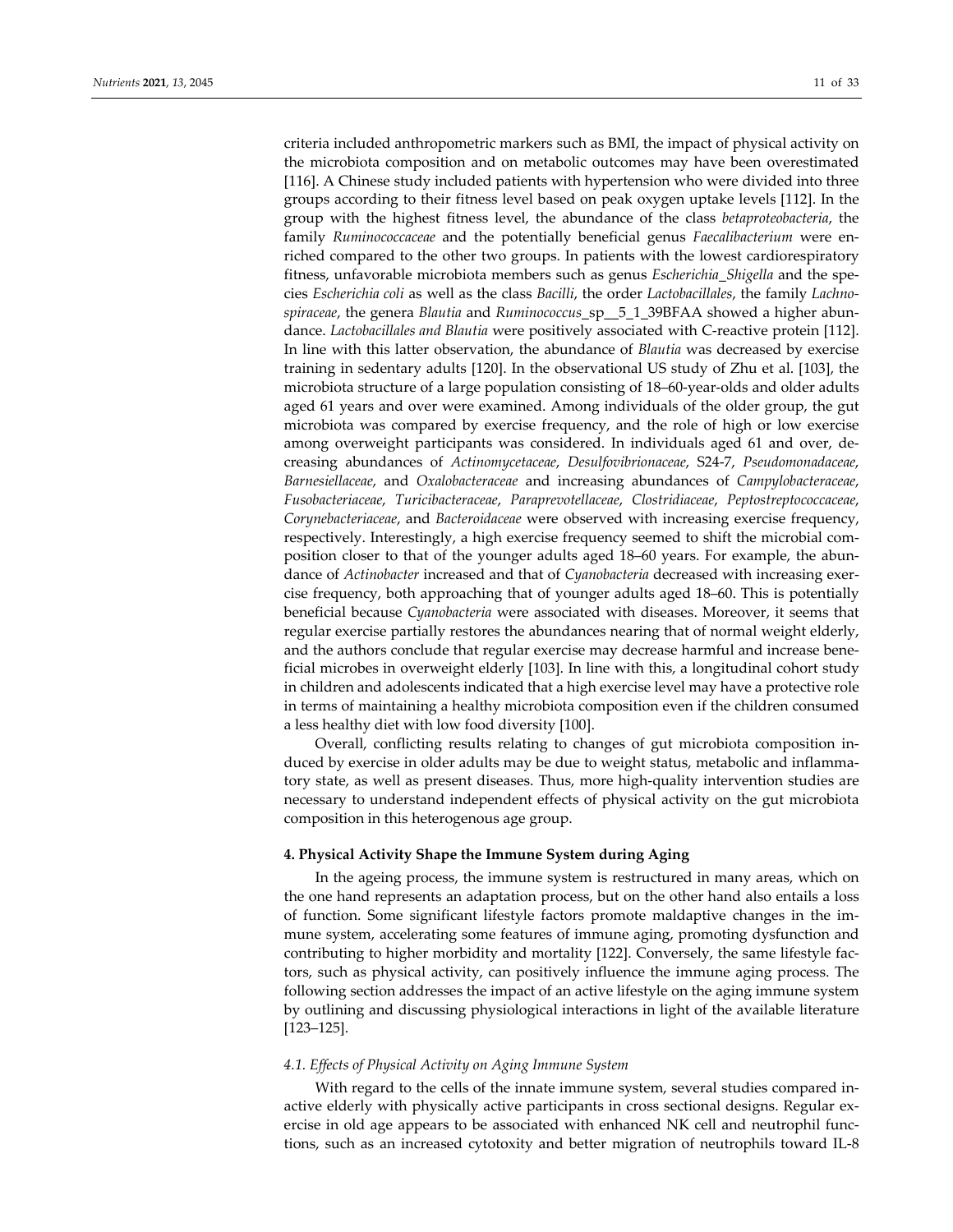[126,127]. Furthermore, controlled intervention programs have indicated that exercise affects characteristics of innate immunity. For example, after ten weeks of high‐intensity interval training, improvements in bacterial phagocytosis and oxidative burst of neutrophils have been observed [128]. Similarly, it was shown that the proportion of CD14+/CD16+ monocytes was reduced after twelve weeks of combined moderate strength and endurance training [129]. These findings imply a reduction in the pro‐inflammatory and senescent subtypes of monocytes. Moreover, it is well known that regular exercise training leads to a reduction in visceral fat mass, ultimately reducing the infiltration of inflammatory monocytes into adipose tissue [130]. In addition, it has also been shown that physical exercise directly affects the conversion of M1 into M2 macrophages, which implicates a shift of the inflammatory milieu to lower secretion of pro-inflammatory cytokines [131]. Overall, these results suggest that an increase in habitual physical activity positively regulates factors of innate immune function, which could have a clinically effect with a reduced infection risk and a systemically lower in‐ flammatory potential.

The majority of studies in the field exercise and immune aging focused on T‐cells subpopulations. From a functional perspective, cross-sectional data demonstrated that older trained individuals showed an enhanced T‐cell proliferation compared to un‐ trained controls [126,132]. Spielmann et al. expanded this finding by demonstrating an association between fitness level, age and senescent T‐ cells. In detail, participants with above-average values of peak oxygen uptake ( $VO_{2max}$ ) showed 57% and 37% less senescent CD4+ and CD8+ T-cells, respectively, and 17% more naïve CD8+ T-cells [133]. Similar results were found for healthy older adults, maintaining high levels of aerobic fitness during the natural course of aging. Master athletes exhibit reduced hallmarks of im‐ munosenescence, such as reduced senescent central-memory (CM), effector-memory, and highly-differentiated effector-memory T-cell phenotypes [134,135]. While some cross‐sectional findings could not be proved by controlled exercise intervention studies [136,137], Philippe et al. demonstrated a proportional increase in naïve and CM T‐cells after three weeks of endurance training in elderly prediabetic participants together with a decrease in senescent CD8+ EMRA T‐cells [124]. Thus, endurance training and aerobic capacity in particular, contrary to resistance training, may have a powerful impact on the changes in T-cells and their subpopulations with aging [133,138,139]. Future longitudinal studies are needed to evaluate what kind of physical activity and exercise at which dose are most suitable for maintaining immune function during aging.

## *4.2. Immune Restorative Mechanisms of Physical Exercise*

Potential mechanisms that mediate the immune regulatory effects of physical activ‐ ity appear to arise out of the skeletal muscle itself. In particular, muscle contraction and an increased muscular energy metabolism lead to the production of several cytokines—so called myokines—or peptides with inflammatory regulatory potential [140]. One of the first and most effective myokine, which has been identified because of its immune regulatory function, is IL‐6. The systemic secretion of IL‐6 has a hormone‐like effect in muscles and in other tissues and stimulates the production of im‐ mune-regulatory mediators, such as the IL-1 receptor antagonist and IL-10 [141]. Additionally, the downregulation of TNF‐alpha was demonstrated by physical exercise and IL‐6 infusion [142]. Besides IL‐6, several other exercise‐induced myokines may affect the aging immune system. For example, the hormone meteorin‐like has been shown to in‐ duce adipose tissue browning, increase IL‐4 levels, and promote the polarization of M2 macrophages [143]. IL‐7 [144] and IL‐15 [145] are myokines, which can stimulate lym‐ phocyte proliferation. Therefore, it has been suggested that IL‐7 exerts a protective effect on the thymus. Both IL‐7 and IL‐15 were found to be elevated in elderly participants with high levels of physical activity over lifespan [134]. IL-15 is further associated with an increased survival of naïve and memory phenotype CD8 + T‐cells [146] and seems to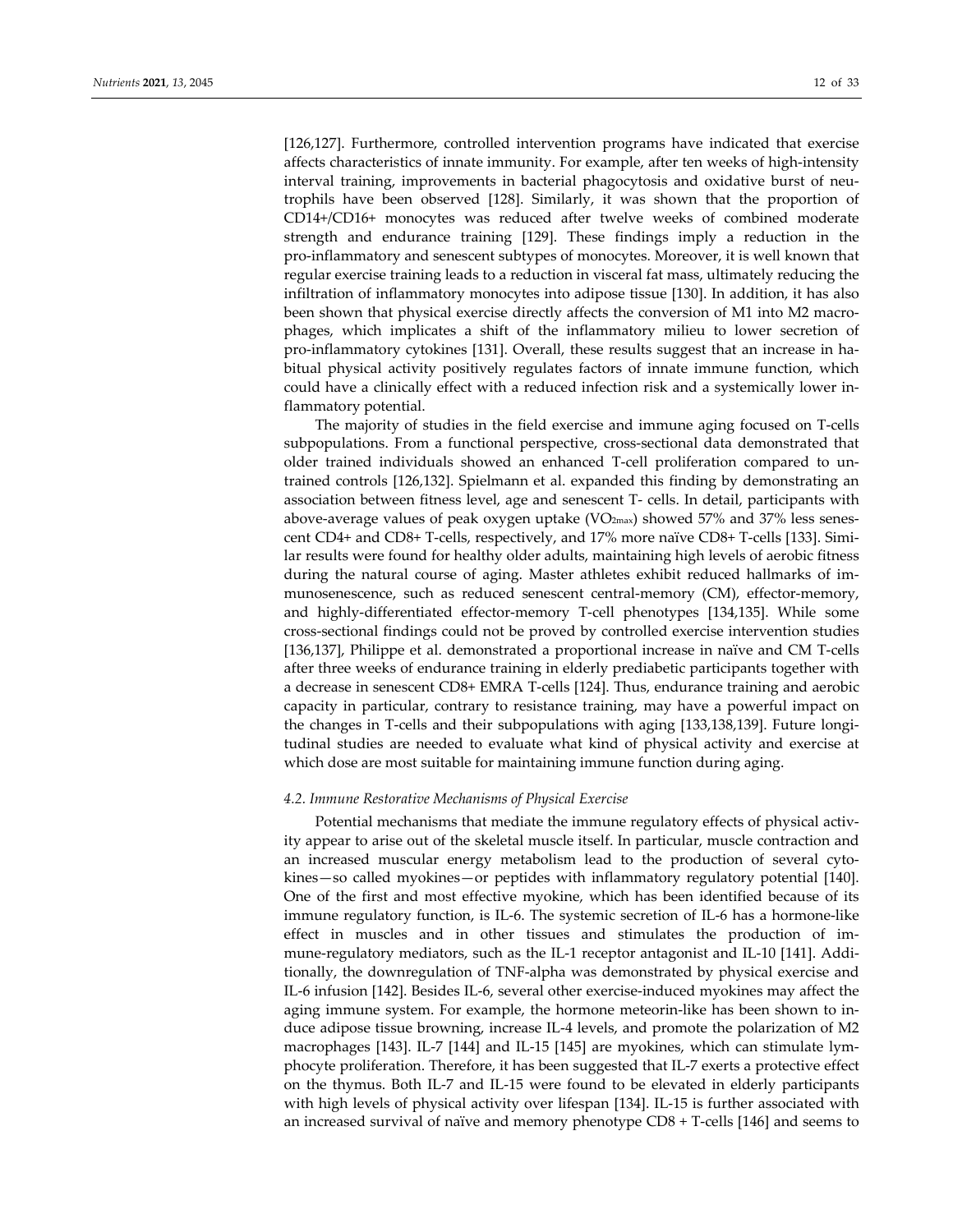have additional effects on immune homeostasis. Moreover, IL‐15 reduces visceral and white adipose tissue accumulation by reducing pre‐adipocytes [147].

A critical mechanism that can rejuvenate the aging immune system through regular physical activity appears to be adrenergic signalling. While it is not yet known whether myokines are released by exercise due to adrenergic signalling, various leukocyte sub‐ populations express high levels of adrenergic receptors, and the mobilization of these cells into blood during acute exercise seem to be affected by these signals [148]. However, the potential role of catecholamine signalling on long-term alterations of the leukocytes has not been extensively investigated. NK cells are the most responsive group of lymphocytes. Even a brief physical activity results in a four‐ to fivefold increase in the number of NK cells in peripheral blood [149]. The changes in NK cell activity in response to physical activity are mediated by the  $\beta$ 2-adrenergic receptor ( $\beta$ -AR) subtype [150]. Mobilization of cytotoxic lymphocyte subtypes by catecholamines after acute bouts of dynamic exercise represent a possible mechanism for the protective effect of physical activity against age‐related diseases such as cancer [151].

### *4.3. Clinical Effects of Exercise Training on Immune Function*

With regard to upper respiratory tract infections, it has been convincingly shown that an active lifestyle can significantly reduce both the duration and severity of infec‐ tions. Another indirect positive clinical effect of physical activity on the aging immune system is evident in the antibody response to vaccination [152,153]. For example, older people who performed moderate or intensive regular exercise showed a stronger antibody response after influenza vaccination than an inactive control group. Moderate ac‐ tivity performed 3 times per week over a 10‐month period also increased vaccination response in elderly subjects measured as antibody titres [154]. This was also shown for a group of regularly active older female subjects who had better vaccination protection at 18 months after influenza vaccination compared to an inactive control group [125]. Epi‐ demiological studies provide strong evidence that an active lifestyle has preventive and therapeutic effects on the development of tumours, especially breast and colorectal can‐ cer. Data from animal models and "in vitro"provide further information that, at least partly, immunological processes might contribute, especially the increased function of NK cells as a result of sport. However, this topic is part of current research and will provide many more facts in the coming years [50,138].

## **5. Lifestyle Factors Affecting Elderly Skeletal Muscle Performance**

## *5.1. Exercise and Muscle Strengthening*

Low levels of physical exercise together with an unhealthy diet are major risk factors for sarcopenia, which together with other biological factors (e.g., hormones, in‐ flammation and insulin resistance) and psychosocial factors (e.g., depression, social isolation, and loneliness) contribute to the decline in skeletal muscle performance with ad‐ vancing age [155]. A wealth of evidence highlights the positive benefits of physical exer‐ cise in enhancing muscle function and/or preventing mobility and physical limitations [156–158]. The Lifestyle Interventions and Independence for Elders (LIFE) study showed that walking and low‐intensity resistance training reduced the risk of major mobility disability in mobility‐limited older adults over the course of two years in a dose‐dependent manner when compared with a health education program with the greatest benefit by adding at least 48 min of physical activity to their weekly routine [159]. Though all types of physical activity offer benefits, resistance training is presently the most effective intervention to elicit improvements in muscle mass, strength, and function in older adults [160–162]. Indeed, a substantial part of the older population does benefit from a resistance‐type exercise intervention, with more positive responses on lean body mass, muscle fiber size, muscle strength, and/or physical function follow‐ ing more prolonged exercise training [163]. A very recent meta-analysis on primary care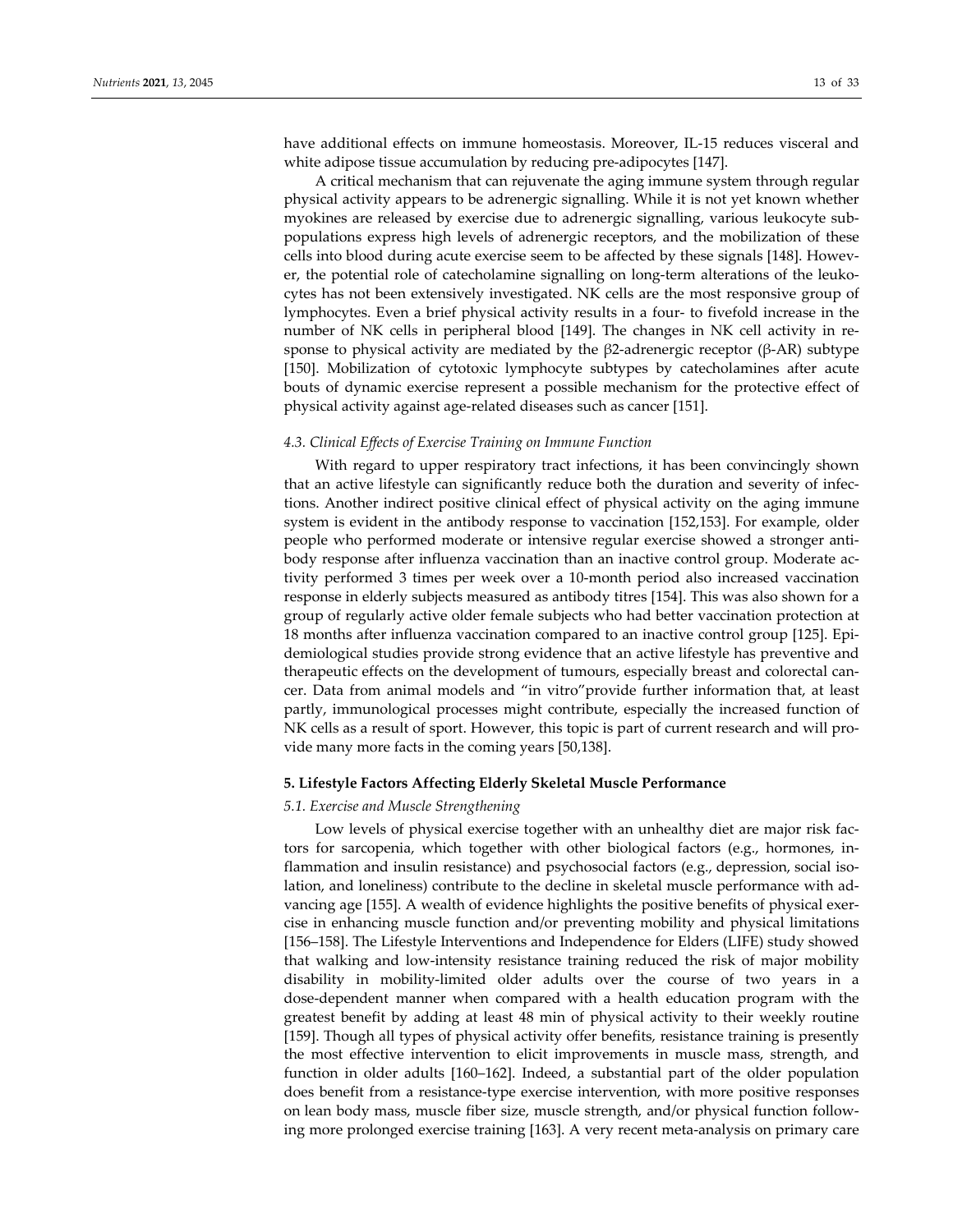interventions to address physical frailty among community-dwelling adults aged 60 years or older concluded that interventions using predominantly resistance-based exercise alone or with nutrition supplementation seem effective in reducing physical frailty and improving physical performance measured by gait speed, leg strength, the Short Physical Performance Battery (SPPB), and the Timed‐Up and Go test, among other tests [164]. As an attempt to improve physical and functional capacity of older adults diagnosed with sarcopenia, the Vivifrail multicomponent tailored exercise program was de‐ veloped (three times a week for 12 weeks, involving lower-limb muscles, upper body, and balance and gait retraining) [165]. Recent findings suggest that this type of interven‐ tion is highly effective in improving functional capacity as well as reducing falls risk in elderly ambulatory women with dynapenia thereby reducing the risk of frailty [166]. Although traditional slow-velocity resistance training is primarily associated with enhancements in muscle strength, also muscle power training with higher-velocity and lower-intensity (30–60% of one repetition maximum or the use of own body as resistance) is recommended to improve functional abilities (i.e., sit-to-stand, walking ability, stairs climbing) in elderly populations [167], due to its targeting of type II myofibers, which are more prone to atrophy in older adults (see Section 2.3).

Clinical studies have shown that the combination of resistance exercise and dietary protein supplementation is an effective strategy to prevent sarcopenia and improve physical functioning of older adults [168,169]. The aim of the ProMuscle in Practice Study was to test the effectiveness of a combined resistance exercise and dietary protein support intervention for community-dwelling older adults in a real-life setting [170]. After 12 and 24 weeks, the intervention, guided by physiotherapists and dietitians in the practice setting, resulted in a positive change in muscle mass, strength, and physical function and was found to have an 82.4% probability of being cost-effective [171]. So far, only few studies have been conducted to determine whether synergistic effects of exercise and nutritional interventions can result in sustained increases in physical performance be‐ yond those produced by exercise alone. The Vitality, Independence, and Vigor in the Elderly 2 (VIVE2) Study was designed to examine the long‐term effect of nutritional supplementation (150 kcal, 20 g whey protein, 800 IU vitamin D) plus structured exercise (three times a week for 24 weeks, involving walking and muscle strengthening activities) on physical function (gait speed, grip strength, SPPB) in mobility‐limited older adults [172]. Findings from this trial and the large meta‐analysis of Liao et al. [168] suggest that the training component per se is of primary importance when it comes to improving physical performance with no further improvement with added nutritional supplemen‐ tation.

At the cellular level, mitochondrial function is closely linked to lifestyle. Impaired mitochondrial function plays an important role in the development and progression of sarcopenia and loss of physical function [173]. Both endurance and resistance training lead to an increase in mitochondrial quality [57,174], and this improvement in mito‐ chondrial capacity is linked with better muscle quality, exercise efficiency, and physical performance in older adults [85,175]. Adaptations at the mitochondrial level may also explain important beneficial effects of resistance training [176,177]. As such, screening for mitochondrial function and targeting mitochondria with exercise may provide an ef‐ fective way to evaluate individual responses to lifestyle interventions, thus contributing to a more tailored approach for mitigating sarcopenia and age-related declines in muscle function and performance.

In summary, multicomponent exercise and especially resistance training is a strong intervention for preserving functional capacity in older individuals. Thus, motivating older adults to be active can help to alleviate the loss in physical function associated with aging and, as such, support healthy aging. The new WHO Guidelines on Physical Activity and Sedentary Behaviour strongly recommend multicomponent physical activ‐ ity that emphasizes functional balance and resistance training at moderate or greater in‐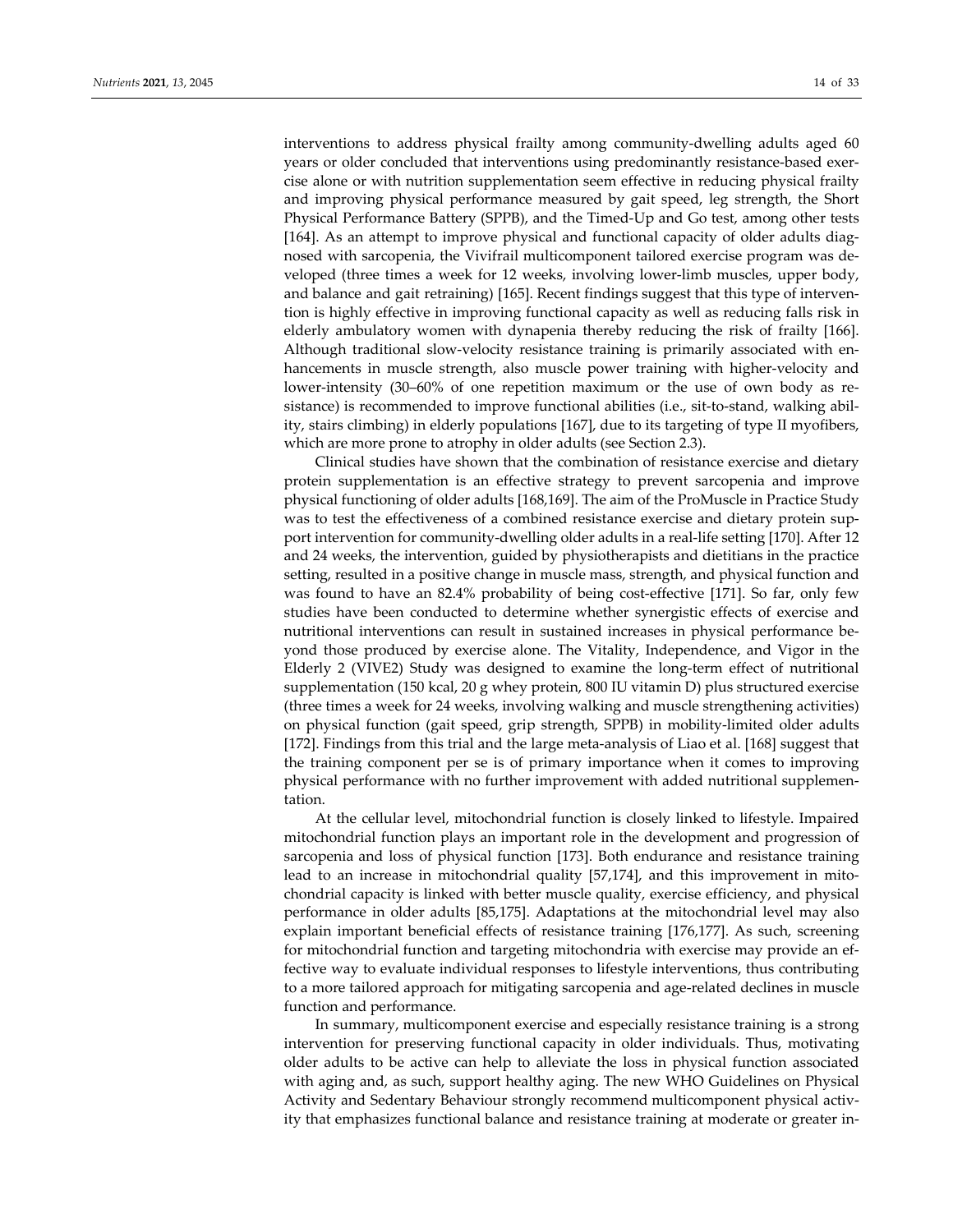tensity, on 3 or more days a week, to enhance functional capacity and to prevent falls in older adults [178].

## *5.2. Protein and Other Nutrients*

With aging, the stimulating effects of both amino acid feeding and exercise on muscle protein synthesis become blunted, which is now widely believed to be a key factor responsible for age-related muscle loss [179]. However, performing exercise in close temporal proximity to protein ingestion and increasing the amount of protein ingested per meal ( $\geq 30$  g), which contain higher amounts of leucine ( $\geq 2.5$  g), can—at least to some extent—overcome anabolic resistance [180,181]. Evidence suggests benefits of dietary protein intake on preservation of muscle mass and bone health, thus attenuating risk of sarcopenia and bone loss [182,183], which is an important component of maintaining functional capacity in older individuals. On the basis of the results of a recent umbrella review, a significant effect of leucine supplementation on muscle mass is shown in persons with sarcopenia, but not in healthy subjects, whereas no clear effect of nutritional supplementation (e.g., protein, essential amino acid, leucine) has been reported on muscle strength and physical performance [184].

So far, only few studies have related protein intake to physical function and per‐ formance in aging. The Framingham Heart Study Offspring recently demonstrated in middle-aged and older adults that a higher-protein diet ( $\geq 1.2$  vs. <0.8 g/kg body weight/day) across adulthood was associated with maintenance of physical function, which was based on self‐reported measures, and lower odds of falls, fractures, and frailty over the span of two decades, especially in women [185]. The greatest risk reductions were found among those with higher protein intakes combined with either higher physical activity, more skeletal muscle mass, or lower body mass index [186]. Other longitu‐ dinal studies in community‐based populations have used objective measures to assess function and/or performance and protein intake. The Quebec Longitudinal Study on Nutrition and Successful Aging (NuAge Study) was designed to examine the relation between mealtime distribution of protein intake and physical performance as assessed by a composite score of muscle strength (handgrip, arm, and leg) and mobility (chair stand, timed‐up‐and‐go, and walking speed) and its 3‐year decline in community‐dwelling older adults [187]. Results showed that older men and women, with more‐evenly mealtime distributed protein intakes (∼21, 29, and 30 g/meal and 18, 23, and 23 g/meal in men and women, respectively) had a higher muscle strength composite score, but not mobility score. However, more evenly distributed protein intakes were not associated with declines in strength and mobility throughout follow‐up. Thus, findings suggest, first, that the consumption of a fair amount of protein at every meal, even if not reaching the proposed 30 g, is probably better for muscle health in older adults than ingesting only one daily high‐protein meal. Second, the authors recommend that older persons should build up as much muscle mass and strength (functional reserve) early enough through an exercise programme in order to provide a buffer against age-related sarcopenia, thereby limiting the risk of major mobility disability. The proposed beneficial effects of a spread protein intake pattern over the main meals are in line with a recent cross-sectional study aimed to investigate whether protein intake and distribution are associated with muscle strength, physical function and quality of life in community-dwelling elderly people with a wide range of physical activity [188]. In the latter study, a more spread protein intake during the main meals was related to a higher gait speed, whereas a higher total protein intake was not associated with improved physical outcome measures. However, combining higher physical activity with higher total protein intake was related to a better quality of life, supporting the notion of a higher total protein intake together with an ac‐ tive lifestyle in the elderly.

Recently, a number of expert groups have advocated for higher daily protein intakes of 1.0–1.2 g/kg body weight/day in older adults, particularly to support the preservation of muscle mass and function [189,190]. Furthermore, data suggest that dietary leucine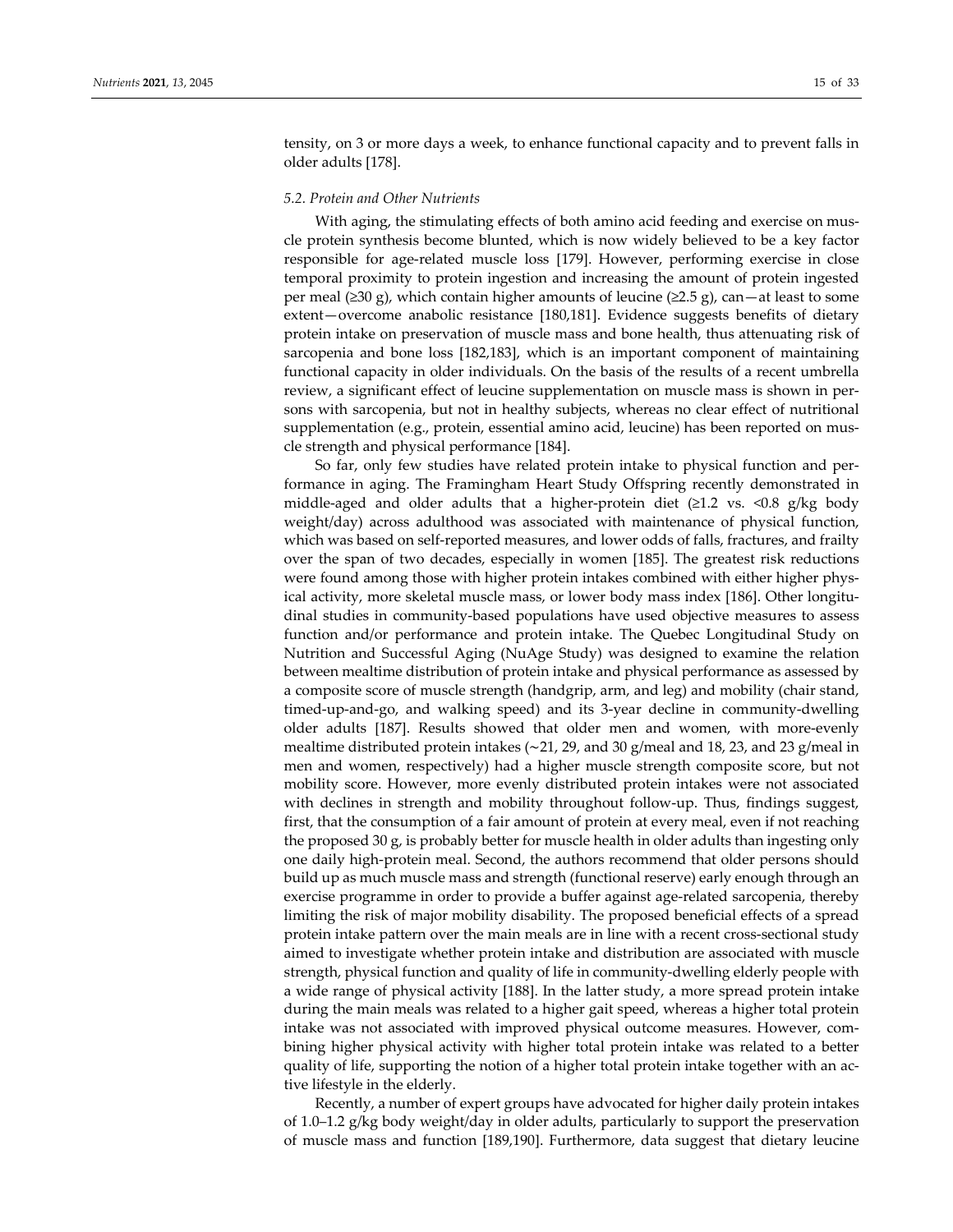requirements of older men and women are almost twice as high as current recommendations, namely 78.5 mg/kg body weight/day [191], which is of particular interest as it is a powerful signal for stimulation of muscle protein synthesis in older adults [192,193]. Experimental evidence has shown that feeding elderly men protein at the RDA (0.8 g/kg body weight/day) for 10 weeks resulted in declines in whole‐body and appendicular lean mass, while a diet providing twice the RDA recommendation for protein compared with the current guidelines was found to have beneficial effects on lean body mass and leg power in elderly men [194]. However, neither of the tests used to assess physical function (i.e., SPPB and timed‐up‐and‐go) was altered by dietary intervention. On the other hand, recent findings of a randomized clinical trial of 92 men with physical dysfunction found that protein intakes equal to the RDA was sufficient to maintain lean body mass, muscle performance, and physical function over six months [195]. However, limited physical activity may be one of the reasons for the absence of treatment effects [196]. For example, the results of the study by Beelen et al. indicate that a higher amount of protein (1.5 g/kg body weight/day) without exercising may be not an effective approach to enhancing physical performance of older adults with already adequate protein intakes but a lack of physical activity [197]. In fact, it seems that just increasing protein without appropriate contractile manipulation might not be sufficient, possibly because low muscle mass may play a significant role [198]. Moreover, it can be assumed that individuals who are al‐ ready at a nutrient level for optimum functioning may not benefit from an increase in protein intake [199].

All in all, it can be concluded that the effect of protein supplementation on skeletal muscle performance is minimal in older adults with already adequate protein intakes and limited physical activity. Nutritional intervention is probably an effective approach for malnourished patients [200], but most efficient when combined with a long-term exercise (resistance training) program, particularly in obese persons [184]. This simple measure helps to preserve muscular fitness in the elderly and, as such, promote healthy, active aging.

Nutrients that have been most consistently linked to the components of sarcopenia and muscle performance include apart from protein, long‐chain polyunsaturated fatty acids, vitamin D, and multi‐nutrients. A systematic review of 37 randomized, controlled trials that summarized the effect of combined exercise and various nutritional interven‐ tions including proteins, essential amino acids, creatine, β‐hydroxy‐β‐methylbutyrate, vitamin D, multi‐nutrients, or other in subjects aged 65 years and older noted that exer‐ cise beneficially affects muscle mass, strength, and physical performance, but the addi‐ tive effect of nutritional interventions may be limited [201]. A novel randomized, double-blind, placebo-controlled supplementation trial in sarcopenic older individuals participating in a 12‐week exercise training program found a significant beneficial effect of daily supplementation with whey protein  $(22 g)$ , essential amino acids (including 4 g leucine), and vitamin D (100 IU) compared to placebo, with a gain of 1.7 kg in fat free mass, together with improvements in muscle strength, physical function, quality of life and inflammation [202]. Although the authors were not able to assess the effects of vit‐ amin D supplementation separately from essential amino acid supplementation, this study suggests that whey protein, essential amino acid and vitamin D supplementation, together with resistance training, can improve skeletal muscle mass and performance in sarcopenic elderly.

It is now clear that vitamin D has important roles beyond its well-known effects on calcium and bone homeostasis. Several epidemiological studies have illustrated the po‐ tential role of vitamin D in order to maintain a good physical function in advanced age [203–205]. Vitamin D insufficiency (serum 25 (OH)D < 50 nmol/L) and deficiency (<25–30 nmol/L) are common in older people as a consequence of low dietary intake and reduced sunlight exposure, suggesting that vitamin D supplementation might represent an additional way, besides exercise training, to prevent sarcopenia and physical limitations, but the results are still inconclusive [206]. Meta‐analyses of older adults have reported no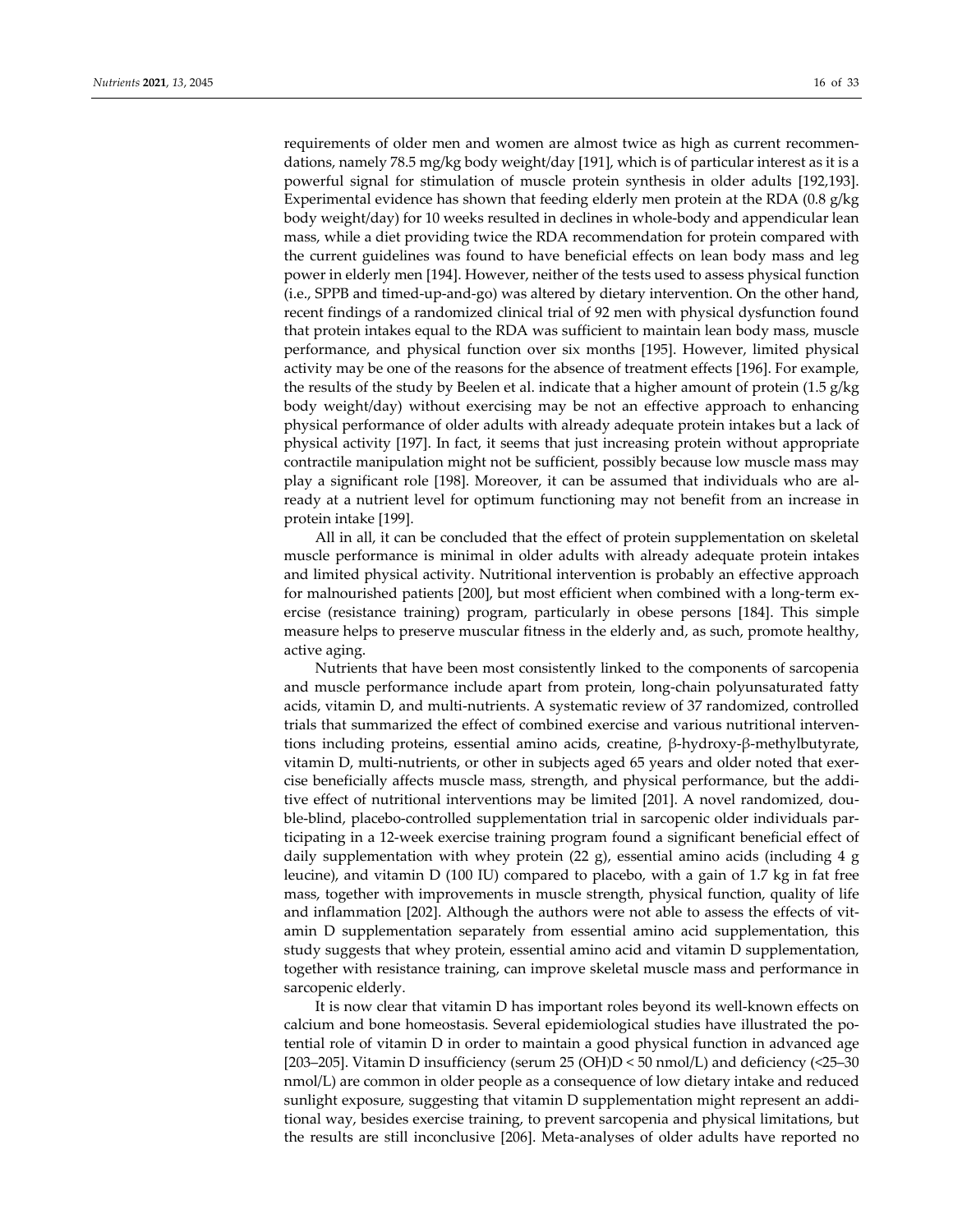significant effect of vitamin D supplementation on muscle strength and mobility [207]. However, results on muscle strength were significantly more important with people who presented a 25‐hydroxyvitamin D level < 25–30 nmol/L [208,209]. Caution is warranted when administered at high dosages (e.g., 60,000 IU/month), which can even negatively affect muscle function and increase fall risk [210]. On the other hand, when resistance training is combined with vitamin D supplementation, in deficient individuals, the im‐ provements in muscle strength and physical function are greater than exercise alone [211]. Therefore, older individuals should avoid vitamin D insufficiency and build up or maintain muscle mass and strength through resistance training in combination with ad‐ equate amounts of protein (>1 g/kg body weight/day) [212]. In fact, the PROVIDE Study showed that a vitamin D (800 IU/day) and leucine-enriched (3 g) whey protein (20 g) nutritional supplement consumed twice daily could improve measures of sarcopenia over a three‐month intervention [213]. However, for individuals who are already at a nutrient level for optimum functioning (>50 nmol/L), further vitamin D supplementation would provide no additional benefit to muscle health [214]. Combining a multi‐nutrient supplement containing proteins, creatine, vitamin D, and omega-3 fatty acids with home-based resistance training may offer a promising strategy to improve lean mass, muscle strength, physical performance, and muscle quality in free-living elderly, especially relevant for sarcopenic individuals with low physical activity levels [215].

Omega‐3 polyunsaturated fatty acids (n3‐PUFA) might be an alternative therapeutic agent for sarcopenia due to their anti-inflammatory properties, protein kinase activity (e.g., mTORC1) activation and reduction of insulin resistance [216]. N3‐PUFA supple‐ mentation (dosages from 2.0 to 3.3 g/day over a 3–6-month time period) can attenuate the decline in muscle mass and function in healthy older adults [217]. In general, changes in muscle mass and function induced by n3-PUFA therapy are less than reported with resistance training alone [218]. However, in combination with an exercise intervention, n3-PUFA supplementation might augment the increase in muscle strength and function obtained by the exercise intervention [219]. Furthermore, a lifestyle intervention, in‐ cluding adequate fish intake ( $>500$  g/week) and twice-weekly resistance training has been recently shown to trigger local anti-inflammatory and growth responses, thereby favoring skeletal muscle hypertrophy in older women [220], whereas older men may be less responsive to the anabolic sensitizing effect of n3‐PUFAs [218,221].

In summary, it is essential to maintain good muscular fitness through an individually tailored exercise programme over the long-term in order to preserve functional capacity and muscle performance. Resistance training can build muscle mass and increase strength as we age, and therefore offers the most effective non-pharmacological intervention to prevent physical limitations with advancing age. Furthermore, increasing protein intakes in favour of plant‐derived proteins [222] as well as a higher demand of specific nutrients (such as leucine, n3‐PUFAs, and vitamin D) should be considered in older adults, especially in women, to overcome anabolic resistance and to further support exercise-induced adaptations and successful immune aging [2] (see Section 4).

#### *5.3. Obesity and Weight Loss*

Both obesity and malnutrition aare frequently observed in old age and are im‐ portant determinants of functional impairments and frailty [223]. Obesity (excess fat mass), especially together with low muscle mass (called sarcopenic obesity), has been associated with several negative health outcomes, such as functional decline [224], in‐ creased risk of falls [225], osteoarthritis [226], and muscle weakness [227] accompanied by elevated risk for cardio‐metabolic diseases and physical disability in older persons [228]. On the other hand, malnutrition is common among older people and often poorly recognized and underdiagnosed [229]. Insufficient dietary intake is not only related to the development of sarcopenia [86], but is also a major risk factor for cognitive or func‐ tional impairments and mortality in older patients [230,231].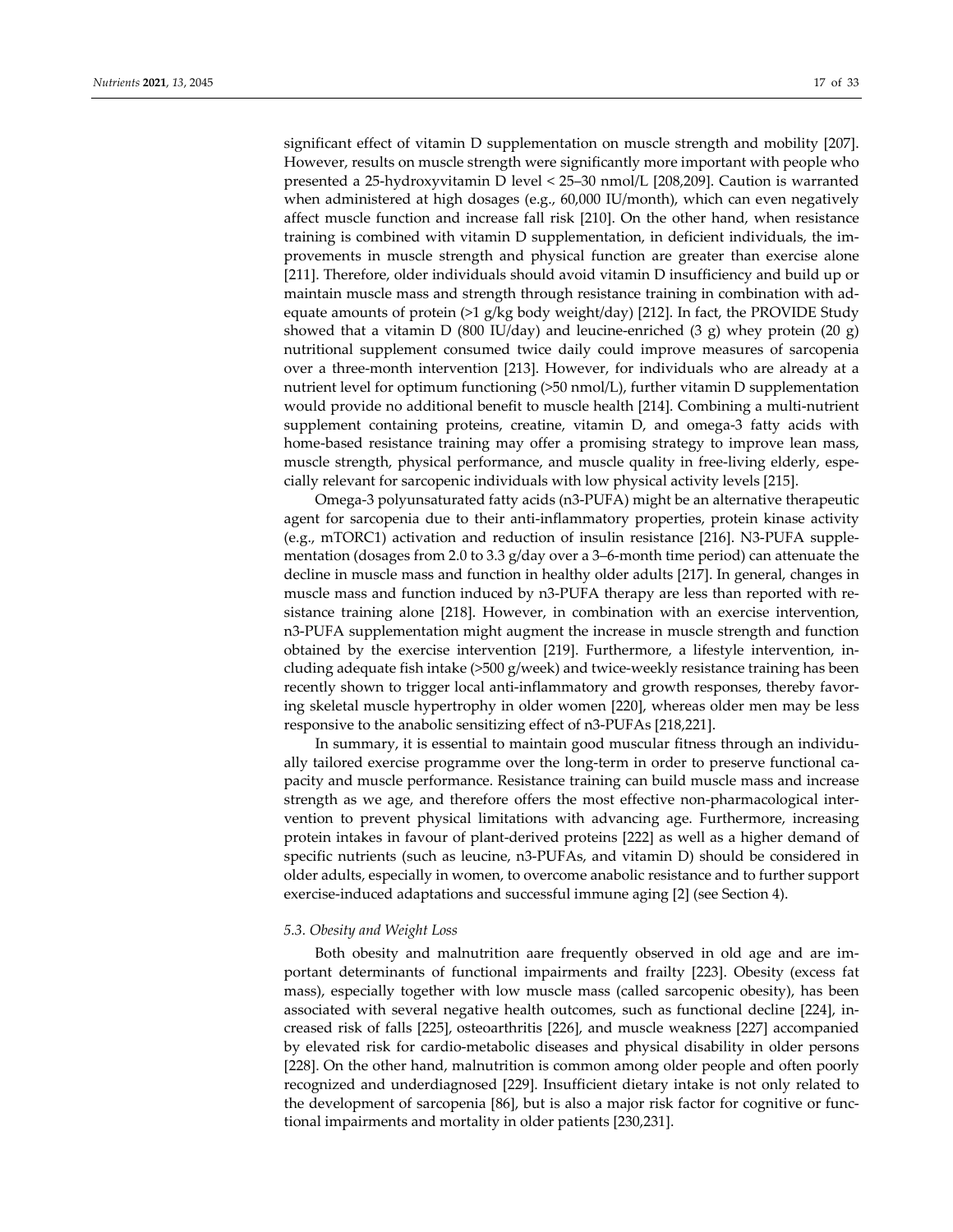Lifestyle interventions to combat obesity in older persons mainly focus on dietary approaches (e.g., caloric restriction, high‐protein diet) and exercise consisting of aerobic endurance training and resistance training [232]. Although a caloric restriction weight loss diet is the first therapeutic option for the treatment of obesity, it is associated with loss of muscle and bone mass [233], which can further worsen sarcopenia and increase fracture risk [234]. Furthermore, there is limited evidence that caloric restriction alone demonstrates improvements in measures of physical performance. In fact, weight loss plus combined aerobic and resistance exercise was the most effective strategy in im‐ proving physical fitness of obese older adults during weight loss [162]. Moreover, ade‐ quate protein intake (∼1.2 g/kg body weight/day) combined with vitamin D and calcium supplementation is recommended in obese older adults undertaking caloric restriction and resistance training in order to preserve muscle mass and bone mineral density dur‐ ing weight loss [235]. Finally, resting metabolic rate (RMR) is lower in older adults, which is mostly attributable to changes in body composition [236], and may predispose to future weight gain. However, regular exercise training has the potential not only to maintain muscle mass and RMR with aging [237], but also to lower the risk of inade‐ quate dietary intake that may influence the onset and the course of physical limitations [238].

# **6. Nutritional Considerations to Support Healthy Active Aging: Focus on Gut Micro‐ biota**

Nutritional risk represents a fundamental factor influencing the aging trajectory [239]. Age itself and several age-related conditions, including frailty, chronic illnesses, cognitive decline and depression, are in fact associated with malnutrition [239]. Thus, any effective strategy for promoting healthy active aging should carefully consider tailored interventions against malnutrition [240,241]. The intestinal microbiota from malnourished individuals is deeply disrupted and contributes to wasting through multiple mechanisms, including anabolic resistance, malabsorption, induction of anorexia and reduced synthesis of vitamins [242–245]. Any nutritional strategy preventing malnutri‐ tion and supporting healthy active aging should thus look at the effects on microbiota carefully.

Moderately-high protein intake in the range of  $1-1.2$  g/kg body weight/day is generally considered one of the cornerstone nutritional measures in older individuals, for its capacity of promoting protein synthesis and preventing physical frailty [241]. However, from a microbiota perspective, data from animal models indicate that increasing protein intake, especially of animal origin, is associated with induction of dysbiosis, depletion of bacterial taxa producing SCFA and increased production of trimethylamine N‐oxide (TMAO), a marker of increased cardiovascular risk [246–249]. Similar findings were also obtained in human athletes fed with high‐protein diets [250,251] and in patients with non-alcoholic fatty liver disease [252]. Thus, the possible benefits on metabolic and muscle health by high‐protein diets could be undermined by stimulation of inflammation and increased cardiovascular risk, at least in experimental conditions.

Other studies have, however, elucidated that, in practice, the gut microbial communities are not just shaped by dietary protein quantity, but are also influenced by their quality [253], timing of consumption [254], availability of nitrogen, and level of intake of other nutrients, including carbohydrates and fibers [255,256]. Accordingly, two different randomized controlled trials conducted in older persons and one intervention study in sedentary adults have shown that, in real-life conditions, increasing protein intake is not associated with detrimental changes of gut microbiota composition, apart from a small decrease in bacterial taxa producing SCFA [257–259]. The marker of cardiovascular risk TMAO is significantly increased only in older subjects with extremely high protein in‐ take levels  $(>1.6 \text{ g/kg}$  body weight/day), which should be avoided  $[260,261]$ . Thus, in a healthy aging perspective, protein intake should not exceed 1–1.2 g/kg body weight/day, be sustained particularly by proteins with high biological value, such as casein and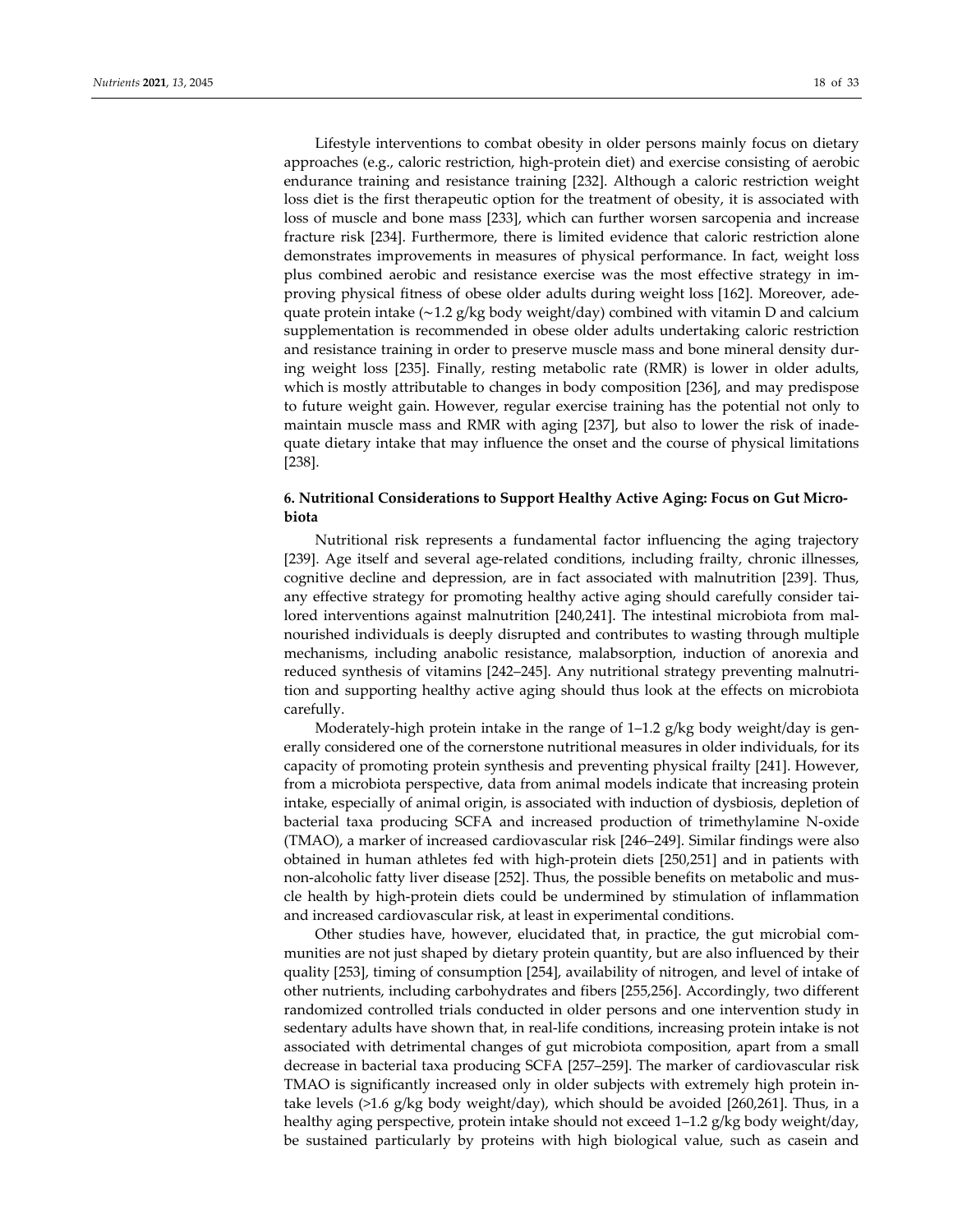whey proteins, and be associated with an adequate intake of carbohydrates and fibers [262].

Fiber intake is in fact able to promote gut microbial diversity and representation of Bifidobacteria and species producing SCFA [263], as demonstrated in different popula‐ tion‐based studies and experimental models [264]. SCFA, and particularly butyrate, once absorbed into systemic circulation, exert a wide range of metabolic functions including anabolic regulation, insulin sensitivity and modulation of inflammation [265]. Anabolic resistance, oxidative stress and inflammaging are deeply involved in defining the aging trajectory, and an adequate synthesis of SCFAs by the intestinal microbiota could con‐ tribute to mitigate these pathways [266]. Fruit and vegetables, the main dietary sources of fibers, also contain high amounts of polyphenols, which are metabolized by gut mi‐ crobial species. A polyphenol‐rich dietary pattern can also contribute to modulate oxida‐ tive stress and counteract age-related gut microbiota dysbiosis [267], but most importantly, improve intestinal permeability [268], which is strictly associated with chronic activation of the inflammatory response [266,269]. Thus, an elevated intake of fruit and vegetables should be part of any anti‐aging dietary recommendation.

Overall, the principles of a diet with a balanced content of proteins with high biological value and high intake of complex carbohydrates, fibers and polyphenols are embodied in the Mediterranean diet. Large studies have demonstrated that high level of adherence to Mediterranean diet is associated with gut microbiota diversity, improved balance between symbionts and pathobionts, and higher microbiome production of SCFA [270–272]. Namely, the NU-AGE Study demonstrated significant microbiome‐based benefits of adopting a Mediterranean dietary pattern in older fit or pre‐frail subjects, improving inflammation, frailty, and cognitive performance at one-year follow‐up [272]. SCFA represent central mediators of the health benefits of Mediterranean diet, since their production by gut microbial communities is increased after only few months of dietary intervention, even before major changes in microbiota composition can be detected [273]. The anti-aging activity of SCFAs in Mediterranean diet is not limited to modulation of inflammation and anabolism, but also to cognitive function, since they are associated with reduced amyloid deposition in dementia [274]. The anti‐aging activity of the Mediterranean diet is, however, also sustained by other nutrients, includ‐ ing polyphenols, polyunsaturated fatty acids, vitamins, and minerals, and acts globally towards the reduction of inflammation and oxidative stress, and the improvement of immune function, genomic stability, and insulin sensitivity [275–277]. Thus, from a microbiome perspective, the Mediterranean diet should be considered, according to the current state of knowledge, the best anti‐aging dietary pattern.

## **7. Conclusions and Future Perspectives**

The concept of a healthy resilient gut microbiome relies on its high richness and biodiversity. The intestinal microbiota plays an important role in many metabolic pro‐ cesses that are beneficial to the host such as synthesis of vitamins and production of SCFA. On the other hand, it has also been associated with chronic illness and geriatric conditions, which can be positively influenced by lifestyle changes, thereby supporting healthy aging. The present review aimed to summarize the current literature on the role of physical activity and specific exercise and dietary interventions in the composition of the gut microbiota. The effects of other lifestyle factors, such as stress, drug intake, smoking habits, and sleep, and other environmental factors, including the geographical area and air pollutants that can affect the gut microbiota, have been reviewed recently [278]. A poor lifestyle characterized by an unbalanced diet and sedentarism, but also other factors, such as physiological or psychological stress, chronic intake of drugs, and a lack of sleep can lead to gut dysbiosis, promoting inflammation and the development of chronic diseases that can negatively influence muscle mass and function, particularly during aging [279]. On the other hand, a healthy lifestyle can play a significant role in reducing the hallmarks of immune aging. In particular, regular endurance exercise is an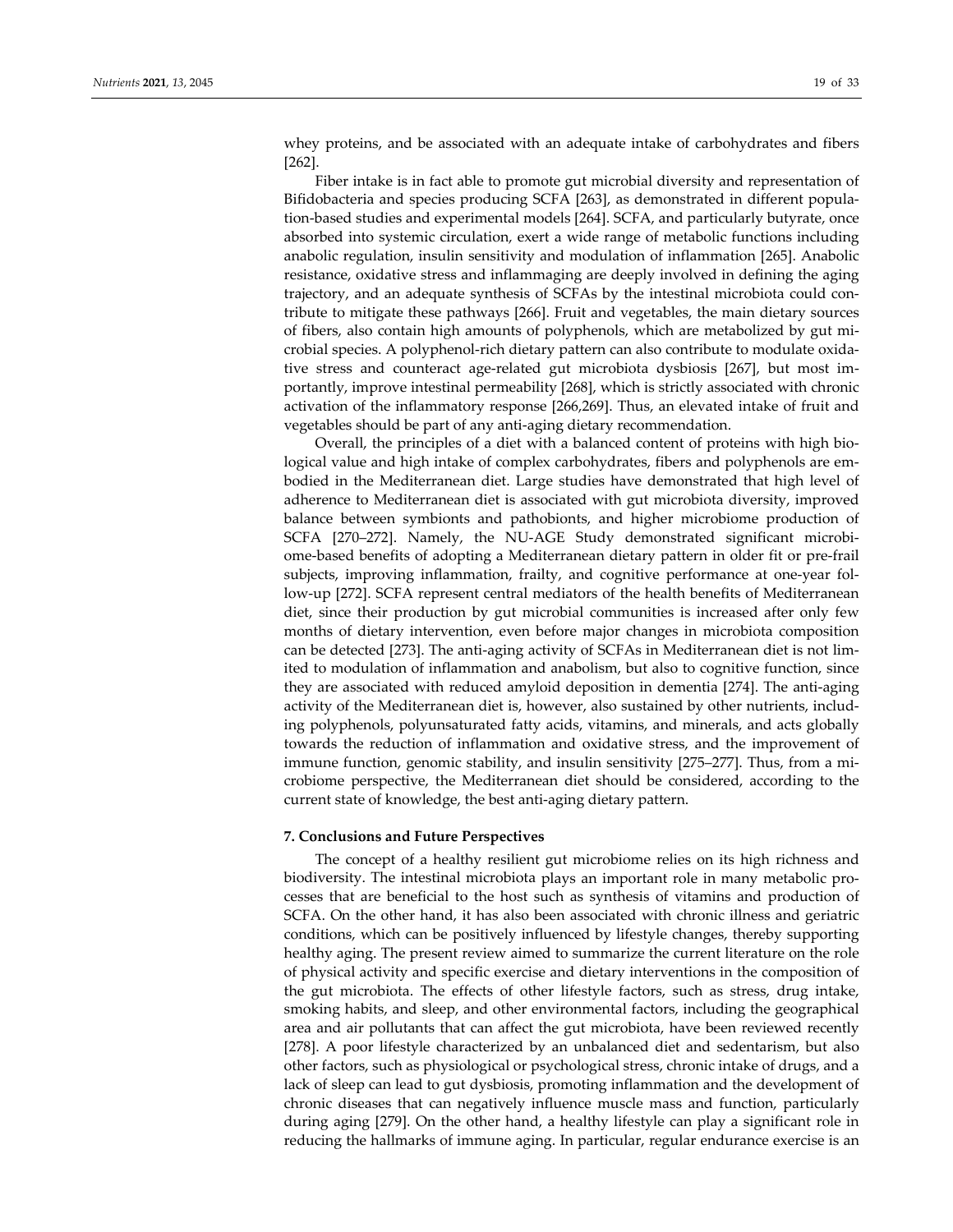effective strategy for supporting successful immune aging and the most promising ap‐ proach to counteract cellular immunosenescence and inflammaging. In comparison, resistance training is a strong intervention for preserving functional capacity and muscle performance in older individuals and is therefore the most effective non‐pharmacological intervention to prevent physical limitations with advancing age. Adherence to a Mediterranean‐style diet, with a high intake of proteins, fibers, and polyphenols, should be considered in older adults to further support exercise-induced adaptations and to prevent age‐related non‐communicable diseases. Health benefits could partly depend on the effect of such interventions that influence the biodiversity and functionality of intestinal microbiota, promoting the synthesis of metabolically active mediators such as butyrate and other SCFA. Although a high‐protein intake is generally associated with microbiota dysbiosis in animal models, the benefits of increased muscle protein synthesis in older humans could outweigh the effects on microbiota, which need further investigation in the future. Furthermore, there is limited research available on how adaptations to exercise impact the gut microbiota in older individuals. Despite some studies that have shown aerobic exercise to beneficially alter gut microbiota composition, functional capacity, and metabolites, the effects of different exercise modalities, frequencies, and in‐ tensities remain unknown. Future research should differentiate between short‐term and long-term effects. Another important question to be answered is: how does exercise interact with nutritional factors, such as restricted energy, higher protein consumption, or probiotics, in shaping the gut microbiome? Additionally, conflicting results exist relating to changes of gut microbiota composition between more and less active elderly, which may be due to differences in weight status, metabolic and inflammatory state and present diseases. In order to gain a better understanding of the precise lifestyle recommendations needed to maintain gut and immune health, the inclusion of several lifestyle determinants (e.g., background diet and body composition, level of physical activity, smoking habits, drug consumption, and place of living) should be included in future longitudinal studies. As such, more high‐quality intervention studies are necessary to understand potential independent effects of lifestyle and diet in older adults in order to confirm and quantify the possible associations between microbiota and trajectories of aging.

**Author Contributions:** B.S., M.W., C.W., K.K., and A.T. wrote and contributed to specific sections of the manuscript. All authors have read and agreed to the published version of the manuscript.

Funding: This work was funded by grants from the Austrian Federal Ministry of Education, Science and Research represented by the Austrian Research Promotion Agency (FFG) as part of the ERA‐Net Cofund HDHL‐INTIMIC (JPI HDHL). Additionally, this work was financially supported by the German Federal Ministry of Food and Agriculture (BMEL) through the Federal Office for Agriculture and Food (BLE), grant numer 2819ERA10F, within the framework of the ERA‐NET Cofund HDHL‐INTIMIC.

**Data Availability Statement:** Data sharing is not applicable to this article.

**Conflicts of Interest:** The authors declare no conflict of interest.

## **References**

- 1. Stavropoulou, E.; Bezirtzoglou, E. Human microbiota in aging and infection: A review. *Crit. Rev. Food Sci. Nutr.* **2017**, *59*, 537– 545, doi:10.1080/10408398.2017.1379469.
- 2. Weyh, C.; Krüger, K.; Strasser, B. Physical Activity and Diet Shape the Immune System during Aging. *Nutrients* **2020**, *12*, 622, doi:10.3390/nu12030622.
- 3. Zhernakova, A.; Kurilshikov, A.; Bonder, M.J.; Tigchelaar, E.F.; Schirmer, M.; Vatanen, T.; Mujagic, Z.; Vila, A.V.; Falony, G.; Vieira‐Silva, S.; et al. Population‐based metagenomics analysis reveals markers for gut microbiome composition and diversity. *Science* **2016**, *352*, 565–569, doi:10.1126/science.aad3369.
- 4. Falony, G.; Joossens, M.; Vieira‐Silva, S.; Wang, J.; Darzi, Y.; Faust, K.; Kurilshikov, A.; Bonder, M.J.; Valles‐Colomer, M.; Vandeputte, D.; et al. Population‐level analysis of gut microbiome variation. *Science* **2016**, *352*, 560–564, doi:10.1126/science.aad3503.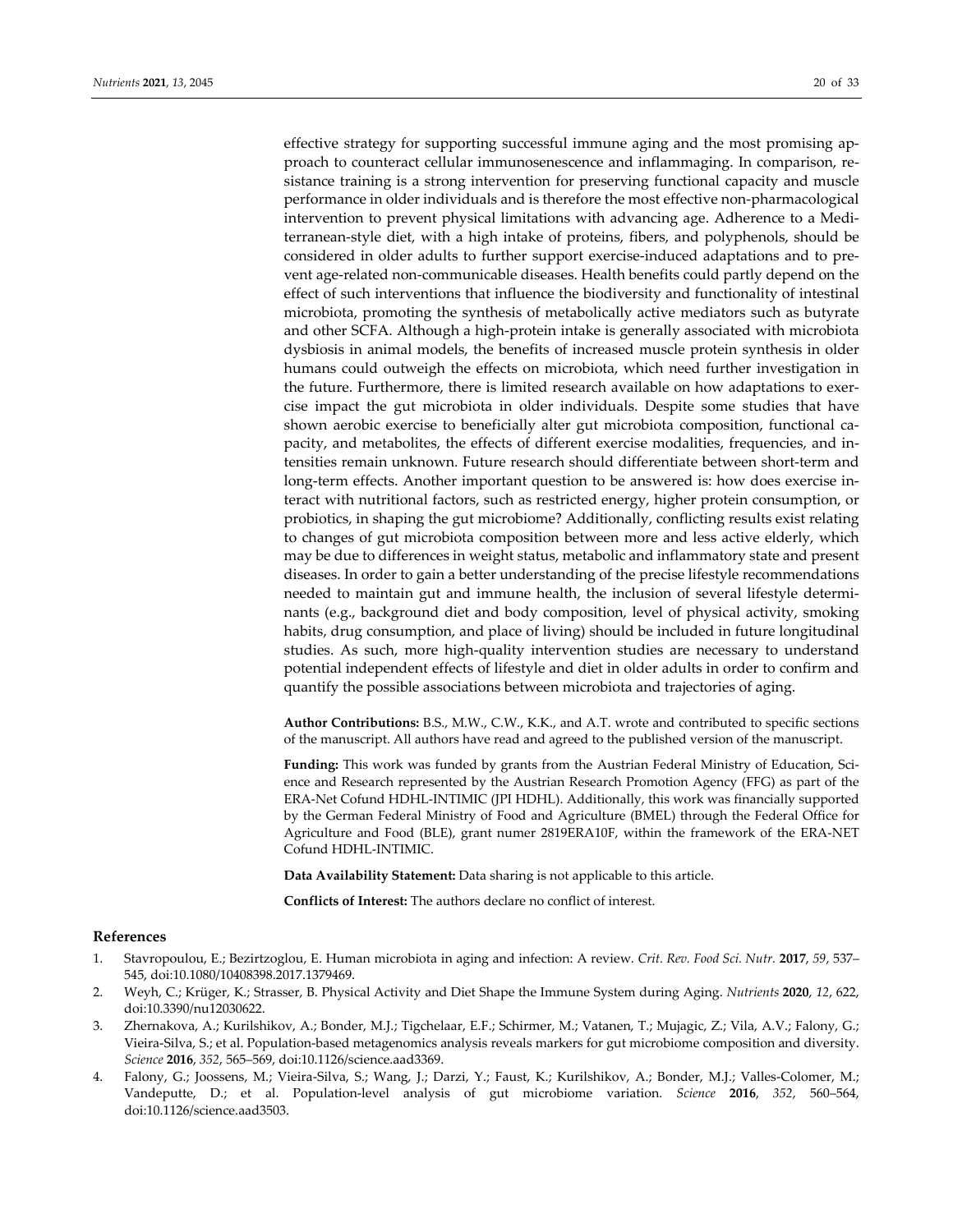- 5. Rothschild, D.; Weissbrod, O.; Barkan, E.; Kurilshikov, A.; Korem, T.; Zeevi, D.; Costea, P.I.; Godneva, A.; Kalka, I.N.; Bar, N.; et al. Environment dominates over host genetics in shaping human gut microbiota. *Nat. Cell Biol.* **2018**, *555*, 210–215, doi:10.1038/nature25973.
- 6. Sommer, F.; Anderson, J.M.; Bharti, R.; Raes, J.; Rosenstiel, P. The resilience of the intestinal microbiota influences health and disease. *Nat. Rev. Microbiol.* **2017**, *15*, 630–638, doi:10.1038/nrmicro.2017.58.
- 7. Bana, B.; Cabreiro, F. The Microbiome and Aging. *Annu. Rev. Genet.* **2019**, *53*, 239–261, doi:10.1146/annurev‐genet‐112618‐043650.
- 8. DeJong, E.N.; Surette, M.G.; Bowdish, D.M. The Gut Microbiota and Unhealthy Aging: Disentangling Cause from Consequence. *Cell Host Microbe* **2020**, *28*, 180–189, doi:10.1016/j.chom.2020.07.013.
- 9. Clements, S.J.; Carding, S.R. Diet, the intestinal microbiota, and immune health in aging. *Crit. Rev. Food Sci. Nutr.* **2017**, *58*, 651– 661, doi:10.1080/10408398.2016.1211086.
- 10. Kim, S.; Jazwinski, S.M. The Gut Microbiota and Healthy Aging: A Mini‐Review. *Gerontology* **2018**, *64*, 513–520, doi:10.1159/000490615.
- 11. O'Toole, P.W.; Jeffery, I. Gut microbiota and aging. *Science* **2015**, *350*, 1214–1215, doi:10.1126/science.aac8469.
- 12. Koh, A.; De Vadder, F.; Kovatcheva‐Datchary, P.; Bäckhed, F. From Dietary Fiber to Host Physiology: Short‐Chain Fatty Acids as Key Bacterial Metabolites. *Cell* **2016**, *165*, 1332–1345, doi:10.1016/j.cell.2016.05.041.
- 13. Badal, V.D.; Vaccariello, E.D.; Murray, E.R.; Yu, K.E.; Knight, R.; Jeste, D.V.; Nguyen, T.T. The Gut Microbiome, Aging, and Longevity: A Systematic Review. *Nutrients* **2020**, *12*, 3759, doi:10.3390/nu12123759.
- 14. Jeffery, I.; Lynch, D.B.; O'Toole, P.W. Composition and temporal stability of the gut microbiota in older persons. *ISME J.* **2016**, *10*, 170–182, doi:10.1038/ismej.2015.88.
- 15. Biagi, E.; Rampelli, S.; Turroni, S.; Quercia, S.; Candela, M.; Brigidi, P. The gut microbiota of centenarians: Signatures of lon‐ gevity in the gut microbiota profile. *Mech. Ageing Dev.* **2017**, *165*, 180–184, doi:10.1016/j.mad.2016.12.013.
- 16. Santoro, A.; Ostan, R.; Candela, M.; Biagi, E.; Brigidi, P.; Capri, M.; Franceschi, C. Gut microbiota changes in the extreme dec‐ ades of human life: A focus on centenarians. *Cell. Mol. Life Sci.* **2018**, *75*, 129–148, doi:10.1007/s00018‐017‐2674‐y.
- 17. Odamaki, T.; Kato, K.; Sugahara, H.; Hashikura, N.; Takahashi, S.; Xiao, J.-Z.; Abe, F.; Osawa, R. Age-related changes in gut microbiota composition from newborn to centenarian: A cross‐sectional study. *BMC Microbiol.* **2016**, *16*, 1–12, doi:10.1186/s12866‐016‐0708‐5.
- 18. Wu, L.; Zeng, T.; Zinellu, A.; Rubino, S.; Kelvin, D.J.; Carru, C. A Cross-Sectional Study of Compositional and Functional Profiles of Gut Microbiota in Sardinian Centenarians. *mSystems* **2019**, *4*, e00325‐19, doi:10.1128/msystems.00325‐19.
- 19. Wang, N.; Li, R.; Lin, H.; Fu, C.; Wang, X.; Zhang, Y.; Su, M.; Huang, P.; Qian, J.; Jiang, F.; et al. Enriched taxa were found among the gut microbiota of centenarians in East China. *PLoS ONE* **2019**, *14*, e0222763, doi:10.1371/journal.pone.0222763.
- 20. Kim, B.‐S.; Choi, C.W.; Shin, H.; Jin, S.‐P.; Bae, J.‐S.; Han, M.; Seo, E.Y.; Chun, J.; Chung, J.H. Comparison of the Gut Microbiota of Centenarians in Longevity Villages of South Korea with Those of Other Age Groups. *J. Microbiol. Biotechnol.* **2019**, *29*, 429–440, doi:10.4014/jmb.1811.11023.
- 21. Biagi, E.; Franceschi, C.; Rampelli, S.; Severgnini, M.; Ostan, R.; Turroni, S.; Consolandi, C.; Quercia, S.; Scurti, M.; Monti, D.; et al. Gut Microbiota and Extreme Longevity. *Curr. Biol.* **2016**, *26*, 1480–1485, doi:10.1016/j.cub.2016.04.016.
- 22. Rampelli, S.; Soverini, M.; D'Amico, F.; Barone, M.; Tavella, T.; Monti, D.; Capri, M.; Astolfi, A.; Brigidi, P.; Biagi, E.; et al. Shotgun Metagenomics of Gut Microbiota in Humans with up to Extreme Longevity and the Increasing Role of Xenobiotic Degradation. *mSystems* **2020**, *5*, e00124‐20, doi:10.1128/msystems.00124‐20.
- 23. Biagi, E.; Nylund, L.; Candela, M.; Ostan, R.; Bucci, L.; Pini, E.; Nikkïla, J.; Monti, D.; Satokari, R.; Franceschi, C.; et al. Correc‐ tion: Through Ageing, and Beyond: Gut Microbiota and Inflammatory Status in Seniors and Centenarians. *PLoS ONE* **2010**, *5*, 10667, doi:10.1371/annotation/df45912f‐d15c‐44ab‐8312‐e7ec0607604d.
- 24. Jackson, M.A.; Jeffery, I.B.; Beaumont, M.; Bell, J.T.; Clark, A.G.; Ley, R.E.; O'Toole, P.W.; Spector, T.D.; Steves, C.J. Signatures of early frailty in the gut microbiota. *Genome Med.* **2016**, *8*, 8, doi:10.1186/s13073‐016‐0262‐7.
- 25. Maffei, V.J.; Kim, S.; Blanchard, E.; Luo, M.; Jazwinski, S.M.; Taylor, C.; Welsh, D.A. Biological Aging and the Human Gut Microbiota. *J. Gerontol. Ser. A Boil. Sci. Med. Sci.* **2017**, *72*, 1474–1482, doi:10.1093/gerona/glx042.
- 26. Verdi, S.; Jackson, M.; Beaumont, M.; Bowyer, R.C.E.; Bell, J.T.; Spector, T.D.; Steves, C.J. An Investigation Into Physical Frailty as a Link Between the Gut Microbiome and Cognitive Health. *Front. Aging Neurosci.* **2018**, *10*, 398, doi:10.3389/fnagi.2018.00398.
- 27. Claesson, M.J.; Jeffery, I.B.; Conde, S.; Power, S.E.; O'Connor, E.M.; Cusack, S.; Harris, H.M.B.; Coakley, M.; Lakshminarayanan, B.; O'Sullivan, O.; et al. Gut microbiota composition correlates with diet and health in the elderly. *Nature* **2012**, *488*, 178–184, doi:10.1038/nature11319.
- 28. Haran, J.P.; Bucci, V.; Dutta, P.; Ward, D.; McCormick, B. The nursing home elder microbiome stability and associations with age, frailty, nutrition and physical location. *J. Med. Microbiol.* **2018**, *67*, 40–51, doi:10.1099/jmm.0.000640.
- 29. Milani, C.; Ticinesi, A.; Gerritsen, J.; Nouvenne, A.; Lugli, G.A.; Mancabelli, L.; Turroni, F.; Duranti, S.; Mangifesta, M.; Viappiani, A.; et al. Gut microbiota composition and Clostridium difficile infection in hospitalized elderly individuals: A metagenomic study. *Sci. Rep.* **2016**, *6*, 25945, doi:10.1038/srep25945.
- 30. Ticinesi, A.; Milani, C.; Lauretani, F.; Nouvenne, A.; Mancabelli, L.; Lugli, G.A.; Turroni, F.; Duranti, S.; Mangifesta, M.; Viappiani, A.; et al. Gut microbiota composition is associated with polypharmacy in elderly hospitalized patients. *Sci. Rep.* **2017**, *7*, 11102, doi:10.1038/s41598‐017‐10734‐y.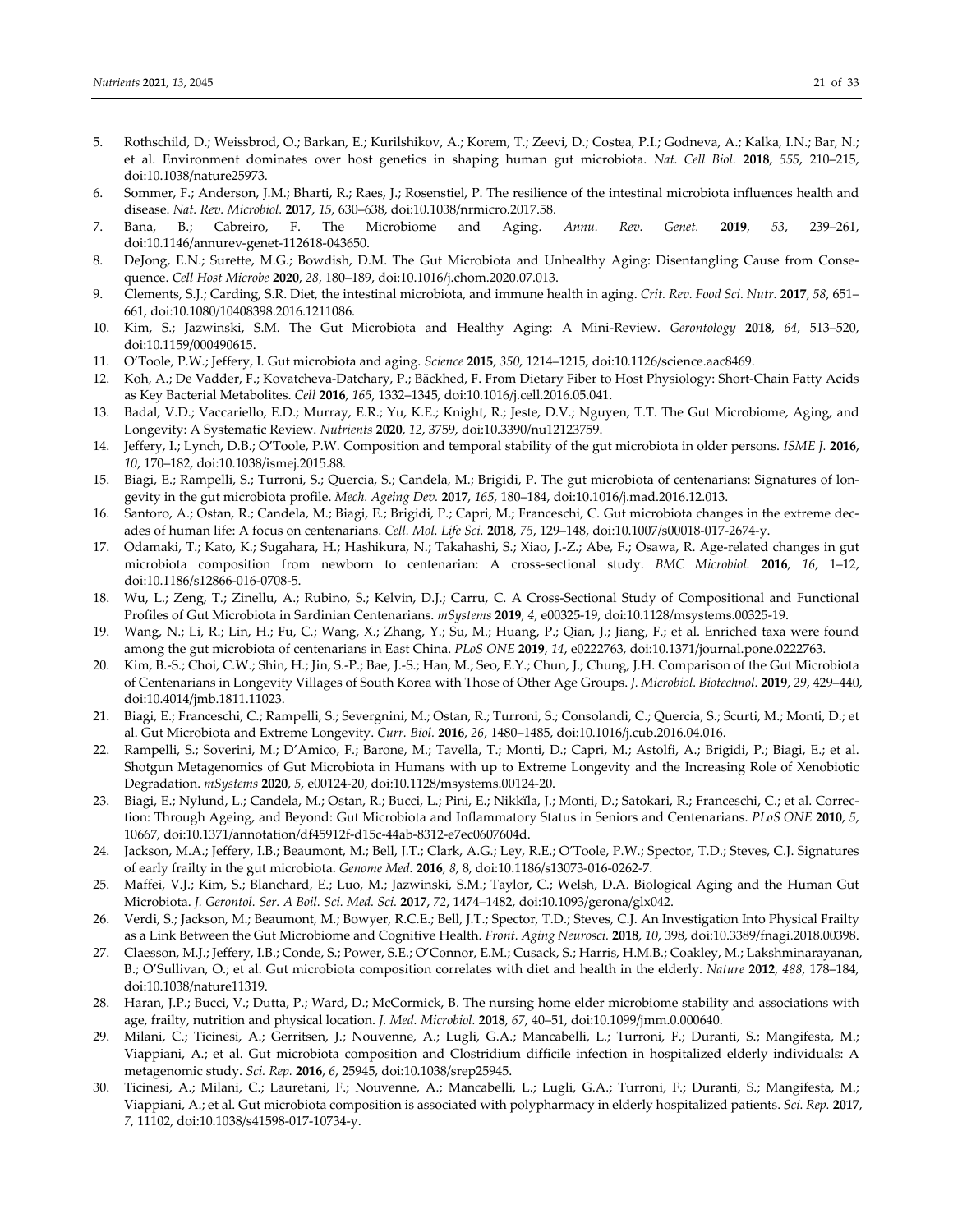- 31. Luan, Z.; Sun, G.; Huang, Y.; Yang, Y.; Yang, R.; Li, C.; Wang, T.; Tan, D.; Qi, S.; Jun, C.; et al. Metagenomics Study Reveals Changes in Gut Microbiota in Centenarians: A Cohort Study of Hainan Centenarians. *Front. Microbiol.* **2020**, *11*, 1474, doi:10.3389/fmicb.2020.01474.
- 32. Bárcena, C.; Valdés‐Mas, R.; Mayoral, P.; Garabaya, C.; Durand, S.; Rodríguez, F.; Fernández‐García, M.T.; Salazar, N.; Nogacka, A.; Garatachea, N.; et al. Healthspan and lifespan extension by fecal microbiota transplantation into progeroid mice. *Nat. Med.* **2019**, *25*, 1234–1242, doi:10.1038/s41591‐019‐0504‐5.
- 33. Vaiserman, A.M.; Koliada, A.K.; Marotta, F. Gut microbiota: A player in aging and a target for anti‐aging intervention. *Ageing Res. Rev.* **2017**, *35*, 36–45, doi:10.1016/j.arr.2017.01.001.
- 34. Coman, V.; Vodnar, D.C. Gut microbiota and old age: Modulating factors and interventions for healthy longevity. *Exp. Gerontol.* **2020**, *141*, 111095, doi:10.1016/j.exger.2020.111095.
- 35. Lynch, S.V.; Pedersen, O. The Human Intestinal Microbiome in Health and Disease. *N. Engl. J. Med.* **2016**, *375*, 2369–2379, doi:10.1056/nejmra1600266.
- 36. Cryan, J.F.; O'Riordan, K.J.; Cowan, C.S.M.; Sandhu, K.V.; Bastiaanssen, T.F.S.; Boehme, M.; Codagnone, M.G.; Cussotto, S.; Fulling, C.; Golubeva, A.V.; et al. The Microbiota‐Gut‐Brain Axis. *Physiol. Rev.* **2019**, *99*, 1877–2013, doi:10.1152/physrev.00018.2018.
- 37. Sun, M.‐F.; Shen, Y.‐Q. Dysbiosis of gut microbiota and microbial metabolites in Parkinson's Disease. *Ageing Res. Rev.* **2018**, *45*, 53–61, doi:10.1016/j.arr.2018.04.004.
- 38. Grosicki, G.J.; Fielding, R.A.; Lustgarten, M.S. Gut Microbiota Contribute to Age-Related Changes in Skeletal Muscle Size, Composition, and Function: Biological Basis for a Gut‐Muscle Axis. *Calcif. Tissue Int.* **2018**, *102*, 433–442, doi:10.1007/s00223‐017‐0345‐5.
- 39. Ticinesi, A.; Nouvenne, A.; Cerundolo, N.; Catania, P.; Prati, B.; Tana, C.; Meschi, T. Gut Microbiota, Muscle Mass and Function in Aging: A Focus on Physical Frailty and Sarcopenia. *Nutients* **2019**, *11*, 1633, doi:10.3390/nu11071633.
- 40. Picca, A.; Ponziani, F.R.; Calvani, R.; Marini, F.; Biancolillo, A.; Coelho‐Junior, H.J.; Gervasoni, J.; Primiano, A.; Putignani, L.; Del Chierico, F.; et al. Gut Microbial, Inflammatory and Metabolic Signatures in Older People with Physical Frailty and Sarcopenia: Results from the BIOSPHERE Study. *Nutrients* **2019**, *12*, 65, doi:10.3390/nu12010065.
- 41. Ticinesi, A.; Mancabelli, L.; Tagliaferri, S.; Nouvenne, A.; Milani, C.; Del Rio, D.; Lauretani, F.; Maggio, M.G.; Ventura, M.; Meschi, T. The Gut–Muscle Axis in Older Subjects with Low Muscle Mass and Performance: A Proof of Concept Study Ex‐ ploring Fecal Microbiota Composition and Function with Shotgun Metagenomics Sequencing. *Int. J. Mol. Sci.* **2020**, *21*, 8946, doi:10.3390/ijms21238946.
- 42. Hernandez‐Segura, A.; Nehme, J.; Demaria, M. Hallmarks of Cellular Senescence. *Trends Cell Biol.* **2018**, *28*, 436–453, doi:10.1016/j.tcb.2018.02.001.
- 43. Muñoz‐Espín, D.; Serrano, M. Cellular senescence: From physiology to pathology. *Nat. Rev. Mol. Cell Biol.* **2014**, *15*, 482–496, doi:10.1038/nrm3823.
- 44. Ziegler-Heitbrock, L.; Ancuta, P.; Crowe, S.; Dalod, M.; Grau, V.; Hart, D.N.; Leenen, P.J.M.; Liu, Y.-J.; MacPherson, G.; Randolph, G.J.; et al. Nomenclature of monocytes and dendritic cells in blood. *Blood* **2010**, *116*, e74–e80, doi:10.1182/blood‐2010‐02‐258558.
- 45. Wang, C.; Zhang, T.; Wang, Y.; Li, Y.; Liu, C.; Liu, H.; Li, L.; Ding, K.; Wang, T.; Wang, H.; et al. The shortening telomere length of T lymphocytes maybe associated with hyper‐function in servere aplastic anemia. *Mol. Med. Rep.* **2017**, *17*, 1015–1021, doi:10.3892/mmr.2017.8014.
- 46. Pence, B.D.; Yarbro, J.R. Aging impairs mitochondrial respiratory capacity in classical monocytes. *Exp. Gerontol.* **2018**, *108*, 112– 117, doi:10.1016/j.exger.2018.04.008.
- 47. Cho, K.Y.; Miyoshi, H.; Kuroda, S.; Yasuda, H.; Kamiyama, K.; Nakagawara, J.; Takigami, M.; Kondo, T.; Atsumi, T. The Phe‐ notype of Infiltrating Macrophages Influences Arteriosclerotic Plaque Vulnerability in the Carotid Artery. *J. Stroke Cerebrovasc. Dis.* **2013**, *22*, 910–918, doi:10.1016/j.jstrokecerebrovasdis.2012.11.020.
- 48. Sapey, E.; Greenwood, H.; Walton, G.; Mann, E.; Love, A.; Aaronson, N.; Insall, R.; Stockley, R.A.; Lord, J.M. Phosphoinositide 3‐kinase inhibition restores neutrophil accuracy in the elderly: Toward targeted treatments for immunosenescence. *Blood* **2014**, *123*, 239–248, doi:10.1182/blood‐2013‐08‐519520.
- 49. Chan, A.; Hong, D.‐L.; Atzberger, A.; Kollnberger, S.; Filer, A.D.; Buckley, C.D.; McMichael, A.; Enver, T.; Bowness, P. CD56bright Human NK Cells Differentiate into CD56dim Cells: Role of Contact with Peripheral Fibroblasts. *J. Immunol.* **2007**, *179*, 89–94, doi:10.4049/jimmunol.179.1.89.
- 50. Bauernhofer, T.; Kuss, I.; Henderson, B.; Baum, A.S.; Whiteside, T.L. Preferential apoptosis of CD56dim natural killer cell subset in patients with cancer. *Eur. J. Immunol.* **2003**, *33*, 119–124, doi:10.1002/immu.200390014.
- 51. Whiting, C.C.; Siebert, J.; Newman, A.M.; Du, H.‐W.; Alizadeh, A.A.; Goronzy, J.; Weyand, C.M.; Krishnan, E.; Fathman, C.G.; Maecker, H.T. Large‐Scale and Comprehensive Immune Profiling and Functional Analysis of Normal Human Aging. *PLoS ONE* **2015**, *10*, e0133627, doi:10.1371/journal.pone.0133627.
- 52. Wertheimer, A.M.; Bennett, M.S.; Park, B.; Uhrlaub, J.; Martinez, C.; Pulko, V.; Currier, N.L.; Nikolich‐Žugich, D.; Kaye, J.; Nikolich‐Žugich, J. Aging and Cytomegalovirus Infection Differentially and Jointly Affect Distinct Circulating T Cell Subsets in Humans. *J. Immunol.* **2014**, *192*, 2143–2155, doi:10.4049/jimmunol.1301721.
- 53. Koch, S.; Larbi, A.; Derhovanessian, E.; Özcelik, D.; Naumova, E.; Pawelec, G. Multiparameter flow cytometric analysis of CD4 and CD8 T cell subsets in young and old people. *Immun. Ageing* **2008**, *5*, 6, doi:10.1186/1742‐4933‐5‐6.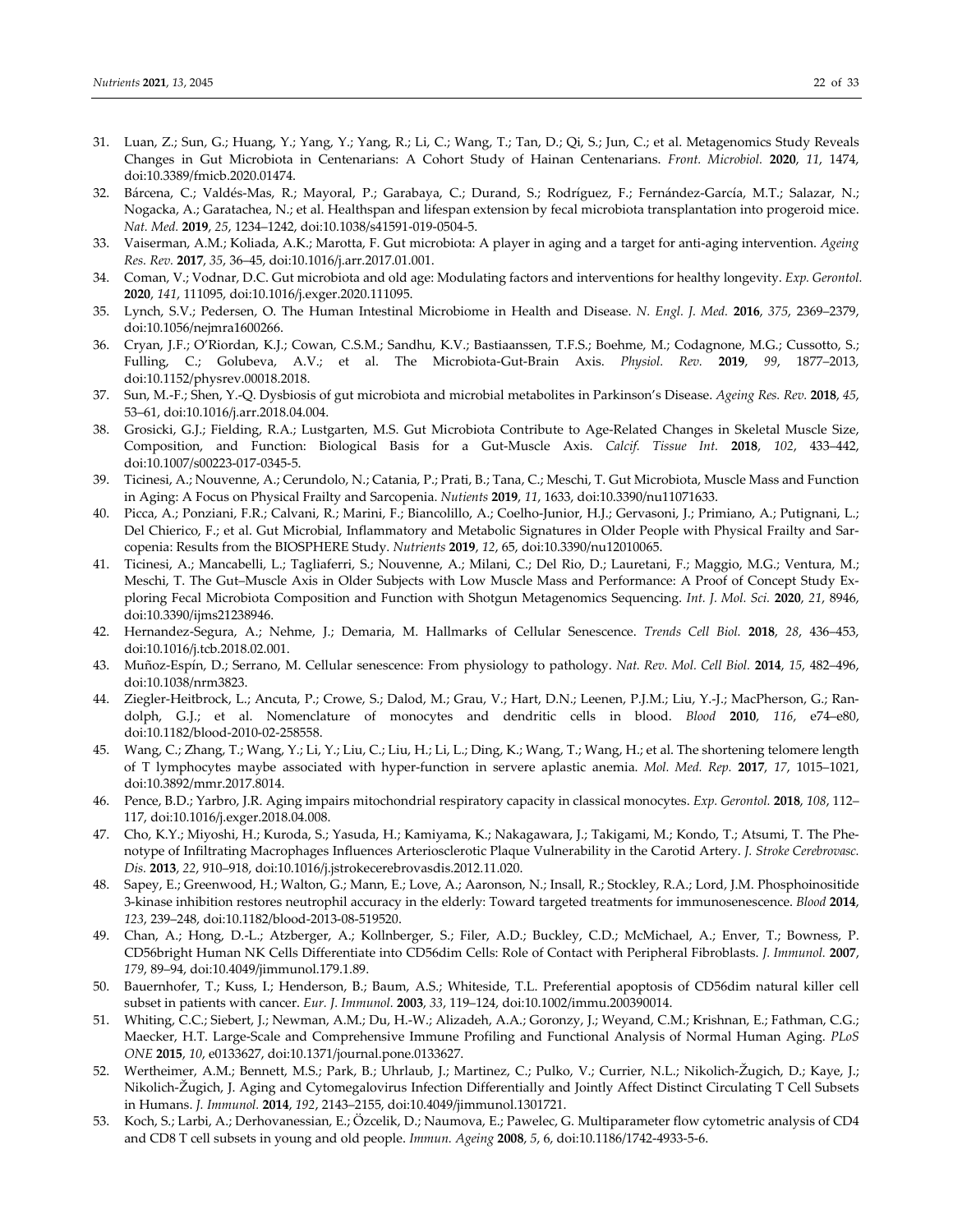- 54. do Brito Valente, A.F.; Jaspers, R.T.; Wüst, R.C. Regular physical exercise mediates the immune response in atherosclerosis. *Exerc. Immunol Rev* **2021**, *27*, 42–53.
- 55. Boßlau, T.; Wasserfurth, P.; Krüger, B.; Reichel, T.; Palmowski, J.; Nebl, J.; Weyh, C.; Schenk, A.; Joisten, N.; Stahl, F.; et al. Abdominal Obesity‐Related Disturbance of Insulin Sensitivity Is Associated with CD8+ EMRA Cells in the Elderly. *Cells* **2021**, *10*, 998, doi:10.3390/cells10050998.
- 56. Vellas, B.; Fielding, R.A.; Bens, C.; Bernabei, R.; Cawthon, P.M.; Cederholm, T.; Cruz‐Jentoft, A.J.; DEL Signore, S.; Donahue, S.; Morley, J.; et al. Implications of icd‐10 for sarcopenia clinical practice and clinical trials: Report by the international conference on frailty and sarcopenia research task force. *J. Frailty Aging* **2018**, *7*, 2–9, doi:10.14283/jfa.2017.30.
- 57. Strasser, B.; Volaklis, K.; Fuchs, D.; Burtscher, M. Role of Dietary Protein and Muscular Fitness on Longevity and Aging. *Aging Dis.* **2018**, *9*, 119–132, doi:10.14336/ad.2017.0202.
- 58. Piasecki, J.; Ireland, A.; Piasecki, M.; Deere, K.; Hannam, K.; Tobias, J.; McPhee, J.S. Comparison of Muscle Function, Bone Mineral Density and Body Composition of Early Starting and Later Starting Older Masters Athletes. *Front. Physiol.* **2019**, *10*, 1050, doi:10.3389/fphys.2019.01050.
- 59. Pollock, R.D.; Carter, S.; Velloso, C.P.; Duggal, N.A.; Lord, J.M.; Lazarus, N.R.; Harridge, S.D.R. An investigation into the relationship between age and physiological function in highly active older adults. *J. Physiol.* **2015**, *593*, 657–680, doi:10.1113/jphysiol.2014.282863.
- 60. Pollock, R.D.; O'Brien, K.A.; Daniels, L.J.; Nielsen, K.B.; Rowlerson, A.; Duggal, N.A.; Lazarus, N.R.; Lord, J.M.; Philp, A.; Harridge, S.D.R. Properties of the vastus lateralis muscle in relation to age and physiological function in master cyclists aged 55–79 years. *Aging Cell* **2018**, *17*, e12735, doi:10.1111/acel.12735.
- 61. Papadopoulou, S.; Tsintavis, P.; Potsaki, G.; Papandreou, D. Differences in the Prevalence of Sarcopenia in Communi‐ ty‐Dwelling, Nursing Home and Hospitalized Individuals. A Systematic Review and Meta‐Analysis. *J. Nutr. Heal. Aging* **2020**, *24*, 83–90, doi:10.1007/s12603‐019‐1267‐x.
- 62. Evans, W.J.; Lexell, J. Human Aging, Muscle Mass, and Fiber Type Composition. *J. Gerontol. Ser. A Boil. Sci. Med. Sci.* **1995**, *50*, 11–16, doi:10.1093/gerona/50a.special\_issue.11.
- 63. Bianchi, L.; Ferrucci, L.; Cherubini, A.; Maggio, M.; Bandinelli, S.; Savino, E.; Brombo, G.; Zuliani, G.; Guralnik, J.M.; Landi, F.; et al. The Predictive Value of the EWGSOP Definition of Sarcopenia: Results From the InCHIANTI Study. *J. Gerontol. Ser. A Boil. Sci. Med. Sci.* **2016**, *71*, 259–264, doi:10.1093/gerona/glv129.
- 64. Sloane, P.D.; Marzetti, E.; Landi, F.; Zimmerman, S. Understanding and Addressing Muscle Strength, Mass, and Function in Older Persons. *J. Am. Med. Dir. Assoc.* **2019**, *20*, 1–4, doi:10.1016/j.jamda.2018.11.020.
- 65. Cuthbertson, D.; Smith, K.; Babraj, J.; Leese, G.; Waddell, T.; Atherton, P.; Wackerhage, H.; Taylor, P.M.; Rennie, M.J. Anabolic signaling deficits underlie amino acid resistance of wasting, aging muscle. *FASEB J.* **2004**, *19*, 1–22, doi:10.1096/fj.04‐2640fje.
- 66. Kumar, V.; Selby, A.; Rankin, D.; Patel, R.; Atherton, P.; Hildebrandt, W.; Williams, J.; Smith, K.; Seynnes, O.; Hiscock, N.; et al. Age-related differences in the dose-response relationship of muscle protein synthesis to resistance exercise in young and old men. *J. Physiol.* **2009**, *587*, 211–217, doi:10.1113/jphysiol.2008.164483.
- 67. Morley, J.E. Hormones and Sarcopenia. *Curr. Pharm. Des.* **2017**, *23*, 4484–4492, doi:10.2174/1381612823666161123150032.
- 68. Argilés, J.M.; Campos, N.; Lopez‐Pedrosa, J.M.; Rueda, R.; Rodríguez‐Mañas, L. Skeletal Muscle Regulates Metabolism via Interorgan Crosstalk: Roles in Health and Disease. *J. Am. Med. Dir. Assoc.* **2016**, *17*, 789–796, doi:10.1016/j.jamda.2016.04.019.
- 69. Beyer, I.; Mets, T.; Bautmans, I. Chronic low‐grade inflammation and age‐related sarcopenia. *Curr. Opin. Clin. Nutr. Metab. Care* **2012**, *15*, 12–22, doi:10.1097/mco.0b013e32834dd297.
- 70. Schaap, L.A.; Pluijm, S.M.; Deeg, D.J.; Visser, M. Inflammatory Markers and Loss of Muscle Mass (Sarcopenia) and Strength. *Am. J. Med.* **2006**, *119*, 526.e9–526.e17, doi:10.1016/j.amjmed.2005.10.049.
- 71. Ferri, E.; Marzetti, E.; Calvani, R.; Picca, A.; Cesari, M.; Arosio, B. Role of Age‐Related Mitochondrial Dysfunction in Sarcopenia. *Int. J. Mol. Sci.* **2020**, *21*, 5236, doi:10.3390/ijms21155236.
- 72. Carlson, M.E.; Suetta, C.; Conboy, M.J.; Aagaard, P.; Mackey, A.; Kjaer, M.; Conboy, I. Molecular aging and rejuvenation of human muscle stem cells. *EMBO Mol. Med.* **2009**, *1*, 381–391, doi:10.1002/emmm.200900045.
- 73. Wang, Y.; Wehling‐Henricks, M.; Welc, S.S.; Fisher, A.; Zuo, Q.; Tidball, J.G. Aging of the immune system causes reductions in muscle stem cell populations, promotes their shift to a fibrogenic phenotype, and modulates sarcopenia. *FASEB J.* **2019**, *33*, 1415–1427, doi:10.1096/fj.201800973r.
- 74. Roh, E.; Choi, K.M. Health Consequences of Sarcopenic Obesity: A Narrative Review. *Front. Endocrinol.* **2020**, *11*, 332, doi:10.3389/fendo.2020.00332.
- 75. Lexell, J.; Taylor, C.; Sjöström, M. What is the cause of the ageing atrophy? *J. Neurol. Sci.* **1988**, *84*, 275–294, doi:10.1016/0022‐510x(88)90132‐3.
- 76. Nilwik, R.; Snijders, T.; Leenders, M.; Groen, B.B.; van Kranenburg, J.; Verdijk, L.B.; van Loon, L.J. The decline in skeletal muscle mass with aging is mainly attributed to a reduction in type II muscle fiber size. *Exp. Gerontol.* **2013**, *48*, 492–498, doi:10.1016/j.exger.2013.02.012.
- 77. Short, K.R.; Vittone, J.L.; Bigelow, M.L.; Proctor, D.N.; Coenen‐Schimke, J.M.; Rys, P.; Nair, K.S. Changes in myosin heavy chain mRNA and protein expression in human skeletal muscle with age and endurance exercise training. *J. Appl. Physiol.* **2005**, *99*, 95–102, doi:10.1152/japplphysiol.00129.2005.
- 78. Vandervoort, A.A. Aging of the human neuromuscular system. *Muscle Nerve* **2002**, *25*, 17–25, doi:10.1002/mus.1215.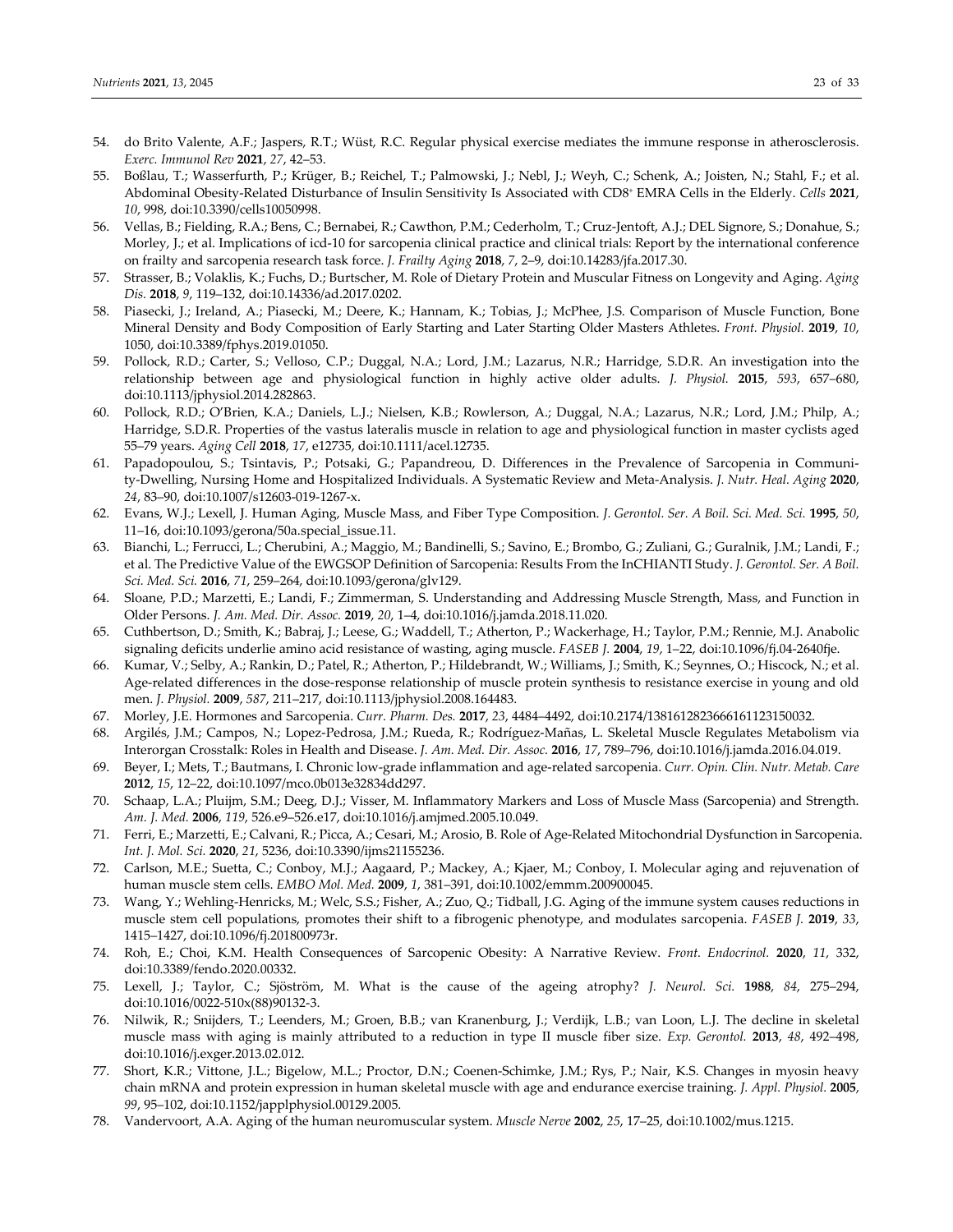- 79. Wang, Y.; Pessin, J.E. Mechanisms for fiber‐type specificity of skeletal muscle atrophy. *Curr. Opin. Clin. Nutr. Metab. Care* **2013**, *16*, 243–250, doi:10.1097/mco.0b013e328360272d.
- 80. Hughes, V.A.; Frontera, W.R.; Wood, M.; Evans, W.J.; Dallal, G.E.; Roubenoff, R.; Singh, M.A.F. Longitudinal Muscle Strength Changes in Older Adults: Influence of Muscle Mass, Physical Activity, and Health. *J. Gerontol. Ser. A Boil. Sci. Med. Sci.* **2001**, *56*, B209–B217, doi:10.1093/gerona/56.5.b209.
- 81. Visser, M.; Goodpaster, B.H.; Kritchevsky, S.B.; Newman, A.B.; Nevitt, M.; Rubin, S.M.; Simonsick, E.M.; Harris, T.B.; for the Health ABC study Muscle Mass, Muscle Strength, and Muscle Fat Infiltration as Predictors of Incident Mobility Limitations in Well‐Functioning Older Persons. *J. Gerontol. Ser. A Boil. Sci. Med. Sci.* **2005**, *60*, 324–333, doi:10.1093/gerona/60.3.324.
- 82. Newman, A.B.; Kupelian, V.; Visser, M.; Simonsick, E.M.; Goodpaster, B.H.; Kritchevsky, S.B.; Tylavsky, F.A.; Rubin, S.M.; Harris, T.B. Strength, But Not Muscle Mass, Is Associated With Mortality in the Health, Aging and Body Composition Study Cohort. *J. Gerontol. Ser. A Boil. Sci. Med. Sci.* **2006**, *61*, 72–77, doi:10.1093/gerona/61.1.72.
- 83. Correa‐De‐Araujo, R.; Harris‐Love, M.O.; Miljkovic, I.; Fragala, M.S.; Anthony, B.W.; Manini, T.M. The Need for Standardized Assessment of Muscle Quality in Skeletal Muscle Function Deficit and Other Aging‐Related Muscle Dysfunctions: A Sympo‐ sium Report. *Front. Physiol.* **2017**, *8*, 87, doi:10.3389/fphys.2017.00087.
- 84. Fabbri, E.; Shaffer, N.C.; Gonzalez‐Freire, M.; Shardell, M.D.; Zoli, M.; Studenski, S.A.; Ferrucci, L. Early body composition, but not body mass, is associated with future accelerated decline in muscle quality. *J. Cachexia Sarcopenia Muscle* **2017**, *8*, 490–499, doi:10.1002/jcsm.12183.
- 85. Distefano, G.; Standley, R.A.; Zhang, X.; Carnero, E.A.; Yi, F.; Cornnell, H.H.; Coen, P.M. Physical activity unveils the relationship between mitochondrial energetics, muscle quality, and physical function in older adults. *J. Cachexia Sarcopenia Muscle* **2018**, *9*, 279–294, doi:10.1002/jcsm.12272.
- 86. Beaudart, C.; Sanchez-Rodriguez, D.; Locquet, M.; Reginster, J.-Y.; Lengelé, L.; Bruyère, O. Malnutrition as a Strong Predictor of the Onset of Sarcopenia. *Nutrients* **2019**, *11*, 2883, doi:10.3390/nu11122883.
- 87. Trouwborst, I.; Verreijen, A.; Memelink, R.; Massanet, P.; Boirie, Y.; Weijs, P.; Tieland, M. Exercise and Nutrition Strategies to Counteract Sarcopenic Obesity. *Nutrients* **2018**, *10*, 605, doi:10.3390/nu10050605.
- 88. Steffl, M.; Bohannon, R.W.; Sontakova, L.; Tufano, J.; Shiells, K.; Holmerova, I. Relationship between sarcopenia and physical activity in older people: A systematic review and meta‐analysis. *Clin. Interv. Aging* **2017**, *12*, 835–845, doi:10.2147/cia.s132940.
- 89. Strasser, B. Importance of Assessing Muscular Fitness in Secondary Care. *Front. Genet.* **2020**, *11*, 583810, doi:10.3389/fgene.2020.583810.
- 90. Cruz-Jentoft, A.J.; Bahat, G.; Bauer, J.; Boirie, Y.; Bruyère, O.; Cederholm, T.; Cooper, C.; Landi, F.; Rolland, Y.; Sayer, A.A.; et al. Sarcopenia: Revised European consensus on definition and diagnosis. *Age Ageing* **2019**, *48*, 16–31, doi:10.1093/ageing/afy169.
- 91. Buckinx, F.; Landi, F.; Cesari, M.; Fielding, R.A.; Visser, M.; Engelke, K.; Maggi, S.; Dennison, E.; Al-Daghri, N.M.; Allepaerts, S.; et al. Pitfalls in the measurement of muscle mass: A need for a reference standard. *J. Cachexia Sarcopenia Muscle* **2018**, *9*, 269–278, doi:10.1002/jcsm.12268.
- 92. Prado, C.M.M.; Heymsfield, S.B. Lean Tissue Imaging. *J. Parenter. Enter. Nutr.* **2014**, *38*, 940–953, doi:10.1177/0148607114550189.
- 93. Uemura, K.; Doi, T.; Tsutsumimoto, K.; Nakakubo, S.; Kim, M.; Kurita, S.; Ishii, H.; Shimada, H. Predictivity of bioimpedance phase angle for incident disability in older adults. *J. Cachexia Sarcopenia Muscle* **2020**, *11*, 46–54, doi:10.1002/jcsm.12492.
- 94. Bourgeois, B.; Fan, B.; Johannsen, N.; Gonzalez, M.C.; Ng, B.K.; Sommer, M.J.; Shepherd, J.A.; Heymsfield, S.B. Improved strength prediction combining clinically available measures of skeletal muscle mass and quality. *J. Cachexia Sarcopenia Muscle* **2019**, *10*, 84–94, doi:10.1002/jcsm.12353.
- 95. Calderón‐Larrañaga, A.; Vetrano, D.L.; Ferrucci, L.; Mercer, S.W.; Marengoni, A.; Onder, G.; Eriksdotter, M.; Fratiglioni, L. Multimorbidity and functional impairment‐bidirectional interplay, synergistic effects and common pathways. *J. Intern. Med.* **2018**, *285*, 255–271, doi:10.1111/joim.12843.
- 96. Zanker, J.; Patel, S.; Blackwell, T.; Duchowny, K.; Brennan-Olsen, S.; Cummings, S.R.; Evans, W.J.; Orwoll, E.S.; Scott, D.; Vogrin, S.; et al. Walking Speed and Muscle Mass Estimated by the D3‐Creatine Dilution Method Are Important Components of Sarcopenia Associated with Incident Mobility Disability in Older Men: A Classification and Regression Tree Analysis. *J. Am. Med. Dir. Assoc.* **2020**, *21*, 1997–2002.e1, doi:10.1016/j.jamda.2020.03.017.
- 97. Petermann-Rocha, F.; Ho, F.K.; Welsh, P.; Mackay, D.; Brown, R.; Gill, J.M.; Sattar, N.; Gray, S.R.; Pell, J.P.; Celis-Morales, C.A. Physical capability markers used to define sarcopenia and their association with cardiovascular and respiratory outcomes and all‐cause mortality: A prospective study from UK Biobank. *Maturitas* **2020**, *138*, 69–75, doi:10.1016/j.maturitas.2020.04.017.
- 98. Brannan, M.; Bernardotto, M.; Clarke, N.; Varney, J. Moving healthcare professionals—A whole system approach to embed physical activity in clinical practice. *BMC Med. Educ.* **2019**, *19*, 84, doi:10.1186/s12909‐019‐1517‐y.
- 99. Porras, D.; Nistal, E.; Martínez-Flórez, S.; González-Gallego, J.; García-Mediavilla, M.V.; Sánchez-Campos, S. Intestinal Microbiota Modulation in Obesity‐Related Non‐alcoholic Fatty Liver Disease. *Front. Physiol.* **2018**, *9*, 1813, doi:10.3389/fphys.2018.01813.
- 100. Rampelli, S.; Guenther, K.; Turroni, S.; Wolters, M.; Veidebaum, T.; Kourides, Y.; Molnár, D.; Lissner, L.; Benitez-Paez, A.; Sanz, Y.; et al. Pre‐obese children's dysbiotic gut microbiome and unhealthy diets may predict the development of obesity. Commun Biol **2018**, *1*, 222.
- 101. Battson, M.L.; Lee, D.M.; Weir, T.L.; Gentile, C.L. The gut microbiota as a novel regulator of cardiovascular function and dis‐ ease. *J. Nutr. Biochem.* **2018**, *56*, 1–15, doi:10.1016/j.jnutbio.2017.12.010.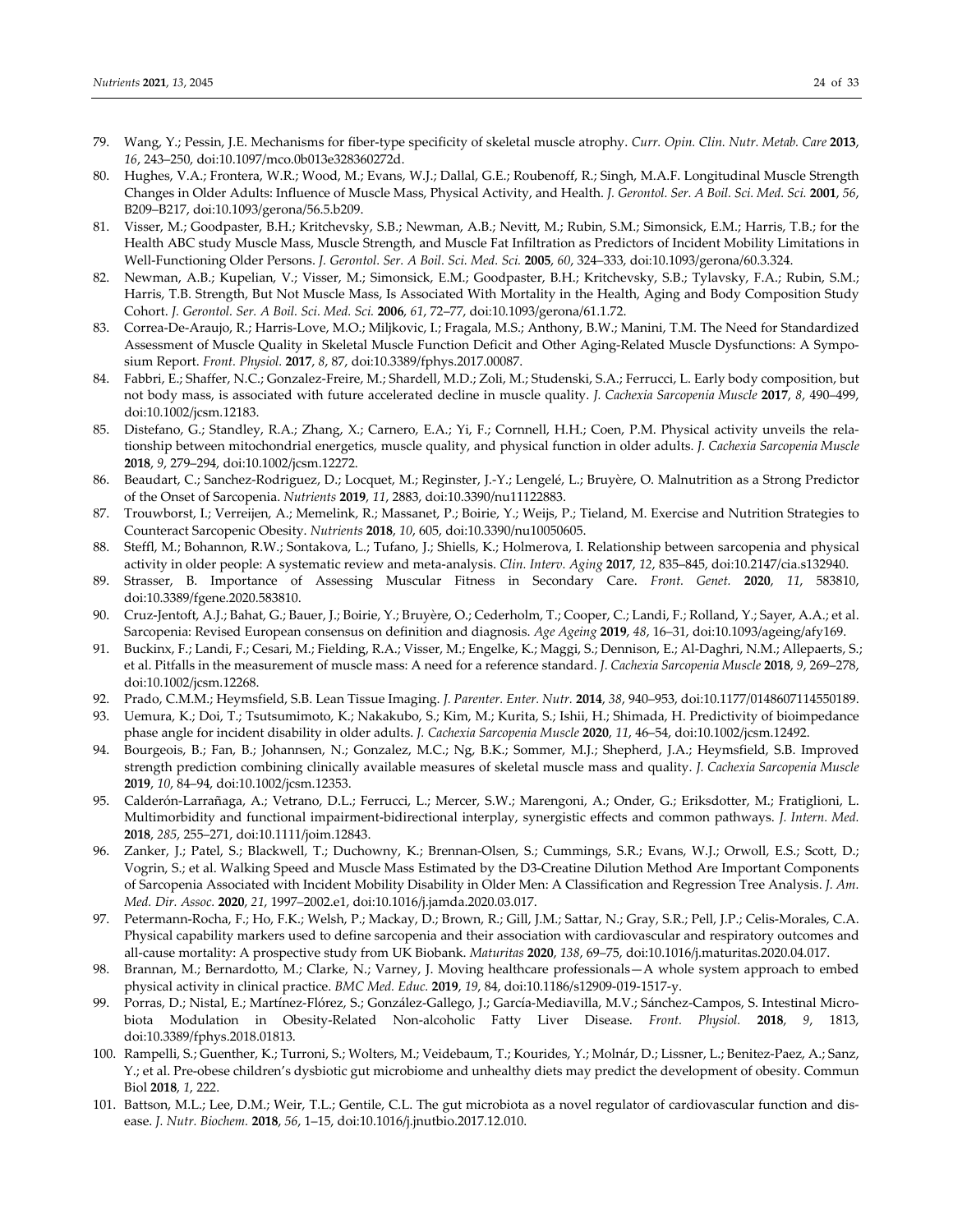- 102. Sanz, Y.; Romaní‐Perez, M.; Benítez‐Páez, A.; Portune, K.J.; Brigidi, P.; Rampelli, S.; Dinan, T.; Stanton, C.; Delzenne, N.; Blachier, F.; et al. Towards microbiome‐informed dietary recommendations for promoting metabolic and mental health: Opinion papers of the MyNewGut project. *Clin. Nutr.* **2018**, *37*, 2191–2197, doi:10.1016/j.clnu.2018.07.007.
- 103. Zhu, Q.; Jiang, S.; Du, G. Effects of exercise frequency on the gut microbiota in elderly individuals. *MicrobiologyOpen* **2020**, *9*, e1053, doi:10.1002/mbo3.1053.
- 104. Barton, W.; Penney, N.C.; Cronin, O.; Garcia‐Perez, I.; Molloy, M.G.; Holmes, E.; Shanahan, F.; Cotter, P.D.; O'Sullivan, O. The microbiome of professional athletes differs from that of more sedentary subjects in composition and particularly at the func‐ tional metabolic level. *Gut Microbiota* **2018**, *67*, 625–633.
- 105. Clarke, S.F.; Murphy, E.F.; O'Sullivan, O.; Lucey, A.; Humphreys, M.; Hogan, A.; Hayes, P.; O'Reilly, M.; Jeffery, I.; Wood‐Martin, R.; et al. Exercise and associated dietary extremes impact on gut microbial diversity. *Gut* **2014**, *63*, 1913–1920, doi:10.1136/gutjnl‐2013‐306541.
- 106. Estaki, M.; Pither, J.; Baumeister, P.; Little, J.P.; Gill, S.K.; Ghosh, S.; Ahmadi‐Vand, Z.; Marsden, K.R.; Gibson, D.L. Cardi‐ orespiratory fitness as a predictor of intestinal microbial diversity and distinct metagenomic functions. *Microbiome* **2016**, *4*, 42, doi:10.1186/s40168‐016‐0189‐7.
- 107. Bressa, C.; Bailen, M.; Pérez‐Santiago, J.; González‐Soltero, R.; Pérez, M.; Montalvo‐Lominchar, M.G.; Maté‐Muñoz, J.L.; Domínguez, R.; Moreno, D.; Larrosa, M. Differences in gut microbiota profile between women with active lifestyle and sed‐ entary women. *PLoS ONE* **2017**, *12*, e0171352, doi:10.1371/journal.pone.0171352.
- 108. Taniguchi, H.; Tanisawa, K.; Sun, X.; Kubo, T.; Hoshino, Y.; Hosokawa, M.; Takeyama, H.; Higuchi, M. Effects of short‐term endurance exercise on gut microbiota in elderly men. *Physiol. Rep.* **2018**, *6*, e13935, doi:10.14814/phy2.13935.
- 109. Aoyagi, Y.; Amamoto, R.; Park, S.; Honda, Y.; Shimamoto, K.; Kushiro, A.; Tsuji, H.; Matsumoto, H.; Shimizu, K.; Miyazaki, K.; et al. Independent and Interactive Effects of Habitually Ingesting Fermented Milk Products Containing Lactobacillus casei Strain Shirota and of Engaging in Moderate Habitual Daily Physical Activity on the Intestinal Health of Older People. *Front. Microbiol.* **2019**, *10*, 1477, doi:10.3389/fmicb.2019.01477.
- 110. Fart, F.; Rajan, S.; Wall, R.; Rangel, I.; Ganda‐Mall, J.; Tingö, L.; Brummer, R.; Repsilber, D.; Schoultz, I.; Lindqvist, C. Differ‐ ences in Gut Microbiome Composition between Senior Orienteering Athletes and Community‐Dwelling Older Adults. *Nutri‐ ents* **2020**, *12*, 2610, doi:10.3390/nu12092610.
- 111. Morita, E.; Yokoyama, H.; Imai, D.; Takeda, R.; Ota, A.; Kawai, E.; Hisada, T.; Emoto, M.; Suzuki, Y.; Okazaki, K. Aerobic Exercise Training with Brisk Walking Increases Intestinal Bacteroides in Healthy Elderly Women. *Nutrients* **2019**, *11*, 868, doi:10.3390/nu11040868.
- 112. Yu, Y.; Mao, G.; Wang, J.; Zhu, L.; Lv, X.; Tong, Q.; Fang, Y.; Lv, Y.; Wang, G. Gut dysbiosis is associated with the reduced exercise capacity of elderly patients with hypertension. *Hypertens. Res.* **2018**, *41*, 1036–1044, doi:10.1038/s41440‐018‐0110‐9.
- 113. Turnbaugh, P.J.; Hamady, M.; Yatsunenko, T.; Cantarel, B.L.; Duncan, A.; Ley, R.E.; Sogin, M.L.; Jones, W.J.; Roe, B.A.; Af‐ fourtit, J.P.; et al. A core gut microbiome in obese and lean twins. *Nat. Cell Biol.* **2008**, *457*, 480–484, doi:10.1038/nature07540.
- 114. Shadyab, A.H.; Macera, C.A.; Shaffer, R.A.; Jain, S.; Gallo, L.C.; LaMonte, M.J.; Reiner, A.P.; Kooperberg, C.; Carty, C.L.; Di, C.; et al. Associations of Accelerometer‐Measured and Self‐Reported Sedentary Time With Leukocyte Telomere Length in Older Women. *Am. J. Epidemiol.* **2017**, *185*, 172–184, doi:10.1093/aje/kww196.
- 115. Nevalainen, T.; Kananen, L.; Marttila, S.; Jylhävä, J.; Mononen, N.; Kähönen, M.; Raitakari, O.T.; Hervonen, A.; Jylhä, M.; Lehtimäki, T.; et al. Obesity accelerates epigenetic aging in middle‐aged but not in elderly individuals. *Clin. Epigenetics* **2017**, *9*, 20.
- 116. Juárez‐Fernández, M.; Porras, D.; García‐Mediavilla, M.; Román‐Sagüillo, S.; González‐Gallego, J.; Nistal, E.; Sánchez‐Campos, S. Aging, Gut Microbiota and Metabolic Diseases: Management through Physical Exercise and Nutritional Interventions. *Nu‐ trients* **2020**, *13*, 16, doi:10.3390/nu13010016.
- 117. Castro‐Mejía, J.L.; Khakimov, B.; Krych, Ł.; Bülow, J.; Bechshøft, R.L.; Højfeldt, G.; Mertz, K.H.; Garne, E.S.; Schacht, S.R.; Ahmad, H.F.; et al. Physical fitness in community‐dwelling older adults is linked to dietary intake, gut microbiota, and metabolomic signatures. *Aging Cell* **2020**, *19*, e13105.
- 118. Allen, J.M.; Mailing, L.J.; Niemiro, G.M.; Moore, R.; Cook, M.D.; White, B.A.; Holscher, H.; Woods, J.A. Exercise Alters Gut Microbiota Composition and Function in Lean and Obese Humans. *Med. Sci. Sports Exerc.* **2018**, *50*, 747–757, doi:10.1249/mss.0000000000001495.
- 119. Whisner, C.M.; Maldonado, J.; Dente, B.; Krajmalnik‐Brown, R.; Bruening, M. Diet, physical activity and screen time but not body mass index are associated with the gut microbiome of a diverse cohort of college students living in university housing: A cross‐sectional study. *BMC Microbiol.* **2018**, *18*, 210, doi:10.1186/s12866‐018‐1362‐x.
- 120. Motiani, K.K.; Collado, M.C.; Eskelinen, J.J.; Virtanen, K.A.; Löyttyniemi, E.; Salminen, S.; Nuutila, P.; Kalliokoski, K.K.; Han‐ nukainen, J.C. Exercise training modulates gut microbiota profile and improves endotoxemia. *Med. Sci. Sports Exerc.* **2020**, *52*, 94–104.
- 121. Yang, Y.; Shi, Y.; Wiklund, P.; Tan, X.; Wu, N.; Zhang, X.; Tikkanen, O.; Zhang, C.; Munukka, E.; Cheng, S. The Association between Cardiorespiratory Fitness and Gut Microbiota Composition in Premenopausal Women. *Nutrients* **2017**, *9*, 792, doi:10.3390/nu9080792.
- 122. Goronzy, J.J.; Weyand, C.M. Successful and Maladaptive T Cell Aging. *Immunity* **2017**, *46*, 364–378, doi:10.1016/j.immuni.2017.03.010.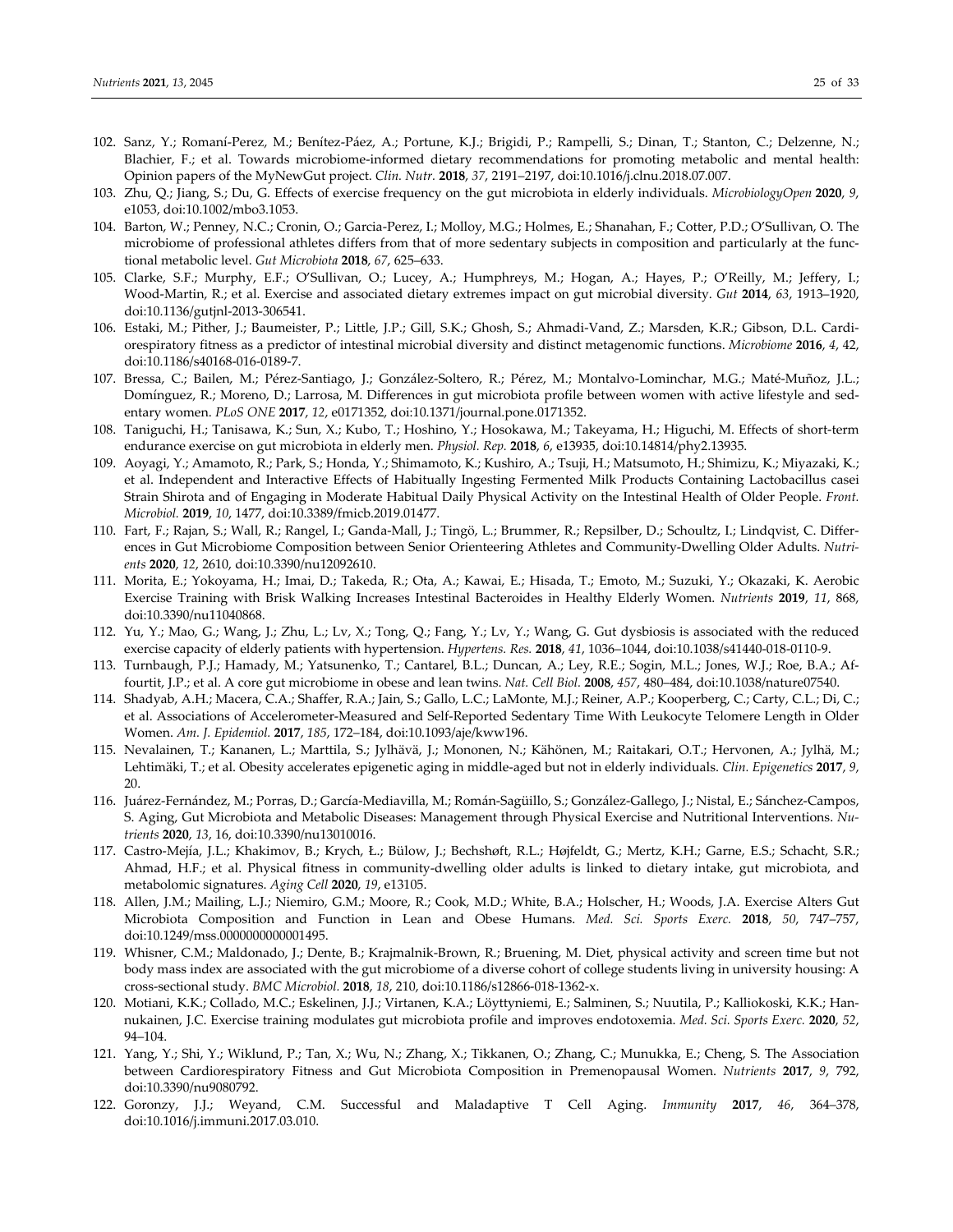- 123. Despeghel, M.; Reichel, T.; Zander, J.; Krüger, K.; Weyh, C. Effects of a 6 Week Low‐Dose Combined Resistance and Endurance Training on T Cells and Systemic Inflammation in the Elderly. *Cells* **2021**, *10*, 843, doi:10.3390/cells10040843.
- 124. Philippe, M.; Gatterer, H.; Burtscher, M.; Weinberger, B.; Keller, M.; Grubeck‐Loebenstein, B.; Fleckenstein, J.; Alack, K.; Krüger, K. Concentric and Eccentric Endurance Exercise Reverse Hallmarks of T‐Cell Senescence in Pre‐diabetic Subjects. *Front. Physiol.* **2019**, *10*, 684, doi:10.3389/fphys.2019.00684.
- 125. Wong, G.C.L.; Narang, V.; Lu, Y.; Camous, X.; Nyunt, M.S.Z.; Carre, C.; Tan, C.; Xian, C.H.; Chong, J.; Chua, M.; et al. Hall‐ marks of improved immunological responses in the vaccination of more physically active elderly females. *Exerc. Immunol. Rev.* **2019**, *25*, 20–33.
- 126. Nieman, D.C.; Henson, D.A.; Gusewitch, G.; Warren, B.J.; Dotson, R.C.; Butterworth, D.E.; Nehlsen‐Cannarella, S.L. Physical activity and immune function in elderly women. *Med. Sci. Sports Exerc.* **1993**, *25*, 823–831, doi:10.1249/00005768‐199307000‐00011.
- 127. Bartlett, D.B.; Fox, O.; McNulty, C.L.; Greenwood, H.L.; Murphy, L.; Sapey, E.; Goodman, M.; Crabtree, N.; Thogersen‐Ntoumani, C.; Fisher, J.; et al. Habitual physical activity is associated with the maintenance of neutrophil migratory dynamics in healthy older adults. *Brain, Behav. Immun.* **2016**, *56*, 12–20, doi:10.1016/j.bbi.2016.02.024.
- 128. Bartlett, D.B.; Willis, L.H.; Slentz, C.A.; Hoselton, A.; Kelly, L.; Huebner, J.L.; Kraus, V.B.; Moss, J.; Muehlbauer, M.J.; Spiel‐ mann, G.; et al. Ten weeks of high-intensity interval walk training is associated with reduced disease activity and improved innate immune function in older adults with rheumatoid arthritis: A pilot study. *Arthritis Res.* **2018**, *20*, 127, doi:10.1186/s13075‐018‐1624‐x.
- 129. Timmerman, K.L.; Flynn, M.G.; Coen, P.; Markofski, M.; Pence, B. Exercise training‐induced lowering of inflammatory (CD14+CD16+) monocytes: A role in the anti‐inflammatory influence of exercise? *J. Leukoc. Biol.* **2008**, *84*, 1271–1278, doi:10.1189/jlb.0408244.
- 130. Auerbach, P.; Nordby, P.; Bendtsen, L.Q.; Mehlsen, J.L.; Basnet, S.K.; Vestergaard, H.; Ploug, T.; Stallknecht, B.M. Differential effects of endurance training and weight loss on plasma adiponectin multimers and adipose tissue macrophages in younger, moderately overweight men. *Am. J. Physiol. Integr. Comp. Physiol.* **2013**, *305*, R490–R498, doi:10.1152/ajpregu.00575.2012.
- 131. Gleeson, M.; Bishop, N.C.; Stensel, D.J.; Lindley, M.R.; Mastana, S.S.; Nimmo, M.A. The anti-inflammatory effects of exercise: Mechanisms and implications for the prevention and treatment of disease. *Nat. Rev. Immunol.* **2011**, *11*, 607–610, doi:10.1038/nri3041.
- 132. Shinkai, S.; Kohno, H.; Kimura, K.; Komura, T.; Asai, H.; Inai, R.; Oka, K.; Kurokawa, Y.; Shephard, R.J. Physical activity and immune senescence in men. *Med. Sci. Sports Exerc.* **1995**, *11*, 1516–1526.
- 133. Spielmann, G.; McFarlin, B.K.; O'Connor, D.P.; Smith, P.J.; Pircher, H.; Simpson, R.J. Aerobic fitness is associated with lower proportions of senescent blood T‐cells in man. *Brain Behav. Immun.* **2011**, *25*, 1521–1529, doi:10.1016/j.bbi.2011.07.226.
- 134. Duggal, N.A.; Pollock, R.; Lazarus, N.R.; Harridge, S.; Lord, J.M. Major features of immunesenescence, including reduced thymic output, are ameliorated by high levels of physical activity in adulthood. *Aging Cell* **2018**, *17*, e12750, doi:10.1111/acel.12750.
- 135. Minuzzi, L.G.; Rama, L.; Chupel, M.U.; Rosado, F.; Valente‐Dos‐Santos, J.; Simpson, R.; Martinho, A.; Paiva, A.; Teixeira, A.M. Effects of lifelong training on senescence and mobilization of T lymphocytes in response to acute exercise. *Exerc. Immunol. Rev.* **2018**, *24*, 72–84.
- 136. Campbell, P.T.; Wener, M.H.; Sorensen, B.; Wood, B.; Chen‐Levy, Z.; Potter, J.D.; McTiernan, A.; Ulrich, C.M. Effect of exercise on in vitro immune function: A 12‐month randomized, controlled trial among postmenopausal women. *J. Appl. Physiol.* **2008**, *104*, 1648–1655, doi:10.1152/japplphysiol.01349.2007.
- 137. Kapasi, Z.F.; Ouslander, J.G.; Schnelle, J.F.; Kutner, M.; Fahey, J.L. Effects of an Exercise Intervention on Immunologic Param‐ eters in Frail Elderly Nursing Home Residents. *J. Gerontol. Ser. A Boil. Sci. Med. Sci.* **2003**, *58*, M636–M643, doi:10.1093/gerona/58.7.m636.
- 138. Fairey, A.S.; Courneya, K.S.; Field, C.J.; Bell, G.J.; Jones, L.W.; Mackey, J.R. Randomized controlled trial of exercise and blood immune function in postmenopausal breast cancer survivors. *J. Appl. Physiol.* **2005**, *98*, 1534–1540, doi:10.1152/japplphysiol.00566.2004.
- 139. Flynn, M.G.; Fahlman, M.; Braun, W.A.; Lambert, C.P.; Bouillon, L.E.; Brolinson, P.G.; Armstrong, C.W. Effects of resistance training on selected indexes of immune function in elderly women. *J. Appl. Physiol.* **1999**, *86*, 1905–1913, doi:10.1152/jappl.1999.86.6.1905.
- 140. Pedersen, B.K.; Febbraio, M.A. Muscle as an Endocrine Organ: Focus on Muscle‐Derived Interleukin‐6. *Physiol. Rev.* **2008**, *88*, 1379–1406, doi:10.1152/physrev.90100.2007.
- 141. Steensberg, A.; Fischer, C.; Keller, C.; Moller, K.; Pedersen, B.K. IL‐6 enhances plasma IL‐1ra, IL‐10, and cortisol in humans. *Am. J. Physiol. Metab.* **2003**, *285*, E433–E437, doi:10.1152/ajpendo.00074.2003.
- 142. Starkie, R.; Ostrowski, S.R.; Jauffred, S.; Febbraio, M.; Pedersen, B.K. Exercise and IL‐6 infusion inhibit endotoxin‐induced TNF‐α production in humans. *FASEB J.* **2003**, *17*, 1–10, doi:10.1096/fj.02‐0670fje.
- 143. Rao, R.R.; Long, J.Z.; White, J.P.; Svensson, K.J.; Lou, J.; Lokurkar, I.; Jedrychowski, M.P.; Ruas, J.L.; Wrann, C.D.; Lo, J.C.; et al. Meteorin‐like Is a Hormone that Regulates Immune‐Adipose Interactions to Increase Beige Fat Thermogenesis. *Cell* **2014**, *157*, 1279–1291, doi:10.1016/j.cell.2014.03.065.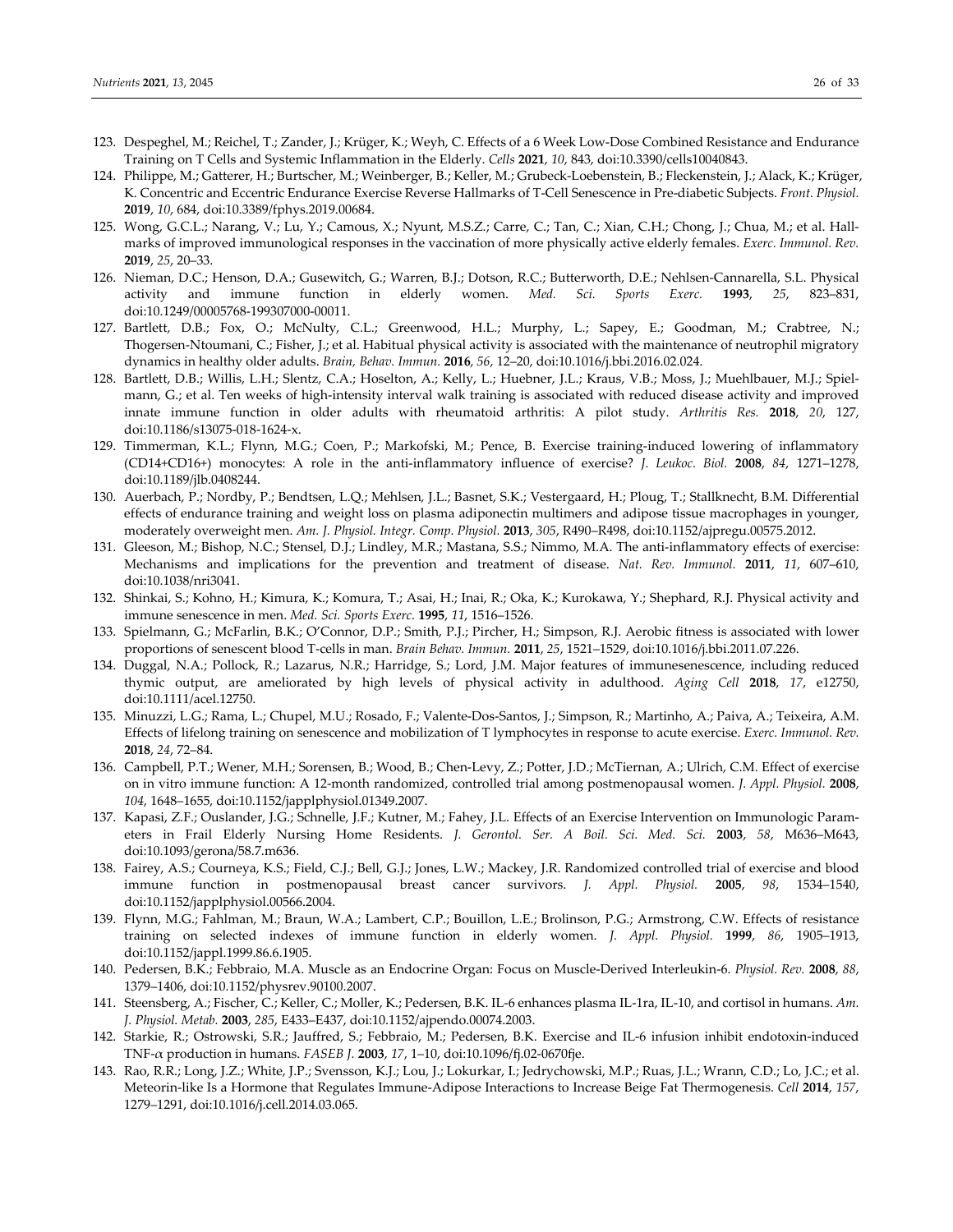- 144. Haugen, F.; Norheim, F.; Lian, H.; Wensaas, A.J.; Dueland, S.; Berg, O.; Funderud, A.; Skålhegg, B.S.; Raastad, T.; Drevon, C.A. IL‐7 is expressed and secreted by human skeletal muscle cells. *Am. J. Physiol. Physiol.* **2010**, *298*, C807–C816, doi:10.1152/ajpcell.00094.2009.
- 145. Rinnov, A.; Yfanti, C.; Nielsen, S.; Åkerström, T.C.A.; Peijs, L.; Zankari, A.; Fischer, C.; Pedersen, B.K. Endurance training enhances skeletal muscle interleukin‐15 in human male subjects. *Endocrine* **2013**, *45*, 271–278, doi:10.1007/s12020‐013‐9969‐z.
- 146. Nielsen, A.R.; Hojman, P.; Erikstrup, C.; Fischer, C.; Plomgaard, P.; Mounier, R.; Mortensen, O.H.; Broholm, C.; Taudorf, S.; Krogh‐Madsen, R.; et al. Association between Interleukin‐15 and Obesity: Interleukin‐15 as a Potential Regulator of Fat Mass. *J. Clin. Endocrinol. Metab.* **2008**, *93*, 4486–4493, doi:10.1210/jc.2007‐2561.
- 147. Berard, M.; Brandt, K.; Paus, S.B.; Tough, D.F. IL‐15 Promotes the Survival of Naive and Memory Phenotype CD8+ T Cells. *J. Immunol.* **2003**, *170*, 5018–5026, doi:10.4049/jimmunol.170.10.5018.
- 148. Krüger, K.; Mooren, F.‐C. T cell homing and exercise. *Exerc. Immunol. Rev.* **2007**, *13*, 37–54.
- 149. Rooney, B.V.; Bigley, A.B.; LaVoy, E.; Laughlin, M.; Pedlar, C.; Simpson, R.J. Lymphocytes and monocytes egress peripheral blood within minutes after cessation of steady state exercise: A detailed temporal analysis of leukocyte extravasation. *Physiol. Behav.* **2018**, *194*, 260–267, doi:10.1016/j.physbeh.2018.06.008.
- 150. Graff, R.M.; Kunz, H.E.; Agha, N.H.; Baker, F.L.; Laughlin, M.; Bigley, A.B.; Markofski, M.; LaVoy, E.; Katsanis, E.; Bond, R.A.; et al. β2-Adrenergic receptor signaling mediates the preferential mobilization of differentiated subsets of CD8<sup>+</sup> T-cells, NK-cells and non‐classical monocytes in response to acute exercise in humans. *Brain Behav. Immun.* **2018**, *74*, 143–153, doi:10.1016/j.bbi.2018.08.017.
- 151. Llavero, F.; Alejo, L.B.; Fiuza‐Luces, C.; Soto, A.L.; Valenzuela, P.L.; Castillo‐García, A.; Morales, J.S.; Fernández, D.; Aldazabal, I.P.; Ramírez, M.; et al. Exercise training effects on natural killer cells: A preliminary proteomics and systems biology approach. *Exerc Immunol. Rev.* **2021**, *27*, 125–141.
- 152. Wackerhage, H.; Everett, R.; Krüger, K.; Murgia, M.; Simon, P.; Gehlert, S.; Neuberger, E.; Baumert, P.; Schönfelder, M. Sport, exercise and COVID‐19, the disease caused by the SARS‐CoV‐2 coronavirus. *Dtsch. Z. für Sportmed./Ger. J. Sports Med.* **2020**, *71*, E1–E12, doi:10.5960/dzsm.2020.441.
- 153. de Araujo, A.L.; Silva, L.C.R.; Fernandes, J.R.; Matias, M.D.S.T.; Boas, L.S.; Machado, C.M.; Garcez-Leme, L.E.; Benard, G. Elderly men with moderate and intense training lifestyle present sustained higher antibody responses to influenza vaccine. *AGE* **2015**, *37*, 105, doi:10.1007/s11357‐015‐9843‐4.
- 154. Kohut, M.L.; Arntson, B.A.; Lee, W.; Rozeboom, K.; Yoon, K.‐J.; Cunnick, J.E.; McElhaney, J. Moderate exercise improves an‐ tibody response to influenza immunization in older adults. *Vaccine* **2004**, *22*, 2298–2306, doi:10.1016/j.vaccine.2003.11.023.
- 155. Tieland, M.; Trouwborst, I.; Clark, B.C. Skeletal muscle performance and ageing. *J. Cachexia Sarcopenia Muscle* **2018**, *9*, 3–19, doi:10.1002/jcsm.12238.
- 156. Paterson, D.H.; Warburton, D.E. Physical activity and functional limitations in older adults: A systematic review related to Canada's Physical Activity Guidelines. *Int. J. Behav. Nutr. Phys. Act.* **2010**, *7*, 38, doi:10.1186/1479‐5868‐7‐38.
- 157. Tak, E.; Kuiper, R.; Chorus, A.; Hopman‐Rock, M. Prevention of onset and progression of basic ADL disability by physical activity in community dwelling older adults: A meta‐analysis. *Ageing Res. Rev.* **2013**, *12*, 329–338, doi:10.1016/j.arr.2012.10.001.
- 158. Sadjapong, U.; Yodkeeree, S.; Sungkarat, S.; Siviroj, P. Multicomponent Exercise Program Reduces Frailty and Inflammatory Biomarkers and Improves Physical Performance in Community‐Dwelling Older Adults: A Randomized Controlled Trial. *Int. J. Environ. Res. Public Heal.* **2020**, *17*, 3760, doi:10.3390/ijerph17113760.
- 159. Fielding, R.A.; Guralnik, J.M.; King, A.C.; Pahor, M.; McDermott, M.M.; Tudor‐Locke, C.; Manini, T.M.; Glynn, N.; Marsh, A.P.; Axtell, R.S.; et al. Dose of physical activity, physical functioning and disability risk in mobility‐limited older adults: Results from the LIFE study randomized trial. *PLoS ONE* **2017**, *12*, e0182155, doi:10.1371/journal.pone.0182155.
- 160. Jadczak, A.D.; Makwana, N.; Luscombe‐Marsh, N.; Visvanathan, R.; Schultz, T. Effectiveness of exercise interventions on physical function in community‐dwelling frail older people: An umbrella review of systematic reviews. *JBI Database Syst. Rev. Implement. Rep.* **2018**, *16*, 752–775, doi:10.11124/jbisrir‐2017‐003551.
- 161. McLeod, J.C.; Stokes, T.; Phillips, S. Resistance Exercise Training as a Primary Countermeasure to Age‐Related Chronic Disease. *Front. Physiol.* **2019**, *10*, 645, doi:10.3389/fphys.2019.00645.
- 162. Villareal, D.T.; Aguirre, L.; Gurney, A.B.; Waters, D.L.; Sinacore, D.R.; Colombo, E.; Armamento‐Villareal, R.; Qualls, C. Aero‐ bic or Resistance Exercise, or Both, in Dieting Obese Older Adults. *N. Engl. J. Med.* **2017**, *376*, 1943–1955, doi:10.1056/nejmoa1616338.
- 163. Churchward‐Venne, T.A.; Tieland, M.; Verdijk, L.B.; Leenders, M.; Dirks, M.; de Groot, L.C.; van Loon, L.J. There Are No Nonresponders to Resistance‐Type Exercise Training in Older Men and Women. *J. Am. Med. Dir. Assoc.* **2015**, *16*, 400–411, doi:10.1016/j.jamda.2015.01.071.
- 164. Macdonald, S.H.‐F.; Travers, J.; Shé, É.N.; Bailey, J.; Romero‐Ortuno, R.; Keyes, M.; O'Shea, D.; Cooney, M.T. Primary care interventions to address physical frailty among community‐dwelling adults aged 60 years or older: A meta‐analysis. *PLoS ONE* **2020**, *15*, e0228821, doi:10.1371/journal.pone.0228821.
- 165. Merchant, R.A.; Morley, J.E.; Izquierdo, M. Exercise, Aging and Frailty: Guidelines for Increasing Function. *J. Nutr. Heal. Aging* **2021**, *25*, 405–409, doi:10.1007/s12603‐021‐1590‐x.
- 166. Romero‐García, M.; López‐Rodríguez, G.; Henao‐Morán, S.; González‐Unzaga, M.; Galván, M. Effect of a Multicomponent Exercise Program (VIVIFRAIL) on Functional Capacity in Elderly Ambulatory: A Non‐Randomized Clinical Trial in Mexican Women with Dynapenia. *J. Nutr. Heal. Aging* **2021**, *25*, 148–154, doi:10.1007/s12603‐020‐1548‐4.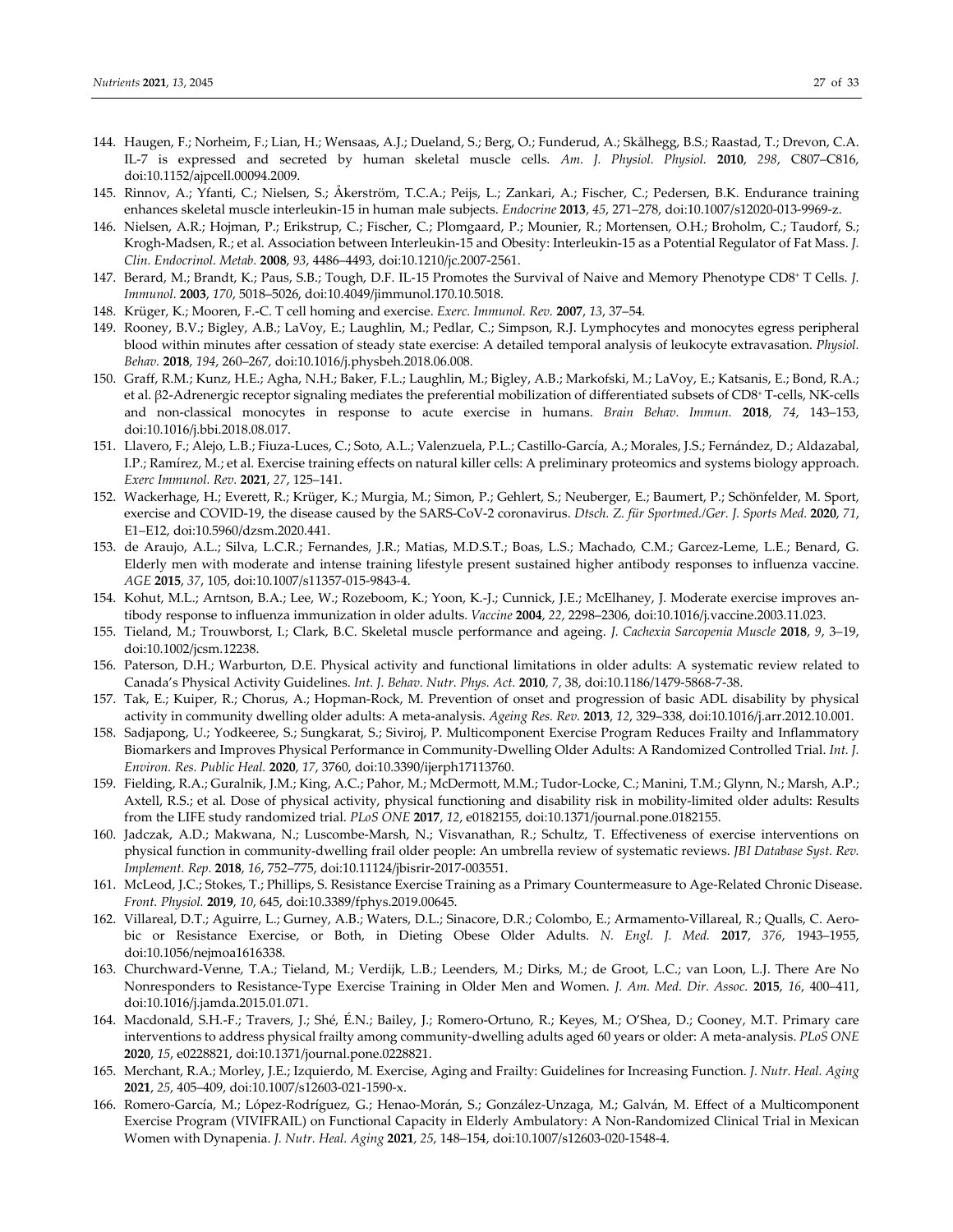- 167. Cadore, E.L.; Izquierdo, M. Muscle Power Training: A Hallmark for Muscle Function Retaining in Frail Clinical Setting. *J. Am. Med. Dir. Assoc.* **2018**, *19*, 190–192, doi:10.1016/j.jamda.2017.12.010.
- 168. Liao, C.‐D.; Tsauo, J.‐Y.; Wu, Y.‐T.; Cheng, C.‐P.; Chen, H.‐C.; Huang, Y.‐C.; Chen, H.‐C.; Liou, T.‐H. Effects of protein sup‐ plementation combined with resistance exercise on body composition and physical function in older adults: A systematic re‐ view and meta‐analysis. *Am. J. Clin. Nutr.* **2017**, *106*, 1078–1091, doi:10.3945/ajcn.116.143594.
- 169. Tieland, M.; Dirks, M.; Van Der Zwaluw, N.; Verdijk, L.B.; Van De Rest, O.; De Groot, L.C.; van Loon, L.J. Protein Supple‐ mentation Increases Muscle Mass Gain During Prolonged Resistance‐Type Exercise Training in Frail Elderly People: A Ran‐ domized, Double‐Blind, Placebo‐Controlled Trial. *J. Am. Med. Dir. Assoc.* **2012**, *13*, 713–719, doi:10.1016/j.jamda.2012.05.020.
- 170. van Dongen, E.J.; Haveman‐Nies, A.; Doets, E.L.; Dorhout, B.G.; de Groot, L.C. Effectiveness of a Diet and Resistance Exercise Intervention on Muscle Health in Older Adults: ProMuscle in Practice. *J. Am. Med. Dir. Assoc.* **2020**, *21*, 1065–1072.e3, doi:10.1016/j.jamda.2019.11.026.
- 171. Dorhout, B.G.; Haveman‐Nies, A.; van Dongen, E.J.; Wezenbeek, N.L.; Doets, E.L.; Bulten, A.; de Wit, G.A.; de Groot, L.C. Cost‐effectiveness of a Diet and Resistance Exercise Intervention in Community‐Dwelling Older Adults: ProMuscle in Practice. *J. Am. Med. Dir. Assoc.* **2021**, *22*, 792–802.e2, doi:10.1016/j.jamda.2020.12.036.
- 172. Fielding, R.A.; Travison, T.G.; Kirn, D.R.; Koochek, A.; Reid, K.F.; von Berens, Å.; Zhu, H.; Folta, S.C.; Sacheck, J.M.; Nelson, M.E.; et al. Effect of structured physical activity and nutritional supplementation on physical function in mobility‐limited older adults: Results from the VIVE2 randomized trial. *J. Nutr. Heal. Aging* **2017**, *21*, 936–942, doi:10.1007/s12603‐017‐0936‐x.
- 173. Coen, P.; Musci, R.V.; Hinkley, J.M.; Miller, B.F. Mitochondria as a Target for Mitigating Sarcopenia. *Front. Physiol.* **2019**, *9*, 1883, doi:10.3389/fphys.2018.01883.
- 174. Pesta, D.; Hoppel, F.; Macek, C.; Messner, H.; Faulhaber, M.; Kobel, C.; Parson, W.; Burtscher, M.; Schocke, M.; Gnaiger, E. Similar qualitative and quantitative changes of mitochondrial respiration following strength and endurance training in normoxia and hypoxia in sedentary humans. *Am. J. Physiol. Integr. Comp. Physiol.* **2011**, *301*, R1078–R1087, doi:10.1152/ajpregu.00285.2011.
- 175. St‐Jean‐Pelletier, F.; Pion, C.H.; Leduc‐Gaudet, J.‐P.; Sgarioto, N.; Zovilé, I.; Barbat‐Artigas, S.; Reynaud, O.; Alkaterji, F.; Lemieux, F.C.; Grenon, A.; et al. The impact of ageing, physical activity, and pre-frailty on skeletal muscle phenotype, mitochondrial content, and intramyocellular lipids in men. *J. Cachexia Sarcopenia Muscle* **2017**, *8*, 213–228, doi:10.1002/jcsm.12139.
- 176. Frank, P.; Andersson, E.; Pontén, M.; Ekblom, B.; Ekblom, M.; Sahlin, K. Strength training improves muscle aerobic capacity and glucose tolerance in elderly. *Scand. J. Med. Sci. Sports* **2015**, *26*, 764–773, doi:10.1111/sms.12537.
- 177. Pesta, D.H.; Goncalves, R.L.S.; Madiraju, A.K.; Strasser, B.; Sparks, L.M. Resistance training to improve type 2 diabetes: Working toward a prescription for the future. *Nutr. Metab.* **2017**, *14*, 24, doi:10.1186/s12986‐017‐0173‐7.
- 178. World Health Organisation. *WHO Guidelines on Physical Activity and Sedentary Behaviour;* World Health Organisation, Geneva, Switzerland: 2020.
- 179. Wilkinson, D.; Piasecki, M.; Atherton, P. The age-related loss of skeletal muscle mass and function: Measurement and physiology of muscle fibre atrophy and muscle fibre loss in humans. *Ageing Res. Rev.* **2018**, *47*, 123–132, doi:10.1016/j.arr.2018.07.005.
- 180. Cermak, N.M.; Res, P.T.; De Groot, L.C.P.G.M.; Saris, W.H.M.; van Loon, L.J. Protein supplementation augments the adaptive response of skeletal muscle to resistance‐type exercise training: A meta‐analysis. *Am. J. Clin. Nutr.* **2012**, *96*, 1454–1464, doi:10.3945/ajcn.112.037556.
- 181. Yang, Y.; Breen, L.; Burd, N.; Hector, A.J.; Churchward‐Venne, T.A.; Josse, A.R.; Tarnopolsky, M.A.; Phillips, S. Resistance exercise enhances myofibrillar protein synthesis with graded intakes of whey protein in older men. *Br. J. Nutr.* **2012**, *108*, 1780– 1788, doi:10.1017/s0007114511007422.
- 182. Robinson, S.; Reginster, J.; Rizzoli, R.; Shaw, S.; Kanis, J.; Bautmans, I.; Bischoff-Ferrari, H.; Bruyère, O.; Cesari, M.; Dawson‐Hughes, B.; et al. Does nutrition play a role in the prevention and management of sarcopenia? *Clin. Nutr.* **2018**, *37*, 1121– 1132, doi:10.1016/j.clnu.2017.08.016.
- 183. Wallace, T.C.; Frankenfeld, C.L. Dietary Protein Intake above the Current RDA and Bone Health: A Systematic Review and Meta‐Analysis. *J. Am. Coll. Nutr.* **2017**, *36*, 481–496, doi:10.1080/07315724.2017.1322924.
- 184. Gielen, E.; Beckwée, D.; Delaere, A.; De Breucker, S.; Vandewoude, M.; Bautmans, I.; Sarcopenia Guidelines Development Group of the Belgian Society of Gerontology and Geriatrics (BSGG). Nutritional interventions to improve muscle mass, muscle strength, and physical performance in older people: An umbrella review of systematic reviews and meta‐analyses. *Nutr. Rev.* **2021**, *79*, 121–147, doi:10.1093/nutrit/nuaa011.
- 185. Hruby, A.; Sahni, S.; Bolster, D.; Jacques, P.F. Protein Intake and Functional Integrity in Aging: The Framingham Heart Study Offspring. *J. Gerontol. Ser. A Boil. Sci. Med. Sci.* **2020**, *75*, 123–130, doi:10.1093/gerona/gly201.
- 186. Mustafa, J.; Ellison, R.C.; Singer, M.R.; Bradlee, M.L.; Kalesan, B.; Holick, M.F.; Moore, L.L. Dietary Protein and Preservation of Physical Functioning Among Middle‐Aged and Older Adults in the Framingham Offspring Study. *Am. J. Epidemiol.* **2018**, *187*, 1411–1419, doi:10.1093/aje/kwy014.
- 187. Farsijani, S.; Payette, H.; Morais, J.A.; Shatenstein, B.; Gaudreau, P.; Chevalier, S. Even mealtime distribution of protein intake is associated with greater muscle strength, but not with 3‐y physical function decline, in free‐living older adults: The Quebec longitudinal study on Nutrition as a Determinant of Successful Aging (NuAge study). *Am. J. Clin. Nutr.* **2017**, *106*, 113–124, doi:10.3945/ajcn.116.146555.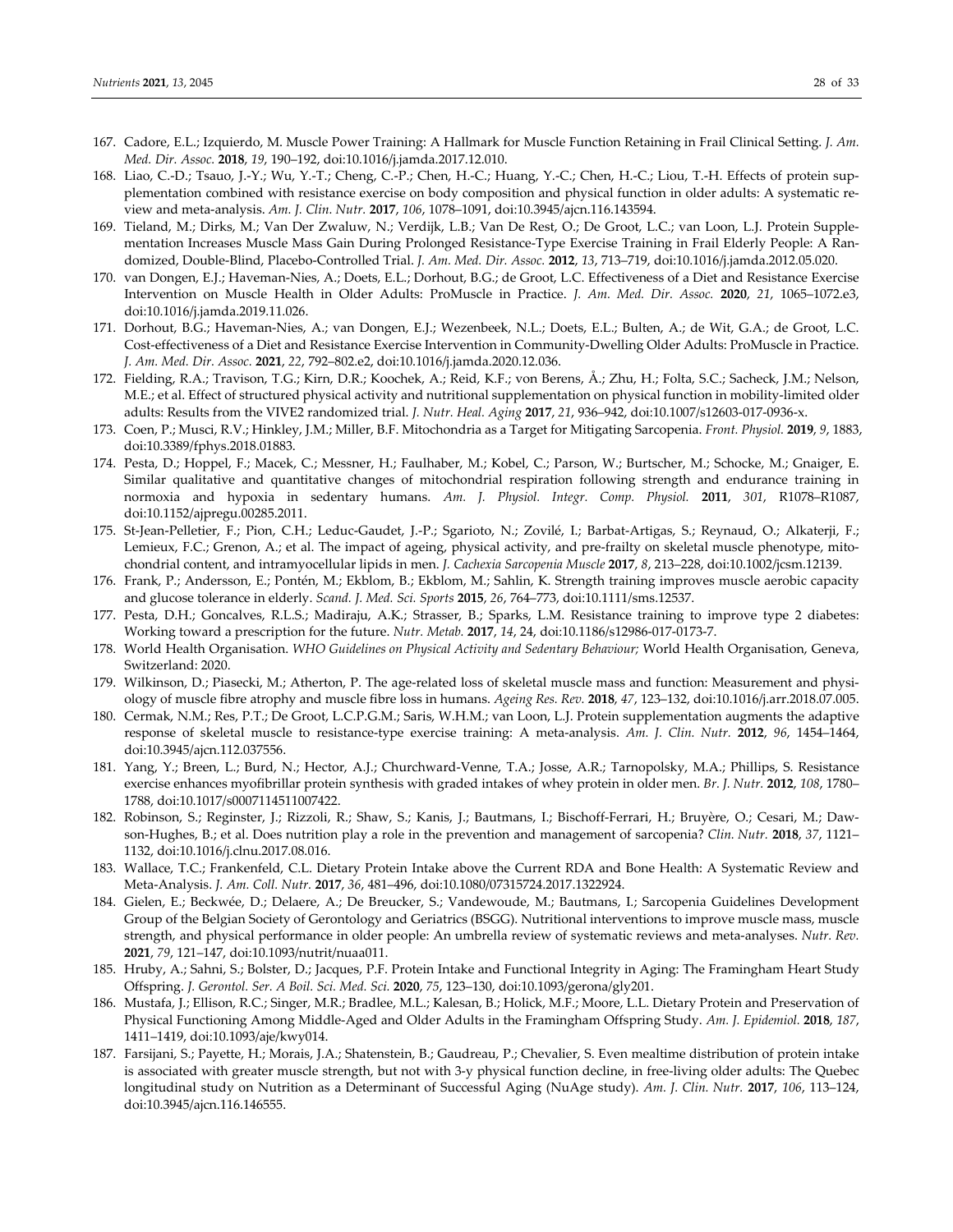- 188. Haaf, D.S.M.T.; Van Dongen, E.J.I.; Nuijten, M.A.H.; Eijsvogels, T.M.H.; De Groot, L.C.P.G.M.; Hopman, M.T.E. Protein Intake and Distribution in Relation to Physical Functioning and Quality of Life in Community-Dwelling Elderly People: Acknowledging the Role of Physical Activity. *Nutrients* **2018**, *10*, 506, doi:10.3390/nu10040506.
- 189. Bauer, J.; Biolo, G.; Cederholm, T.; Cesari, M.; Cruz‐Jentoft, A.J.; Morley, J.E.; Phillips, S.; Sieber, C.C.; Stehle, P.; Teta, D.; et al. Evidence‐Based Recommendations for Optimal Dietary Protein Intake in Older People: A Position Paper From the PROT‐AGE Study Group. *J. Am. Med. Dir. Assoc.* **2013**, *14*, 542–559, doi:10.1016/j.jamda.2013.05.021.
- 190. Deutz, N.E.; Bauer, J.M.; Barazzoni, R.; Biolo, G.; Boirie, Y.; Bosy‐Westphal, A.; Cederholm, T.; Cruz‐Jentoft, A.; Krznariç, Z.; Nair, K.S.; et al. Protein intake and exercise for optimal muscle function with aging: Recommendations from the ESPEN Expert Group. *Clin. Nutr.* **2014**, *33*, 929–936, doi:10.1016/j.clnu.2014.04.007.
- 191. Szwiega, S.; Pencharz, P.B.; Rafii, M.; LeBarron, M.; Chang, J.; Ball, R.O.; Kong, D.; Xu, L.; Elango, R.; Courtney‐Martin, G. Dietary leucine requirement of older men and women is higher than current recommendations. *Am. J. Clin. Nutr.* **2021**, *113*, 410–419, doi:10.1093/ajcn/nqaa323.
- 192. Devries, M.C.; McGlory, C.; Bolster, D.R.; Kamil, A.; Rahn, M.; Harkness, L.; Baker, S.K.; Phillips, S. Protein leucine content is a determinant of shorter‐ and longer‐term muscle protein synthetic responses at rest and following resistance exercise in healthy older women: A randomized, controlled trial. *Am. J. Clin. Nutr.* **2018**, *107*, 217–226, doi:10.1093/ajcn/nqx028.
- 193. Murphy, C.H.; Saddler, N.I.; Devries, M.C.; McGlory, C.; Baker, S.K.; Phillips, S.M. Leucine supplementation enhances inte‐ grative myofibrillar protein synthesis in free-living older men consuming lower- and higher-protein diets: A parallel-group crossover study. *Am. J. Clin. Nutr.* **2016**, *104*, 1594–1606, doi:10.3945/ajcn.116.136424.
- 194. Mitchell, C.J.; Milan, A.M.; Mitchell, S.M.; Zeng, N.; Ramzan, F.; Sharma, P.; Knowles, S.O.; Roy, N.C.; Sjödin, A.; Wagner, K.‐H.; et al. The effects of dietary protein intake on appendicular lean mass and muscle function in elderly men: A 10‐wk randomized controlled trial. *Am. J. Clin. Nutr.* **2017**, *106*, 1375–1383, doi:10.3945/ajcn.117.160325.
- 195. Bhasin, S.; Apovian, C.M.; Travison, T.G.; Pencina, K.; Moore, L.L.; Huang, G.; Campbell, W.W.; Li, Z.; Howland, A.S.; Chen, R.; et al. Effect of Protein Intake on Lean Body Mass in Functionally Limited Older Men. *JAMA Intern. Med.* **2018**, *178*, 530, doi:10.1001/jamainternmed.2018.0008.
- 196. Burd, N.; Gorissen, S.; van Loon, L.J. Anabolic Resistance of Muscle Protein Synthesis with Aging. *Exerc. Sport Sci. Rev.* **2013**, *41*, 169–173, doi:10.1097/jes.0b013e318292f3d5.
- 197. Beelen, J.; De Roos, N.M.; De Groot, L.C.P.G.M. A 12-week intervention with protein-enriched foods and drinks improved protein intake but not physical performance of older patients during the first 6 months after hospital release: A randomised controlled trial. *Br. J. Nutr.* **2017**, *117*, 1541–1549, doi:10.1017/s0007114517001477.
- 198. Deutz, N.E.; Ashurst, I.; Ballesteros, M.D.; Bear, D.E.; Cruz‐Jentoft, A.J.; Genton, L.; Landi, F.; Laviano, A.; Norman, K.; Prado, C.M. The Underappreciated Role of Low Muscle Mass in the Management of Malnutrition. *J. Am. Med. Dir. Assoc.* **2019**, *20*, 22– 27, doi:10.1016/j.jamda.2018.11.021.
- 199. Strasser, B. Exercise beyond nutrition to enhance physical recovery. *Br. J. Nutr.* **2017**, *118*, 559–560, doi:10.1017/s0007114517002288.
- 200. Schuetz, P.; Fehr, R.; Baechli, V.; Geiser, M.; Deiss, M.; Gomes, F.; Kutz, A.; Tribolet, P.; Bregenzer, T.; Braun, N.; et al. Individualised nutritional support in medical inpatients at nutritional risk: A randomised clinical trial. *Lancet* **2019**, *393*, 2312–2321, doi:10.1016/s0140‐6736(18)32776‐4.
- 201. Beaudart, C.; Dawson, A.; Shaw, S.C.; Harvey, N.C.; Kanis, J.A.; Binkley, N.; Reginster, J.Y.; Chapurlat, R.; Chan, D.C.; Bruyère, O.; et al. Nutrition and physical activity in the prevention and treatment of sarcopenia: Systematic review. *Osteoporos. Int.* **2017**, *28*, 1817–1833, doi:10.1007/s00198‐017‐3980‐9.
- 202. Rondanelli, M.; Klersy, C.; Terracol, G.; Talluri, J.; Maugeri, R.; Guido, D.; Faliva, M.A.; Solerte, B.S.; Fioravanti, M.; Lukaski, H.; et al. Whey protein, amino acids, and vitamin D supplementation with physical activity increases fat-free mass and strength, functionality, and quality of life and decreases inflammation in sarcopenic elderly. *Am. J. Clin. Nutr.* **2016**, *103*, 830–840, doi:10.3945/ajcn.115.113357.
- 203. Aspell, N.; Laird, E.; Healy, M.; Lawlor, B.; O'Sullivan, M. Vitamin D Deficiency Is Associated With Impaired Muscle Strength And Physical Performance In Community‐Dwelling Older Adults: Findings From The English Longitudinal Study Of Ageing. *Clin. Interv. Aging* **2019**, *14*, 1751–1761, doi:10.2147/cia.s222143.
- 204. Sohl, E.; Van Schoor, N.M.; De Jongh, R.T.; Visser, M.; Deeg, D.J.H.; Lips, P. Vitamin D Status Is Associated With Functional Limitations and Functional Decline in Older Individuals. *J. Clin. Endocrinol. Metab.* **2013**, *98*, E1483–E1490, doi:10.1210/jc.2013‐1698.
- 205. Houston, D.K.; Tooze, J.A.; Ms, C.C.D.; Chaves, P.H.M.; Hirsch, C.H.; Robbins, J.A.; Arnold, A.M.; Newman, A.B.; Kritchevsky, S.B. Serum 25‐Hydroxyvitamin D and Physical Function in Older Adults: The Cardiovascular Health Study All Stars. *J. Am. Geriatr. Soc.* **2011**, *59*, 1793–1801, doi:10.1111/j.1532‐5415.2011.03601.x.
- 206. Remelli, F.; Vitali, A.; Zurlo, A.; Volpato, S. Vitamin D Deficiency and Sarcopenia in Older Persons. *Nutrients* **2019**, *11*, 2861.
- 207. Rosendahl‐Riise, H.; Spielau, U.; Ranhoff, A.H.; Gudbrandsen, O.A.; Dierkes, J. Vitamin D supplementation and its influence on muscle strength and mobility in community‐dwelling older persons: A systematic review and meta‐analysis. *J. Hum. Nutr. Diet.* **2016**, *30*, 3–15, doi:10.1111/jhn.12394.
- 208. Beaudart, C.; Buckinx, F.; Rabenda, V.; Gillain, S.; Cavalier, E.; Slomian, J.; Petermans, J.; Reginster, J.‐Y.; Bruyere, O. The Effects of Vitamin D on Skeletal Muscle Strength, Muscle Mass, and Muscle Power: A Systematic Review and Meta‐Analysis of Ran‐ domized Controlled Trials. *J. Clin. Endocrinol. Metab.* **2014**, *99*, 4336–4345, doi:10.1210/jc.2014‐1742.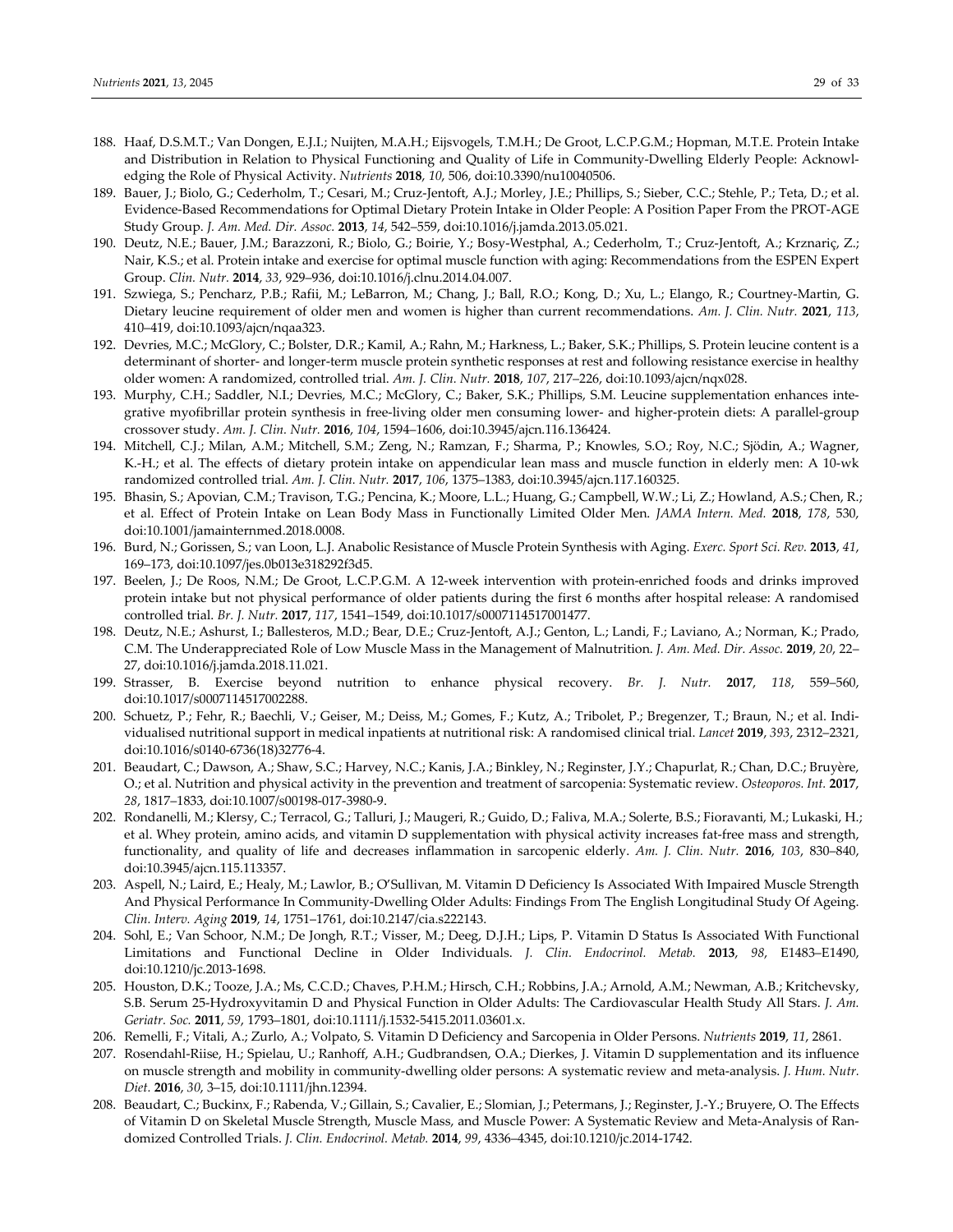- 209. Stockton, K.A.; Mengersen, K.; Paratz, J.D.; Kandiah, D.; Bennell, K.L. Effect of vitamin D supplementation on muscle strength: A systematic review and meta‐analysis. *Osteoporos. Int.* **2010**, *22*, 859–871, doi:10.1007/s00198‐010‐1407‐y.
- 210. Bischoff-Ferrari, H.A.; Dawson-Hughes, B.; Orav, E.J.; Staehelin, H.B.; Meyer, O.W.; Theiler, R.; Dick, W.; Willett, W.C.; Egli, A. Monthly High‐Dose Vitamin D Treatment for the Prevention of Functional Decline. *JAMA Intern. Med.* **2016**, *176*, 175–183, doi:10.1001/jamainternmed.2015.7148.
- 211. Antoniak, A.E.; Greig, C.A. The effect of combined resistance exercise training and vitamin D 3 supplementation on musculoskeletal health and function in older adults: A systematic review and meta‐analysis. *BMJ Open* **2017**, *7*, e014619, doi:10.1136/bmjopen‐2016‐014619.
- 212. Verlaan, S.; Maier, A.B.; Bauer, J.M.; Bautmans, I.; Brandt, K.; Donini, L.M.; Maggio, M.; McMurdo, M.E.; Mets, T.; Seal, C.; et al. Sufficient levels of 25‐hydroxyvitamin D and protein intake required to increase muscle mass in sarcopenic older adults—The PROVIDE study. *Clin. Nutr.* **2018**, *37*, 551–557, doi:10.1016/j.clnu.2017.01.005.
- 213. Bauer, J.M.; Verlaan, S.; Bautmans, I.; Brandt, K.; Donini, L.M.; Maggio, M.; McMurdo, M.E.; Mets, T.; Seal, C.; Wijers, S.; et al. Effects of a Vitamin D and Leucine‐Enriched Whey Protein Nutritional Supplement on Measures of Sarcopenia in Older Adults, the PROVIDE Study: A Randomized, Double‐Blind, Placebo‐Controlled Trial. *J. Am. Med. Dir. Assoc.* **2015**, *16*, 740–747, doi:10.1016/j.jamda.2015.05.021.
- 214. McKendry, J.; Currier, B.S.; Lim, C.; McLeod, J.C.; Thomas, A.C.; Phillips, S.M. Nutritional Supplements to Support Resistance Exercise in Countering the Sarcopenia of Aging. *Nutrients* **2020**, *12*, 2057, doi:10.3390/nu12072057.
- 215. Nilsson, M.I.; Mikhail, A.; Lan, L.; Di Carlo, A.; Hamilton, B.; Barnard, K.; Hettinga, B.P.; Hatcher, E.; Tarnopolsky, M.G.; Nederveen, J.P.; et al. A Five‐Ingredient Nutritional Supplement and Home‐Based Resistance Exercise Improve Lean Mass and Strength in Free‐Living Elderly. *Nutrients* **2020**, *12*, 2391, doi:10.3390/nu12082391.
- 216. Dupont, J.; Dedeyne, L.; Dalle, S.; Koppo, K.; Gielen, E. The role of omega‐3 in the prevention and treatment of sarcopenia. *Aging Clin. Exp. Res.* **2019**, *31*, 825–836, doi:10.1007/s40520‐019‐01146‐1.
- 217. Smith, G.I.; Julliand, S.; Reeds, D.N.; Sinacore, D.R.; Klein, S.; Mittendorfer, B. Fish oil–derived n−3 PUFA therapy increases muscle mass and function in healthy older adults. *Am. J. Clin. Nutr.* **2015**, *102*, 115–122, doi:10.3945/ajcn.114.105833.
- 218. Cornish, S.M.; Myrie, S.B.; Bugera, E.M.; Chase, J.E.; Turczyn, D.; Pinder, M. Omega‐3 supplementation with resistance training does not improve body composition or lower biomarkers of inflammation more so than resistance training alone in older men. *Nutr. Res.* **2018**, *60*, 87–95, doi:10.1016/j.nutres.2018.09.005.
- 219. Rodacki, C.L.N.; Rodacki, A.L.F.; Pereira, G.; Naliwaiko, K.; Coelho, I.; Pequito, D.; Fernandes, L.C. Fish‐oil supplementation enhances the effects of strength training in elderly women. *Am. J. Clin. Nutr.* **2012**, *95*, 428–436, doi:10.3945/ajcn.111.021915.
- 220. Strandberg, E.; Ponsot, E.; Piehl‐Aulin, K.; Falk, G.; Kadi, F. Resistance Training Alone or Combined With N‐3 PUFA‐Rich Diet in Older Women: Effects on Muscle Fiber Hypertrophy. *J. Gerontol. Ser. A Boil. Sci. Med. Sci.* **2018**, *74*, 489–494, doi:10.1093/gerona/gly130.
- 221. Da Boit, M.; Sibson, R.; Sivasubramaniam, S.; Meakin, J.R.; Greig, C.A.; Aspden, R.; Thies, F.; Jeromson, S.; Hamilton, D.L.; Speakman, J.R.; et al. Sex differences in the effect of fish‐oil supplementation on the adaptive response to resistance exercise training in older people: A randomized controlled trial. *Am. J. Clin. Nutr.* **2017**, *105*, 151–158, doi:10.3945/ajcn.116.140780.
- 222. Montiel‐Rojas, D.; Nilsson, A.; Santoro, A.; Bazzocchi, A.; De Groot, L.C.P.G.M.; Feskens, E.J.M.; Berendsen, A.A.M.; Madej, D.; Kaluza, J.; Pietruszka, B.; et al. Fighting Sarcopenia in Ageing European Adults: The Importance of the Amount and Source of Dietary Proteins. *Nutrients* **2020**, *12*, 3601, doi:10.3390/nu12123601.
- 223. Reinders, I.; Visser, M.; Schaap, L. Body weight and body composition in old age and their relationship with frailty. *Curr. Opin. Clin. Nutr. Metab. Care* **2017**, *20*, 11–15, doi:10.1097/mco.0000000000000332.
- 224. Schaap, L.A.; Koster, A.; Visser, M. Adiposity, Muscle Mass, and Muscle Strength in Relation to Functional Decline in Older Persons. *Epidemiol. Rev.* **2012**, *35*, 51–65, doi:10.1093/epirev/mxs006.
- 225. Himes, C.L.; Reynolds, S.L. Effect of Obesity on Falls, Injury, and Disability. *J. Am. Geriatr. Soc.* **2012**, *60*, 124–129, doi:10.1111/j.1532‐5415.2011.03767.x.
- 226. Silverwood, V.; Blagojevic‐Bucknall, M.; Jinks, C.; Jordan, J.; Protheroe, J.; Jordan, K. Current evidence on risk factors for knee osteoarthritis in older adults: A systematic review and meta‐analysis. *Osteoarthr. Cartil.* **2015**, *23*, 507–515, doi:10.1016/j.joca.2014.11.019.
- 227. Purcell, S.A.; Mackenzie, M.; Barbosa‐Silva, T.G.; Dionne, I.J.; Ghosh, S.; Siervo, M.; Ye, M.; Prado, C.M. Prevalence of Sar‐ copenic Obesity Using Different Definitions and the Relationship With Strength and Physical Performance in the Canadian Longitudinal Study of Aging. *Front. Physiol.* **2021**, *11*, 583825, doi:10.3389/fphys.2020.583825.
- 228. Prado, C.; Wells, J.; Smith, S.; Stephan, B.; Siervo, M. Sarcopenic obesity: A Critical appraisal of the current evidence. *Clin. Nutr.* **2012**, *31*, 583–601, doi:10.1016/j.clnu.2012.06.010.
- 229. Roberts, H.C.; Lim, S.E.R.; Cox, N.J.; Ibrahim, K. The Challenge of Managing Undernutrition in Older People with Frailty. *Nutrients* **2019**, *11*, 808, doi:10.3390/nu11040808.
- 230. Sánchez‐Rodríguez, D.; Marco, E.; Schott, A.‐M.; Rolland, Y.; Blain, H.; Vázquez‐Ibar, O.; Escalada, F.; Duran, X.; Muniesa, J.M.; Annweiler, C. Malnutrition according to ESPEN definition predicts long‐term mortality in general older population: Findings from the EPIDOS study‐Toulouse cohort. *Clin. Nutr.* **2019**, *38*, 2652–2658, doi:10.1016/j.clnu.2018.11.016.
- 231. Zanetti, M.; Cappellari, G.G.; Ratti, C.; Ceschia, G.; Murena, L.; De Colle, P.; Barazzoni, R. Poor nutritional status but not cog‐ nitive or functional impairment per se independently predict 1 year mortality in elderly patients with hip‐fracture. *Clin. Nutr.* **2019**, *38*, 1607–1612, doi:10.1016/j.clnu.2018.08.030.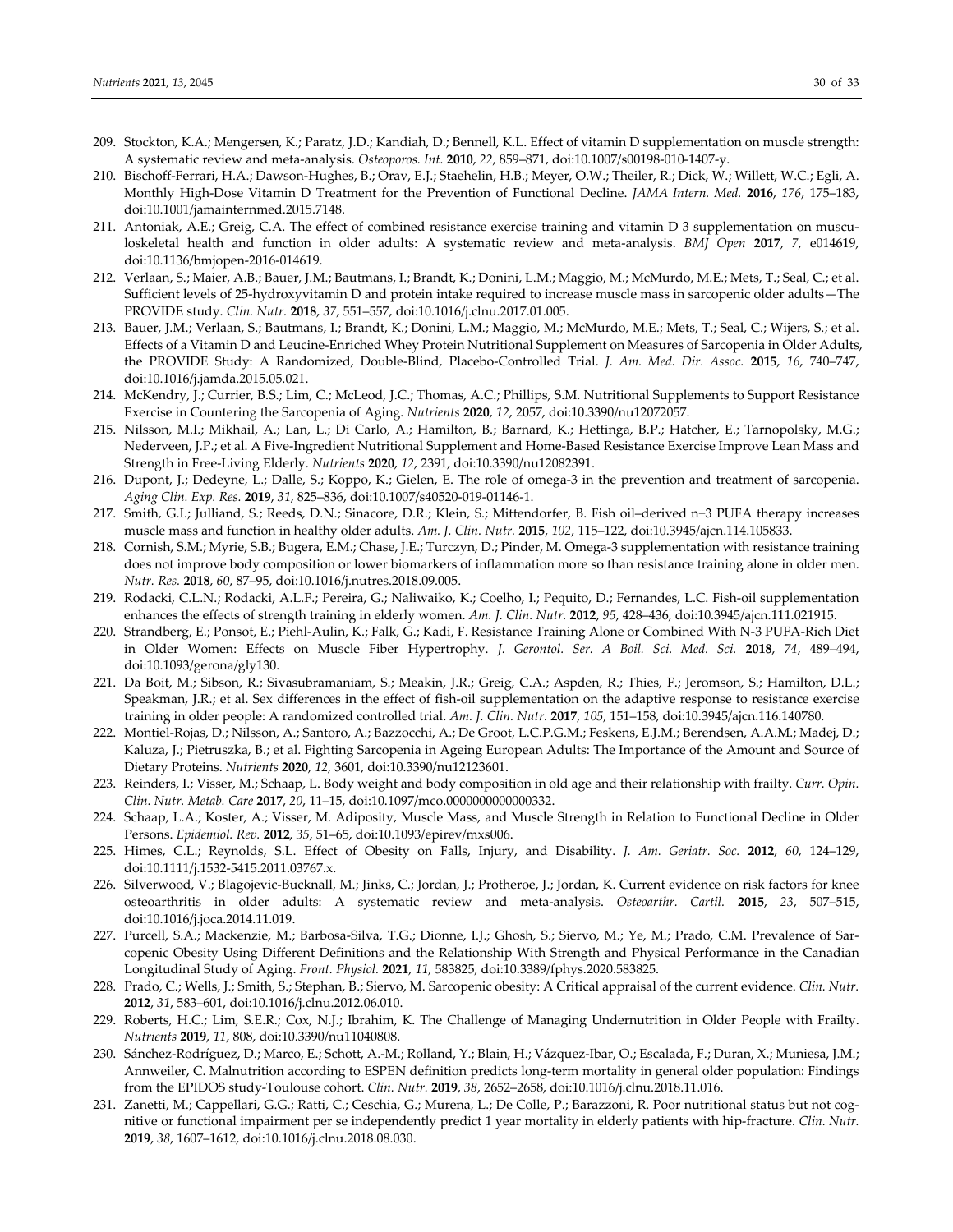- 232. Jiang, B.C.; Villareal, D.T. Therapeutic and lifestyle approaches to obesity in older persons. *Curr. Opin. Clin. Nutr. Metab. Care* **2019**, *22*, 30–36, doi:10.1097/mco.0000000000000520.
- 233. Batsis, J.A.; Gill, L.E.; Bs, R.K.M.; Adachi‐Mejia, A.M.; Blunt, H.B.; Bagley, P.J.; Lopez‐Jimenez, F.; Bartels, S.J. Weight Loss Interventions in Older Adults with Obesity: A Systematic Review of Randomized Controlled Trials Since 2005. *J. Am. Geriatr. Soc.* **2017**, *65*, 257–268, doi:10.1111/jgs.14514.
- 234. Johnson, K.C.; Bray, G.A.; Cheskin, L.J.; Clark, J.M.; Egan, C.M.; Foreyt, J.P.; Garcia, K.R.; Glasser, S.; Greenway, F.L.; Gregg, E.W.; et al. The Effect of Intentional Weight Loss on Fracture Risk in Persons with Diabetes: Results From the Look Ahead Randomized Clinical Trial. *J. Bone Miner. Res.* **2017**, *32*, 2278–2287, doi:10.1002/jbmr.3214.
- 235. Verreijen, A.M.; Engberink, M.F.; Memelink, R.G.; Van Der Plas, S.E.; Visser, M.; Weijs, P.J. Effect of a high protein diet and/or resistance exercise on the preservation of fat free mass during weight loss in overweight and obese older adults: A randomized controlled trial. *Nutr. J.* **2017**, *16*, 10, doi:10.1186/s12937‐017‐0229‐6.
- 236. Frings‐Meuthen, P.; Henkel, S.; Boschmann, M.; Chilibeck, P.D.; Cruz, J.R.A.; Hoffmann, F.; Möstl, S.; Mittag, U.; Mulder, E.; Rittweger, N.; et al. Resting Energy Expenditure of Master Athletes: Accuracy of Predictive Equations and Primary Determi‐ nants. *Front. Physiol.* **2021**, *12*, 641455, doi:10.3389/fphys.2021.641455.
- 237. Van Pelt, R.; Dinneno, F.A.; Seals, D.R.; Jones, P.P. Age-related decline in RMR in physically active men: Relation to exercise volume and energy intake. *Am. J. Physiol. Metab.* **2001**, *281*, E633–E639, doi:10.1152/ajpendo.2001.281.3.e633.
- 238. Ortolá, R.; García‐Esquinas, E.; García‐Varela, G.; Struijk, E.A.; Rodríguez‐Artalejo, F.; López‐García, E. Influence of Changes in Diet Quality on Unhealthy Aging: The Seniors‐ENRICA Cohort. *Am. J. Med.* **2019**, *132*, 1091–1102.e9, doi:10.1016/j.amjmed.2019.03.023.
- 239. Fávaro‐Moreira, N.C.; Krausch‐Hofmann, S.; Matthys, C.; Vereecken, C.; Vanhauwaert, E.; Declercq, A.; Bekkering, G.E.; Duyck, J. Risk Factors for Malnutrition in Older Adults: A Systematic Review of the Literature Based on Longitudinal Data. *Adv. Nutr.* **2016**, *7*, 507–522, doi:10.3945/an.115.011254.
- 240. Cruz‐Jentoft, A.J.; Woo, J. Nutritional interventions to prevent and treat frailty. *Curr. Opin. Clin. Nutr. Metab. Care* **2019**, *22*, 191– 195, doi:10.1097/mco.0000000000000556.
- 241. Volkert, D.; Beck, A.M.; Cederholm, T.; Cruz‐Jentoft, A.; Goisser, S.; Hooper, L.; Kiesswetter, E.; Maggio, M.; Raynaud‐Simon, A.; Sieber, C.C.; et al. ESPEN guideline on clinical nutrition and hydration in geriatrics. *Clin. Nutr.* **2019**, *38*, 10–47, doi:10.1016/j.clnu.2018.05.024.
- 242. Fan, Y.; Pedersen, O. Gut microbiota in human metabolic health and disease. *Nat. Rev. Genet.* **2021**, *19*, 55–71, doi:10.1038/s41579‐020‐0433‐9.
- 243. Blanton, L.V.; Charbonneau, M.R.; Salih, T.; Barratt, M.J.; Venkatesh, S.; Ilkaveya, O.; Subramanian, S.; Manary, M.J.; Trehan, I.; Jorgensen, J.M.; et al. Gut bacteria that prevent growth impairments transmitted by microbiota from malnourished children. *Science* **2016**, *351*, aad3311, doi:10.1126/science.aad3311.
- 244. Dent, E.; Hoogendijk, E.O.; Wright, O.R.L. New insights into the anorexia of aging: From prevention to treatment. *Curr. Opin. Clin. Nutr. Metab. Care* **2019**, *22*, 44–51.
- 245. LeBlanc, J.G.; Milani, C.; de Giori, G.S.; Sesma, F.; van Sinderen, D.; Ventura, M. Bacteria as vitamin suppliers to their host: A gut microbiota perspective. *Curr. Opin. Biotechnol.* **2013**, *24*, 160–168, doi:10.1016/j.copbio.2012.08.005.
- 246. Ma, N.; Tian, Y.; Wu, Y.; Ma, X. Contributions of the Interaction Between Dietary Protein and Gut Microbiota to Intestinal Health. *Curr. Protein Pept. Sci.* **2017**, *18*, 795–808, doi:10.2174/1389203718666170216153505.
- 247. Mu, C.; Yang, Y.; Luo, Z.; Zhu, W. Temporal microbiota changes of high‐protein diet intake in a rat model. *Anaerobe* **2017**, *47*, 218–225, doi:10.1016/j.anaerobe.2017.06.003.
- 248. Kim, E.; Kim, D.‐B.; Park, J.‐Y. Changes of Mouse Gut Microbiota Diversity and Composition by Modulating Dietary Protein and Carbohydrate Contents: A Pilot Study. *Prev. Nutr. Food Sci.* **2016**, *21*, 57–61, doi:10.3746/pnf.2016.21.1.57.
- 249. Zhu, Y.; Lin, X.; Li, H.; Li, Y.; Shi, X.; Zhao, F.; Xu, X.; Li, C.; Zhou, G. Intake of Meat Proteins Substantially Increased the Rela‐ tive Abundance of Genus Lactobacillus in Rat Feces. *PLoS ONE* **2016**, *11*, e0152678, doi:10.1371/journal.pone.0152678.
- 250. Jang, L.‐G.; Choi, G.; Kim, S.‐W.; Kim, B.‐Y.; Lee, S.; Park, H. The combination of sport and sport‐specific diet is associated with characteristics of gut microbiota: An observational study. *J. Int. Soc. Sports Nutr.* **2019**, *16*, 21, doi:10.1186/s12970‐019‐0290‐y.
- 251. Kårlund, A.; Gómez‐Gallego, C.; Turpeinen, A.M.; Palo‐Oja, O.‐M.; El‐Nezami, H.; Kolehmainen, M. Protein Supplements and Their Relation with Nutrition, Microbiota Composition and Health: Is More Protein Always Better for Sportspeople? *Nutrients* **2019**, *11*, 829, doi:10.3390/nu11040829.
- 252. Lang, S.; Martin, A.; Farowski, F.; Wisplinghoff, H.; Vehreschild, M.J.; Liu, J.; Krawczyk, M.; Nowag, A.; Kretzschmar, A.; Herweg, J.; et al. High Protein Intake Is Associated With Histological Disease Activity in Patients With NAFLD. *Hepatol. Commun.* **2020**, *4*, 681–695, doi:10.1002/hep4.1509.
- 253. Zhu, Y.; Shi, X.; Lin, X.; Ye, K.; Xu, X.; Li, C.; Zhou, G. Beef, Chicken, and Soy Proteins in Diets Induce Different Gut Microbiota and Metabolites in Rats. *Front. Microbiol.* **2017**, *8*, 1395, doi:10.3389/fmicb.2017.01395.
- 254. Tamura, K.; Sasaki, H.; Shiga, K.; Miyakawa, H.; Shibata, S. The Timing Effects of Soy Protein Intake on Mice Gut Microbiota. *Nutrients* **2019**, *12*, 87, doi:10.3390/nu12010087.
- 255. Holmes, A.J.; Chew, Y.V.; Colakoglu, F.; Cliff, J.B.; Klaassens, E.; Read, M.N.; Solon‐Biet, S.M.; McMahon, A.C.; Cogger, V.C.; Ruohonen, K.; et al. Diet‐Microbiome Interactions in Health Are Controlled by Intestinal Nitrogen Source Constraints. *Cell Metab.* **2017**, *25*, 140–151, doi:10.1016/j.cmet.2016.10.021.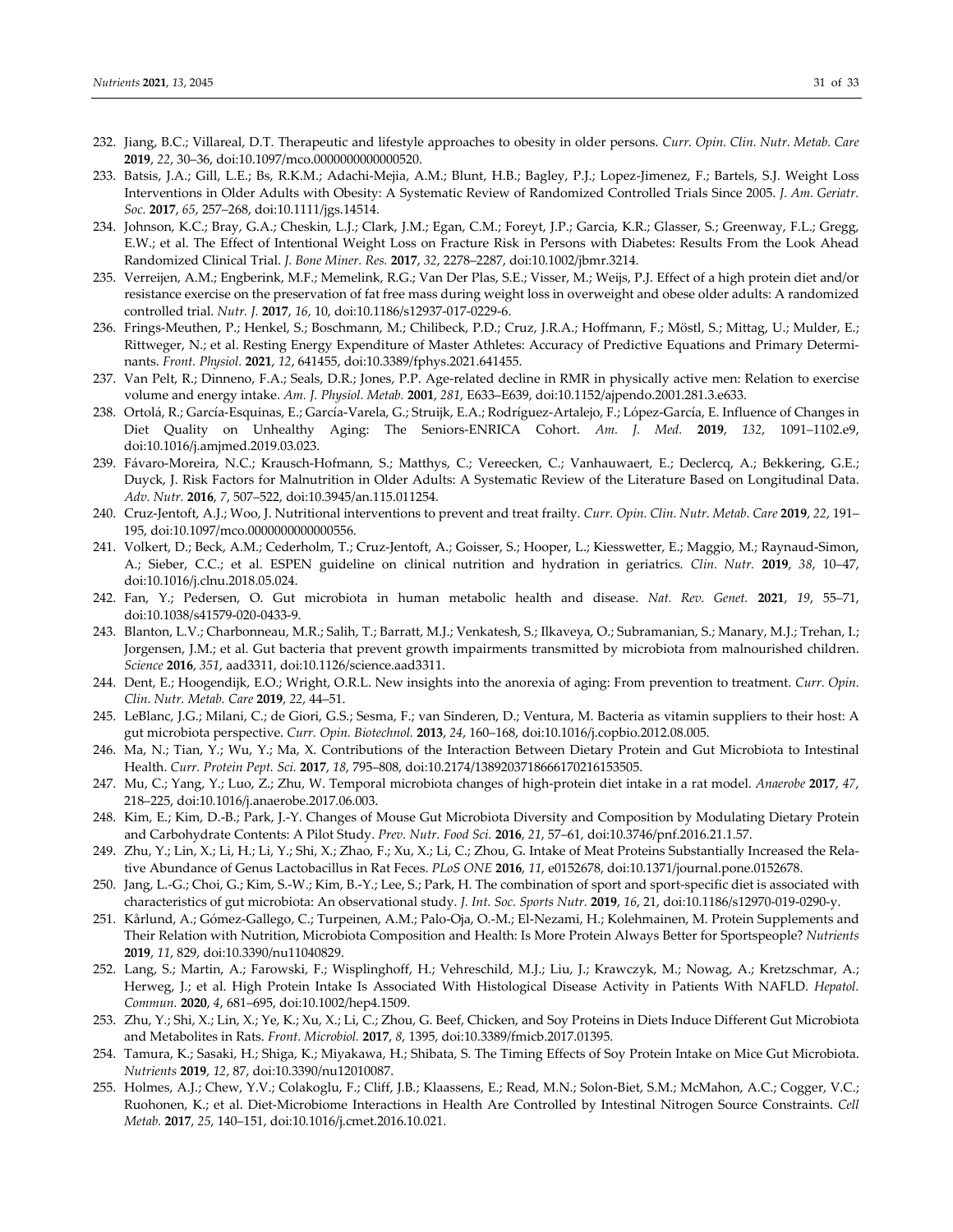- 256. Wei, R.; Ross, A.B.; Su, M.; Wang, J.; Guiraud, S.P.; Fogarty Draper, C.; Beaumont, M.; Jia, W.; Martin, F.P. Metabotypes related to meat and vegetable intake reflect microbial, lipid and amino acid metabolism in healthy people. *Mol. Nutr. Food Res.* **2018**, *62*, 1800583.
- 257. Ford, A.L.; Nagulesapillai, V.; Piano, A.; Auger, J.; Girard, S.‐A.; Christman, M.; Tompkins, T.A.; Dahl, W.J. Microbiota Stability and Gastrointestinal Tolerance in Response to a High‐Protein Diet with and without a Prebiotic, Probiotic, and Synbiotic: A Randomized, Double‐Blind, Placebo‐Controlled Trial in Older Women. *J. Acad. Nutr. Diet.* **2020**, *120*, 500–516.e10, doi:10.1016/j.jand.2019.12.009.
- 258. Mitchell, S.M.; McKenzie, E.J.; Mitchell, C.J.; Milan, A.M.; Zeng, N.; D'Souza, R.F.; Ramzan, F.; Sharma, P.; Rettedal, E.; Knowles, S.O.; et al. A period of 10 weeks of increased protein consumption does not alter faecal microbiota or volatile me‐ tabolites in healthy older men: A randomised controlled trial. *J. Nutr. Sci.* **2020**, *9*, e25, doi:10.1017/jns.2020.15.
- 259. Cronin, O.; Barton, W.; Skuse, P.; Penney, N.C.; Garcia‐Perez, I.; Murphy, E.F.; Woods, T.; Nugent, H.; Fanning, A.; Melgar, S.; et al. A Prospective Metagenomic and Metabolomic Analysis of the Impact of Exercise and/or Whey Protein Supplementation on the Gut Microbiome of Sedentary Adults. *mSystems* **2018**, *3*, e00044‐18, doi:10.1128/msystems.00044‐18.
- 260. Dahl, W.J.; Hung, W.‐L.; Ford, A.L.; Suh, J.H.; Auger, J.; Nagulesapillai, V.; Wang, Y. In older women, a high‐protein diet including animal‐sourced foods did not impact serum levels and urinary excretion of trimethylamine‐N‐oxide. *Nutr. Res.* **2020**, *78*, 72–81, doi:10.1016/j.nutres.2020.05.004.
- 261. Mitchell, C.J.; Milan, A.M.; Gillies, N.A.; D'Souza, R.F.; Zeng, N.; Ramzan, F.; Sharma, P.; Knowles, S.O.; Roy, N.C.; Sjödin, A.; et al. Protein Intake at Twice the RDA in Older Men Increases Circulatory Concentrations of the Microbiome Metabolite Tri‐ methylamine‐N‐Oxide (TMAO). *Nutrients* **2019**, *11*, 2207, doi:10.3390/nu11092207.
- 262. Prokopidis, K.; Cervo, M.M.; Gandham, A.; Scott, D. Impact of Protein Intake in Older Adults with Sarcopenia and Obesity: A Gut Microbiota Perspective. *Nutrients* **2020**, *12*, 2285, doi:10.3390/nu12082285.
- 263. Simpson, H.L.; Campbell, B.J. Review article: Dietary fibre‐microbiota interactions. *Aliment. Pharmacol. Ther.* **2015**, *42*, 158–179, doi:10.1111/apt.13248.
- 264. Jiang, Z.; Sun, T.‐Y.; He, Y.; Gou, W.; Zuo, L.‐S.‐Y.; Fu, Y.; Miao, Z.; Shuai, M.; Xu, F.; Xiao, C.; et al. Dietary fruit and vegetable intake, gut microbiota, and type 2 diabetes: Results from two large human cohort studies. *BMC Med.* **2020**, *18*, 371, doi:10.1186/s12916‐020‐01842‐0.
- 265. Blaak, E.E.; Canfora, E.E.; Theis, S.; Frost., G.; Groen, A.K.; Mithieux, G.; Nauta, A.; Scott, K.; Stahl, B.; van Harsselaar, J.; et al. Short chain fatty acids in human gut and metabolic health. *Benef. Microbes* **2020**, *11*, 411–455, doi:10.3920/BM2020.0057.
- 266. Calder, P.; Bosco, N.; Bourdet‐Sicard, R.; Capuron, L.; Delzenne, N.; Doré, J.; Franceschi, C.; Lehtinen, M.J.; Recker, T.; Salvioli, S.; et al. Health relevance of the modification of low grade inflammation in ageing (inflammageing) and the role of nutrition. *Ageing Res. Rev.* **2017**, *40*, 95–119, doi:10.1016/j.arr.2017.09.001.
- 267. Wu, M.; Luo, Q.; Nie, R.; Yang, X.; Tang, Z.; Chen, H. Potential implications of polyphenols on aging considering oxidative stress, inflammation, autophagy, and gut microbiota. *Crit. Rev. Food Sci. Nutr.* **2020**, 1–19, doi:10.1080/10408398.2020.1773390.
- 268. Del Bo', C.; Bernardi, S.; Cherubini, A.; Porrini, M.; Gargari, G.; Hidalgo‐Liberona, N.; González‐Domínguez, R.; Zamora‐Ros, R.; Peron, G.; Marino, M.; et al. A polyphenol‐rich dietary pattern improves intestinal permeability, evaluated as serum zonulin levels, in older subjects: The MaPLE randomised controlled trial. *Clin. Nutr.* **2021**, *40*, 3006–3018, doi:10.1016/j.clnu.2020.12.014.
- 269. Peron, G.; Hidalgo‐Liberona, N.; González‐Domínguez, R.; Garcia‐Aloy, M.; Guglielmetti, S.; Bernardi, S.; Kirkup, B.; Kroon, P.A.; Cherubini, A.; Riso, P.; et al. Exploring the Molecular Pathways Behind the Effects of Nutrients and Dietary Polyphenols on Gut Microbiota and Intestinal Permeability: A Perspective on the Potential of Metabolomics and Future Clinical Applica‐ tions. *J. Agric. Food Chem.* **2019**, *68*, 1780–1789, doi:10.1021/acs.jafc.9b01687.
- 270. De Filippis, F.; Pellegrini, N.; Vannini, L.; Jeffery, I.B.; La Storia, A.; Laghi, L.; Serrazanetti, D.I.; Di Cagno, R.; Ferrocino, I.; Lazzi, C.; et al. High-level adherence to a Mediterranean diet beneficially impacts the gut microbiota and associated metabolome. *Gut* **2016**, *65*, 1812–1821, doi:10.1136/gutjnl‐2015‐309957.
- 271. Mitsou, E.K.; Kakali, A.; Antonopoulou, S.; Mountzouris, K.C.; Yannakoulia, M.; Panagiotakos, D.B.; Kyriacou, A. Adherence to the Mediterranean diet is associated with the gut microbiota pattern and gastrointestinal characteristics in an adult popula‐ tion. *Br. J. Nutr.* **2017**, *117*, 1645–1655, doi:10.1017/s0007114517001593.
- 272. Ghosh, T.; Rampelli, S.; Jeffery, I.B.; Santoro, A.; Neto, M.; Capri, M.; Giampieri, E.; Jennings, A.; Candela, M.; Turroni, S.; et al. Mediterranean diet intervention alters the gut microbiome in older people reducing frailty and improving health status: The NU‐AGE 1‐year dietary intervention across five European countries. *Gut* **2020**, *69*, 1218–1228, doi:10.1136/gutjnl‐2019‐319654.
- 273. Pagliai, G.; Russo, E.; Niccolai, E.; Dinu, M.; Di Pilato, V.; Magrini, A.; Bartolucci, G.; Baldi, S.; Menicatti, M.; Giusti, B.; et al. Influence of a 3-month low-calorie Mediterranean diet compared to the vegetarian diet on human gut microbiota and SCFA: The Cardiveg Study. *Eur. J. Nutr.* **2019**, *59*, 2011–2024, doi:10.1007/s00394‐019‐02050‐0.
- 274. Nagpal, R.; Neth, B.J.; Wang, S.; Craft, S.; Yadav, H. Modified Mediterranean‐ketogenic diet modulates gut microbiome and short-chain fatty acids in association with Alzheimer's disease markers in subjects with mild cognitive impairment. *EBioMedicine* **2019**, *47*, 529–542, doi:10.1016/j.ebiom.2019.08.032.
- 275. Bailey, M.A.; Holscher, H.D. Microbiome‐Mediated Effects of the Mediterranean Diet on Inflammation. *Adv. Nutr.* **2018**, *9*, 193– 206, doi:10.1093/advances/nmy013.
- 276. Merra, G.; Noce, A.; Marrone, G.; Cintoni, M.; Tarsitano, M.G.; Capacci, A.; De Lorenzo, A. Influence of Mediterranean Diet on Human Gut Microbiota. *Nutrients* **2020**, *13*, 7, doi:10.3390/nu13010007.